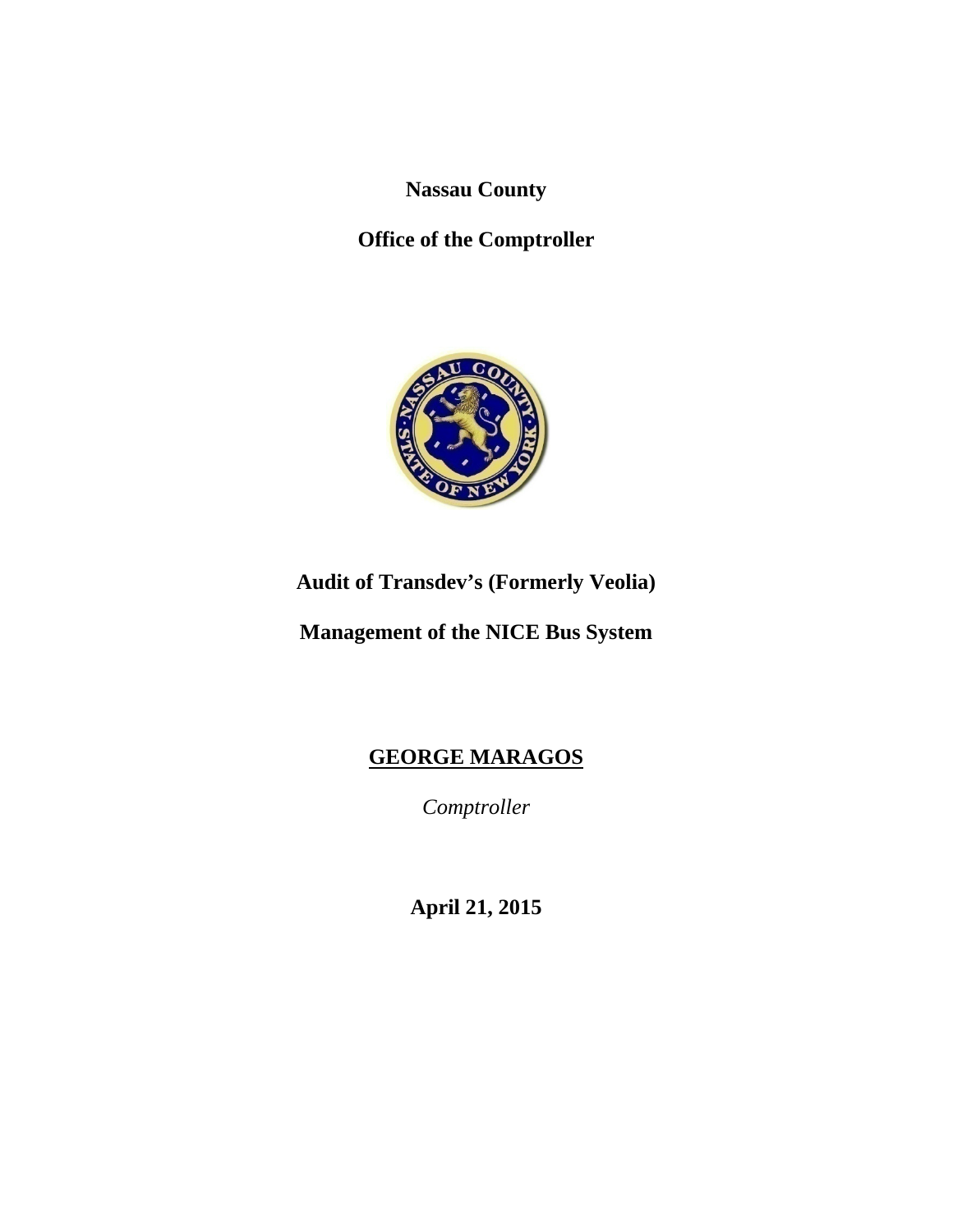**NASSAU COUNTY**  *OFFICE OF THE COMPTROLLER* 

**George Maragos** 

*Comptroller* 

Raymond J. Averna, Esq. *Deputy Comptroller*

Jostyn Hernandez *Director of Communications* 

Michael Olney *Counsel to the Comptroller* 

Sergio Blanco *Counsel to the Comptroller* 

Review Staff

JoAnn Greene *Director of Field Audit* 

Aurora Scifo *Assistant Director of Field Audit* 

Bebe Belkin *Field Audit Supervisor*  Blaine Griffin *Field Auditor*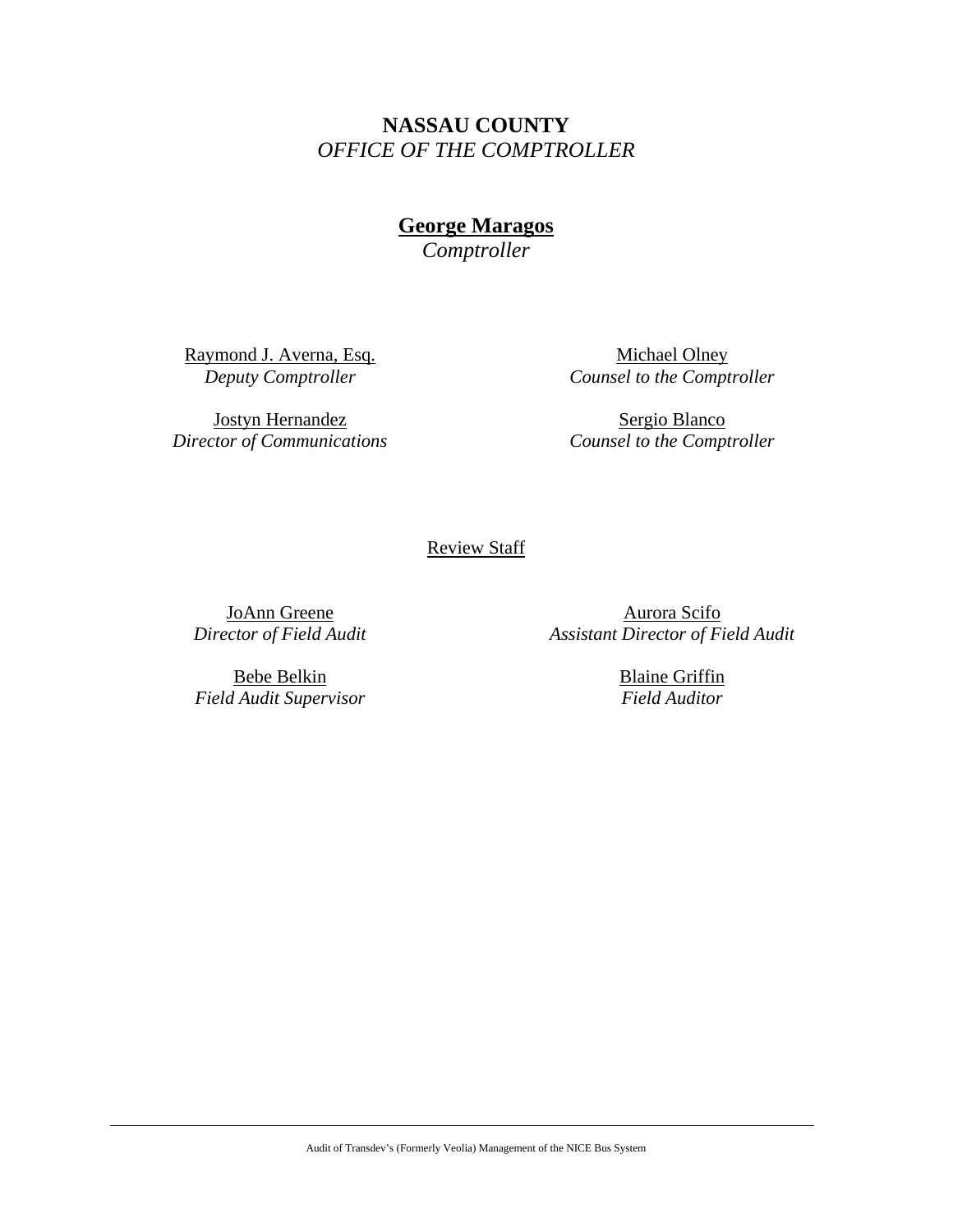## **Introduction:**

Beginning January 1, 2012, Nassau County entered into a five year agreement with Veolia Transportation Services, Inc. to operate the Long Island Bus System ("LI Bus") previously operated by the MTA. This system is now known as Nassau Inter-County Express ("NICE"). Effective August 2014, Veolia Transportation Services, Inc. changed its name to Transdev for its North American business unit of Transdev International.

## **Purpose:**

 $\overline{a}$ 

The purpose of this review is summarize operations and to determine contract compliance of the five year term contract with Veolia.

## **Key Findings:**

- Transdev did not maintain On-Time Performance of Fixed Route buses. Fixed Route buses were not equipped with vehicle location devices which Transdev's Communication Center could utilize to oversee real-time vehicle locations. Without On-Time Performance measurement, it is difficult for Transdev management, the County Bus Transit Committee or the public to assess bus timeliness.
- There was a 40 percent increase in Fixed Route Pass-Ups<sup>1</sup> from 2012 to 2013, on a yearto-year comparative basis. The Pass-Up figure is generated by reports from operators and customer complaints.
- The Fixed Route overall customer satisfaction scores steeply declined by as much as 50 percent from Q1 2012 to Q4 2013.
- Able-Ride (Paratransit) Key Performance Indicators generally improved on a year-toyear comparative basis.
- Fixed Route yearly bus ridership declined by about five percent from 2010 to 2014 while Able-Ride ridership experienced small fluctuations during the same time period.
- New York State Department of Transportation vehicle inspection failures have decreased under Transdev's management. However, vehicle breakdown rates fluctuated throughout 2012 and 2013.
- Transdev did not have written corrective action plans to address declining rider survey response.
- The County did not perform Metropolitan Transportation Authority ("MTA") comparative performance analysis required by contract.

<sup>1</sup> Pass-up refers to when a bus has reached capacity and has to bypass a scheduled bus stop.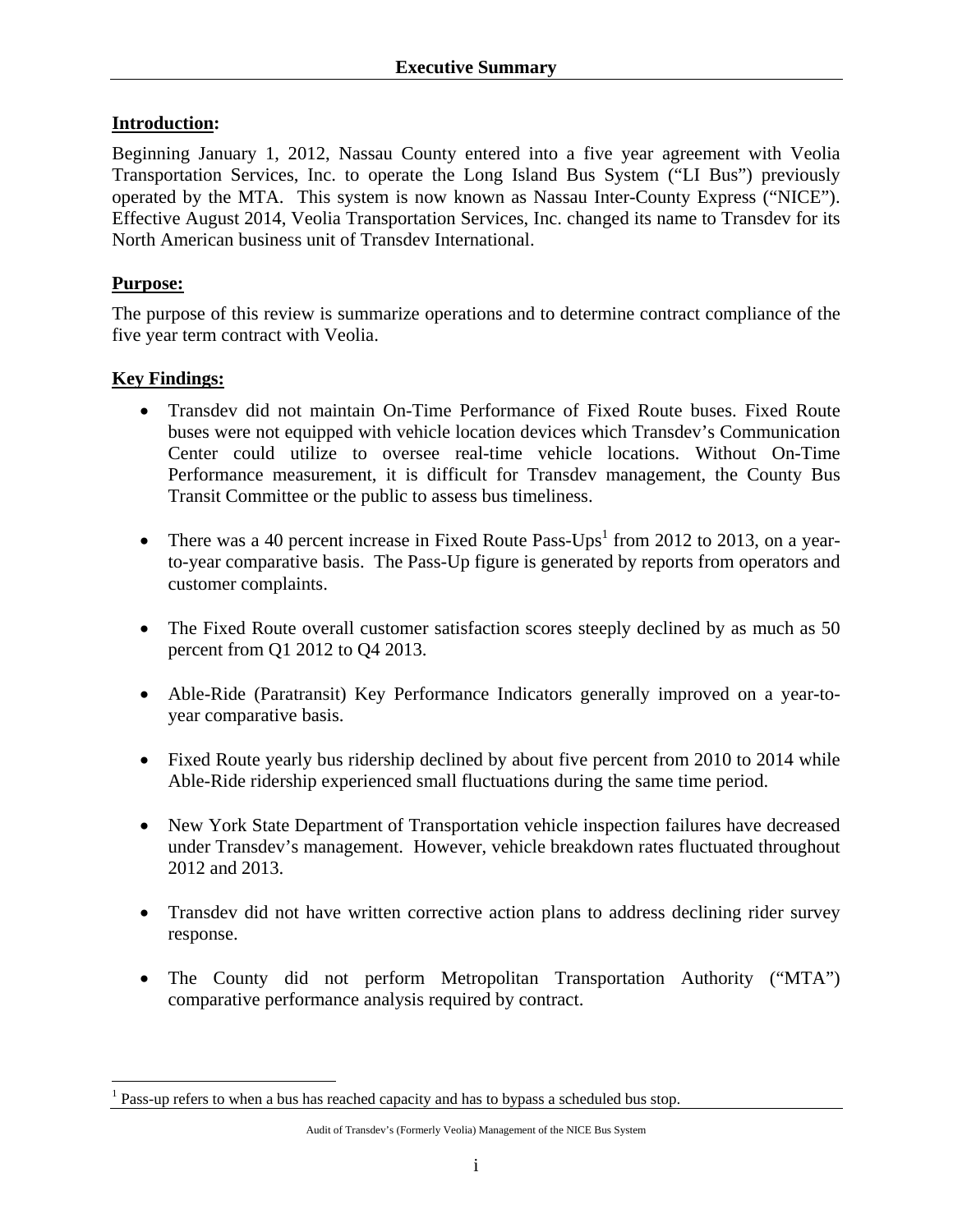- Discrepancies and errors were found in Transdev's performance scorecard data sent to the Bus Transit Committee ("BTC").
- Department of Public Works is not adequately reviewing Revenues and Variable Fees after 2012.
- The Federal Transit Administration ("FTA") review determined that Transdev's System Safety Program Plan was in compliance with FTA requirements.
- The County and Transdev have properly addressed all Federal and State audit deficiencies.
- Transdev properly accounted for Fixed and Variable Fee billings of \$260.4 million in the first two fiscal years.
- Farebox Revenues totaling \$99 million were properly accounted for by Transdev.
- Transdev properly accounted for Advertising/Miscellaneous revenues totaling \$1.3 million.

#### **Key Recommendations:**

- Transdev should take immediate action to implement a system for the analysis and monitoring of fleet wide Fixed Route On-Time Performance.
- Transdev should take immediate action to improve all Fixed Route performance metrics, especially Pass-Ups.
- Transdev should take immediate action to improve all Fixed Route Customer Satisfaction scores.
- Transdev should continue to monitor and improve all Able-Ride performance metrics, especially Customer Satisfaction.
- The County Transportation Planners, the Bus Transit Committee and Transdev should continue to monitor ridership levels and explore campaigns to increase ridership for both Fixed Route and Able-Ride services.
- We recommend continued monitoring of:
	- a. bus inspections by the County Transportation Planners;
	- b. bus mechanical breakdowns that disrupt service through the quarterly scorecards of performance indicators by the Bus Transit Committee; and
	- c. how mechanical breakdowns are affecting Fixed Route service and ridership perceptions.

Audit of Transdev's (Formerly Veolia) Management of the NICE Bus System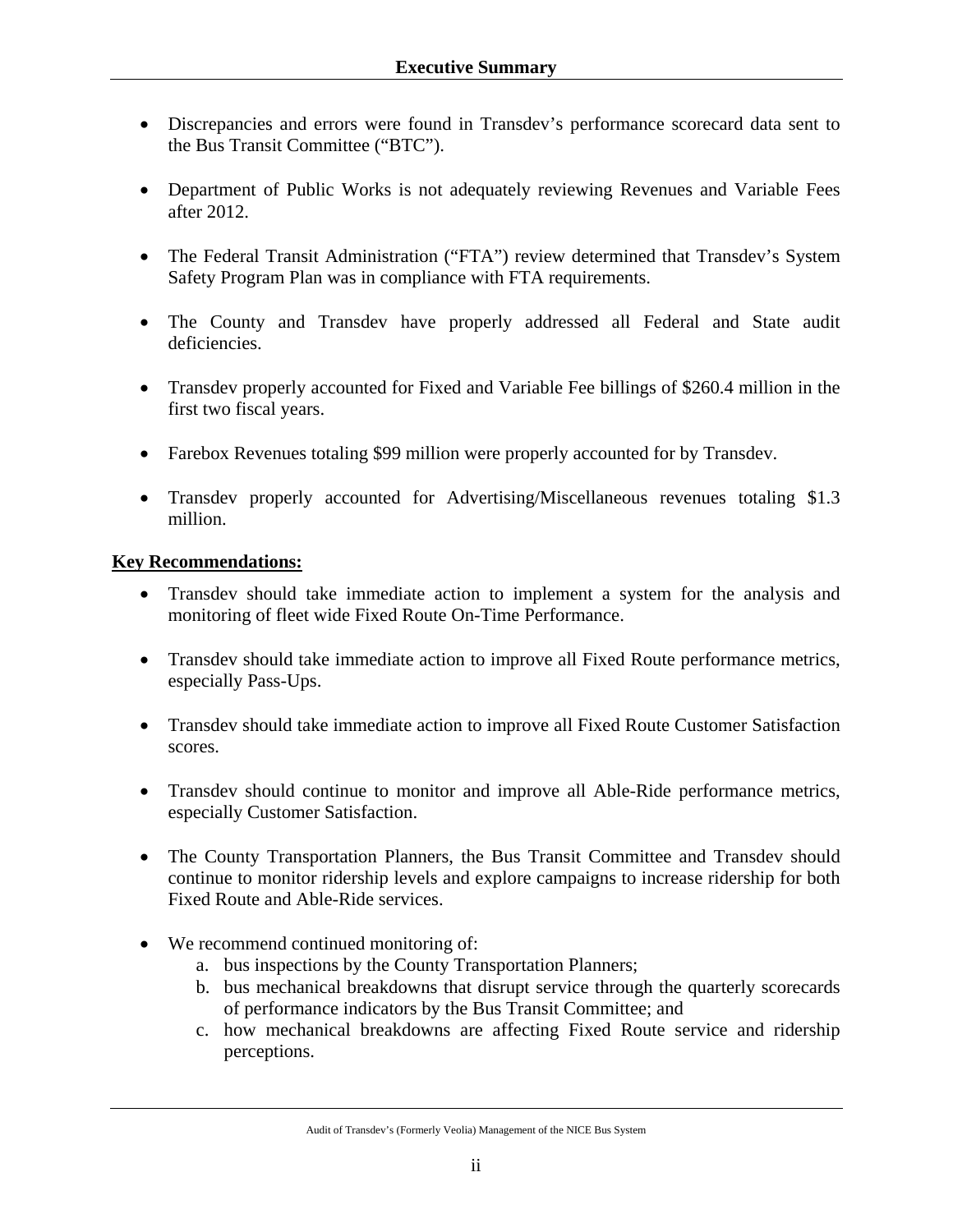- Transdev should develop formal corrective action plans to validate and follow-up on customer survey results.
- Transdev should immediately start providing comparable performance metrics, as required by its contract with the County; possibly with other well run transit systems.
- Transdev should explicitly present any differences in comparable data, and the reason for these differences, on the performance scorecards, and submit amended performance scorecards to the BTC if errors have been noted after presentation of the data to the BTC.
- The Department of Public Works ("DPW") should:
	- a. resume the level of review of Fixed Route platform hours that DPW had done prior to 2013; and
	- b. fully document and retain a complete record of these reviews performed, including the discrepancies noted and how they were resolved.
- The County Transportation Planners should continue to monitor County compliance with Federal and State Requirements.
- Transdev should report the Abe-Ride (Paratransit) coin revenues separately from the Fixed Coin revenue on the reports that accompany the monthly bills submitted to the County.
- We commend Transdev on the accuracy in the accounting for their Fixed and Variable fees, and Advertising and Miscellaneous revenues.

\*\*\*\*\*\*

The matters covered in this report have been discussed with the officials of Transdev. On March 31, 2015 we submitted a draft report to Transdev for their review. They provided their response on April 14, 2015 which is included as Appendix B to this report.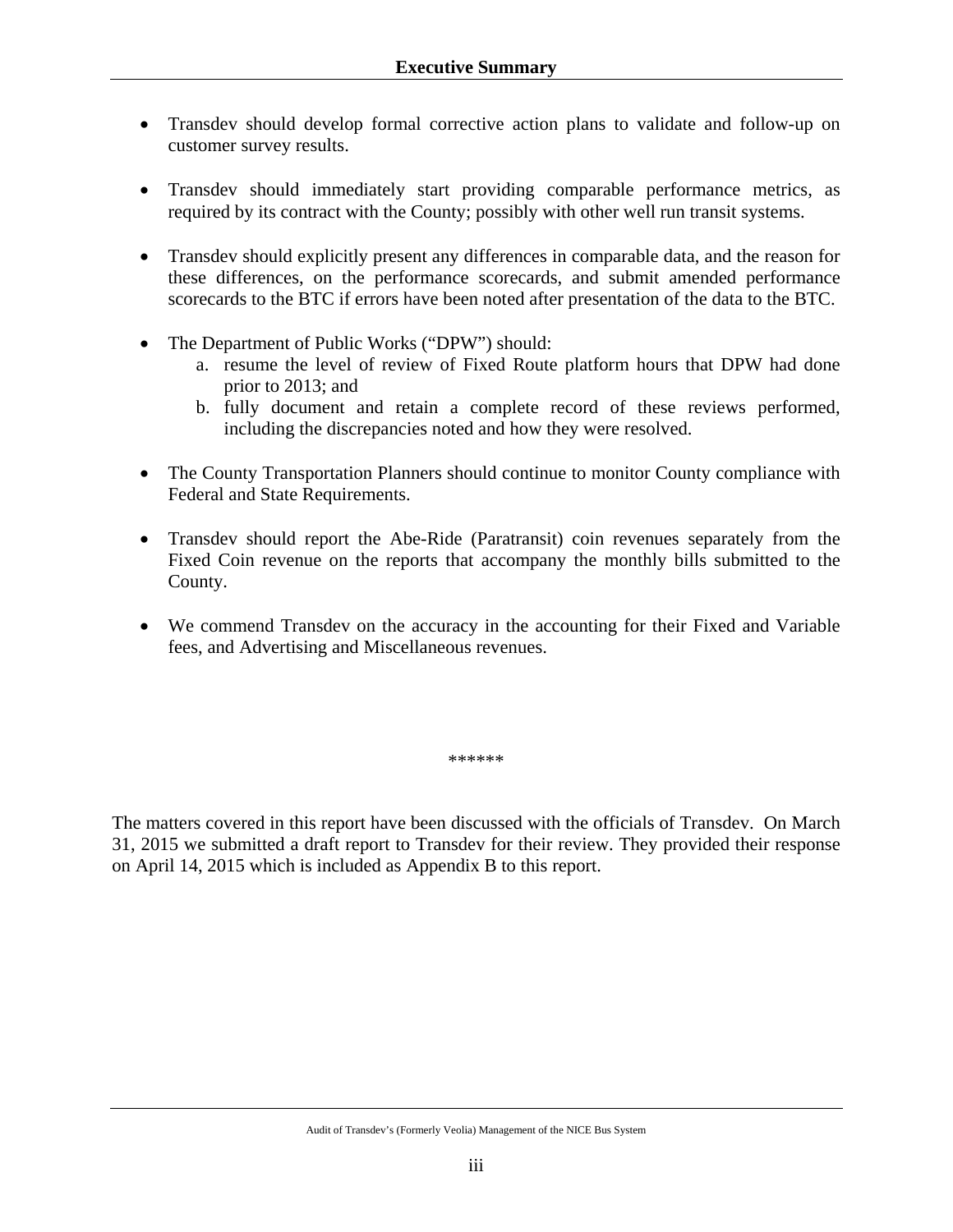## **Page**

| (1) On-Time Performance Was Not Maintained for Fixed Route Service; Pass-Ups Increased<br>by Nearly 40 Percent and Overall Customer Satisfaction Declined by 50 Percent |  |
|-------------------------------------------------------------------------------------------------------------------------------------------------------------------------|--|
|                                                                                                                                                                         |  |
| (3) Fixed Route Yearly Bus Ridership Declined by About Five Percent Over the Last Four                                                                                  |  |
| (4) NYSDOT Inspection Failures have Decreased Under Veolia Management but Vehicle                                                                                       |  |
| (5) Veolia Did Not Have Written Corrective Action Plans to Address Declining Rider Survey                                                                               |  |
| (6) MTA Comparative Analysis Required by Contract Was Not Performed 16                                                                                                  |  |
| (7) Discrepancies and Errors Were Found in Veolia's Performance Scorecard Data  18                                                                                      |  |
| (8) DPW is Not Adequately Reviewing Revenues and Variable Fees After 2012 21                                                                                            |  |
| (9) FTA's Review Determined that Veolia's System Safety Program Plan was in Compliance                                                                                  |  |
| (10) Nassau County's Oversight Plan Was Compliant With The Federal Transit                                                                                              |  |
| (11) The County and Veolia Have Properly Addressed All Federal and State Audit                                                                                          |  |
| (12) Fixed and Variable Fee Billings of \$260.4 Million in the First Two Fiscal Years Were                                                                              |  |
| (13) Farebox Revenues Totaling \$99 Million Were Properly Accounted For By Veolia 31                                                                                    |  |
| (14) Advertising/Miscellaneous Revenues Totaling \$1.3 Million Were Properly Accounted                                                                                  |  |
|                                                                                                                                                                         |  |
|                                                                                                                                                                         |  |
|                                                                                                                                                                         |  |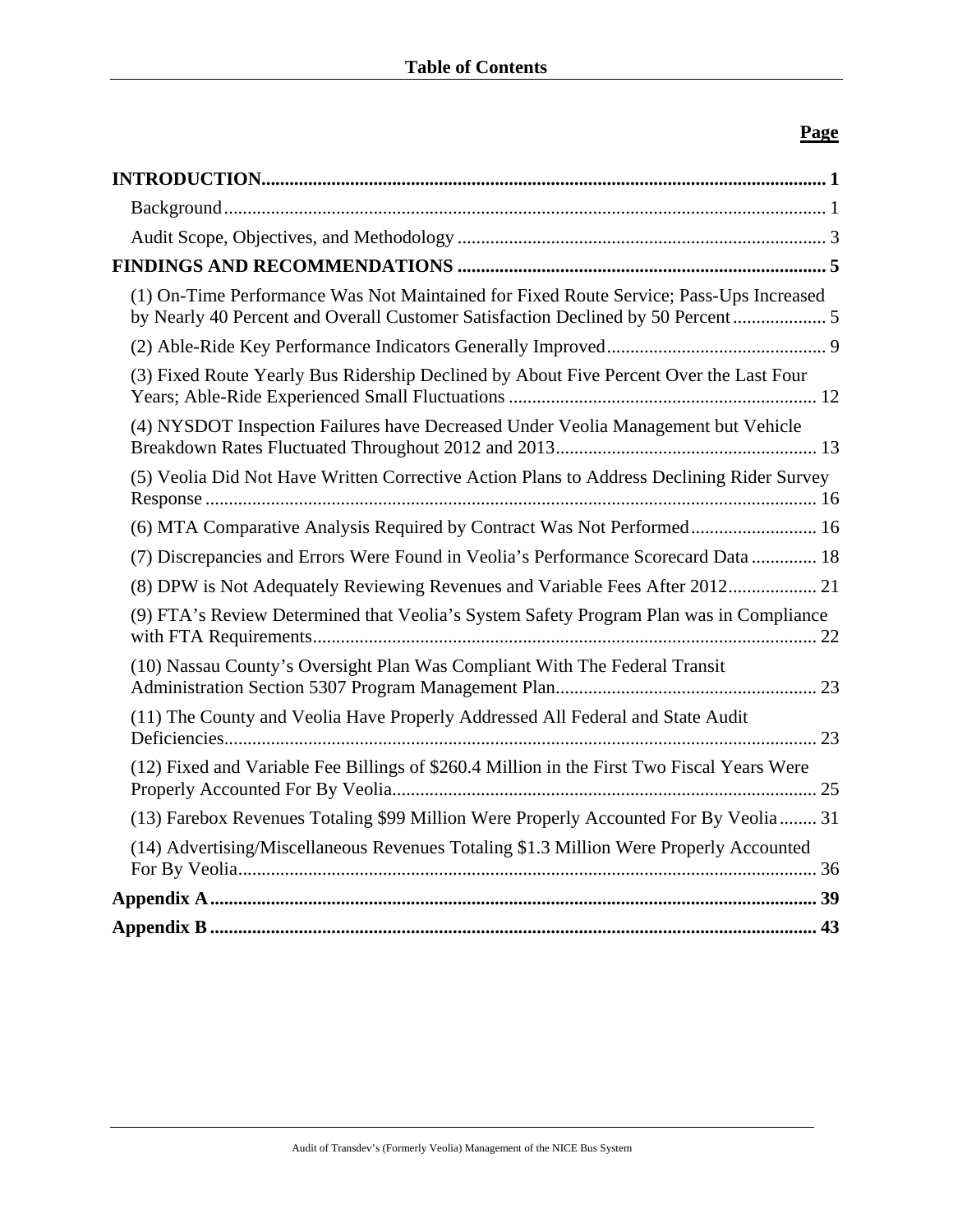| <b>EXHIBIT</b>                                                                             | Page |
|--------------------------------------------------------------------------------------------|------|
|                                                                                            |      |
|                                                                                            |      |
|                                                                                            |      |
|                                                                                            |      |
| V - Able-Ride:Quarterly On-Time Performance (Actual) v. On-Time Perception (Customer       |      |
|                                                                                            |      |
|                                                                                            |      |
| VIII - NYSDOT Safety Inspections: Initial Failures by Inspection Period  14                |      |
|                                                                                            |      |
| X - Key Quarterly Performance Indicators for Fixed Rate and Able-Ride and the Related      |      |
| XI - Bus Cleanliness Performance Scorecard Differences (2012 - 2013)  19                   |      |
| XII - Driver Courtesy Performance Scorecard Differences (2012 Figures Reported in 2012     |      |
| XIII - On-Time Perception Performance Scorecard Differences (2012 Figures Reported in 2012 |      |
| XIV - Total Fixed and Variable Fees Paid to Veolia - Fiscal Years 2012 and 2013 26         |      |
| XV - Credits Received by Nassau County from Veolia on Monthly Variable Invoices - Fiscal   |      |
|                                                                                            |      |
| XVII - Actual Advertising and Miscellaneous Revenues - Fiscal Years 2012 and 2013 37       |      |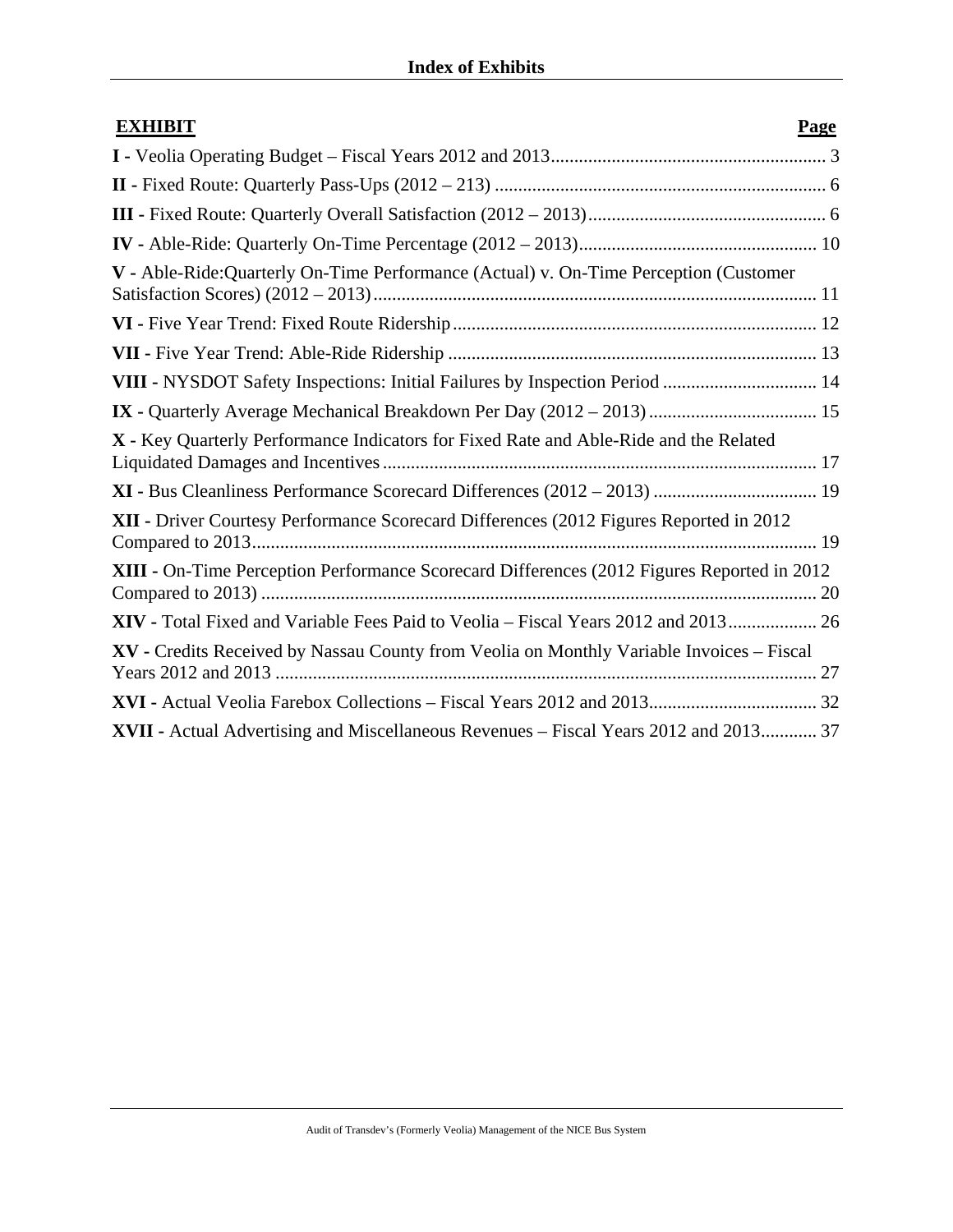## **Background**

In December 2011, the Nassau County ("County") Legislature approved a five year "publicprivate operating partnership" agreement<sup>2</sup> with Veolia Transportation<sup>3</sup> to operate the Long Island Bus System ("LI Bus"). LI Bus was previously operated by the New York Metropolitan Transportation Authority ("MTA") from 1973 until 2011. The new agreement was formed in response to the MTA's announcement that, without an additional \$26 million of County contributions, reduced service levels and increased fares would occur. Effective January 1, 2012, Veolia began operations of the bus system under a new name, Nassau Inter-County Express ("NICE"). This partnership arrangement enabled the County to maintain policy control over all areas, as well as continued ownership of all assets, vehicles and facilities. Effective August 2014, Veolia Transportation Services, Inc. changed its name to Transdev for its North American business unit of Transdev International.

NICE serves over 100,000 riders daily and operates 52 routes and more than 5,000 bus stops with a fleet of 308 forty-foot Compressed Natural Gas ("CNG") buses and 111 Paratransit ("Able-Ride") vehicles. There are three County-owned operating depots located in Mitchel Field, Rockville Centre and Stewart Avenue; one passenger facility in Hempstead; and one intermodal facility in Mineola.

The NICE operating budget is primarily funded through State Aid and farebox collections. The remainder of the funding comes from Federal grants, Nassau County and advertising revenues. As shown in Exhibit I, Nassau County's share accounted for only 3.3% and 2.2% of the total funding for Fiscal Years 1 and 2, respectively.

The County's contract with NICE requires that the County remit the funding (provided from all the sources) to Veolia for transit system costs through the two types of fees, Fixed and Variable, offset by operating and advertising revenues derived from the operation of the Transit System as well as a credit for interrupted service.

## *Fixed Fees*

 $\overline{a}$ 

The Fixed Fee is determined annually, through approval of the NICE Annual Plan and Budget by the County Bus Transit Committee ("BTC"), and paid in equal monthly installments. The Monthly Fixed Fee for the first year of service was \$2,319,664. The agreed upon Monthly Fixed Fee as noted in the 2013 Annual Plan remained the same as 2012.

 $2$  Fixed Route Bus and Paratransit Operation, Management and License Agreement By and Between the County of Nassau and Veolia Transportation Services, Inc.<br><sup>3</sup> Veolia Transportation is the North American business unit of Veolia Transdev-one of four subsidiaries of Paris-

based Veolia Environment. The Veolia Transit Division operates bus networks in the U.S. and Canada, including Las Vegas, Phoenix, Denver, San Diego, Baltimore, and suburbs of Washington, DC and Toronto.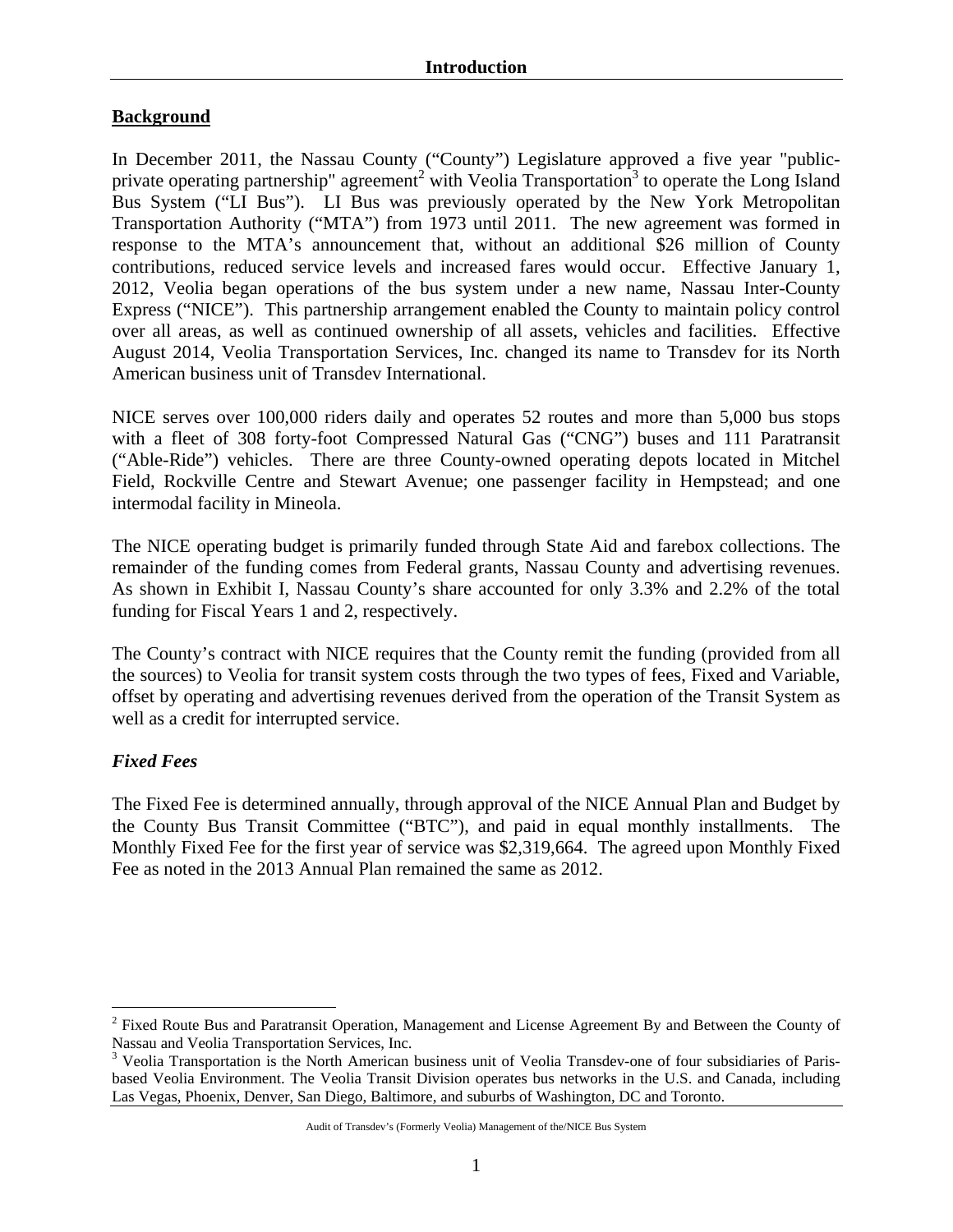## *Variable Fees*

Gross Variable Fees are billed on a monthly basis and determined by set Platform Hour Rates, for both Fixed Route<sup>4</sup> and Paratransit<sup>5</sup> services, which are charged for the number of Platform Hours<sup>6</sup> operated each month per service. Fixed Route monthly Platform Hours Rates were \$87.12 per hour in Fiscal Year 2012 and decreased to \$85.25 per hour in Fiscal Year 2013. Paratransit Platform Hour Rates remained constant throughout both fiscal years at \$55.81 per hour. Gross variable fees are reduced by allowable credits (revenues collected by Veolia and an amount for interrupted service) and the net amount is paid to Veolia monthly.

## *Revenues*

 $\overline{a}$ 

Revenues derived from the operation of the Transit System, whether from fareboxes or from other sources, are collected by Veolia and credited monthly against the gross variable billing to arrive at the amounts due from the County. Monthly revenue collections consist of farebox, MetroCard, Student Pass, Able-Ride, Uniticket, and advertisement and other miscellaneous revenues collected by Veolia. Beginning the second budget year, the County established stipulations to account for any surplus or shortfall of farebox revenues as compared to the annual projected revenue. The stipulations are as follows:

- If farebox revenue falls short of the annual projected revenue or exceeds the annual projected revenue: Veolia will be responsible for or receive the surplus or shortfall up to 5% of the Annual Projected Farebox Revenue.
- If the surplus or shortfall is greater than 5% of the projected revenue: the amount in excess of the 5% will be shared or made up equally by Veolia and the County.
- If the shortfall is greater than 10% of the projected revenue for two Quarters: Veolia can renegotiate the financial terms or terminate the agreement.
- If the revenue surplus is greater than 10%: the surplus will be deposited and maintained in a Reserve account established by Veolia, for use by both parties as established in the Annual Plan and Budget.

The NICE operating budget for calendar year 2012 was \$113.7 million. However, in order for the County to align the calendar year budget to the Fiscal Year 2012 ("Fiscal Year 1") budget, the Fiscal Year 1 budget included 15 months (January 1, 2012 through March 31, 2013) and totaled \$141.9 million. The Fiscal Year 2013 ("Fiscal Year 2") budget was for 12 months (April 1, 2013 through March 31, 2014) and totaled \$117.7 million. In Fiscal Year 1 and Fiscal Year 2 the County's contribution totaled \$4.7 million and \$2.5 million respectively. Beginning with

<sup>&</sup>lt;sup>4</sup> Fixed Route service consists of buses traveling on a predetermined route following a fixed schedule.

<sup>&</sup>lt;sup>5</sup> Paratransit ("Able-Ride") services are "shared ride, curb-to-curb (or Origin to Destination service when requested) Paratransit bus service for people with disabilities. Able-Ride provides transportation for people who are unable to use Fixed Route bus service for some or all of their trips."

<sup>&</sup>lt;sup>6</sup> Platform Hours are "measured from the time a Revenue Vehicle departs the operating Facility to the time the Vehicle returns to the operating Facility."

Audit of Transdev's (Formerly Veolia) Management of the NICE Bus System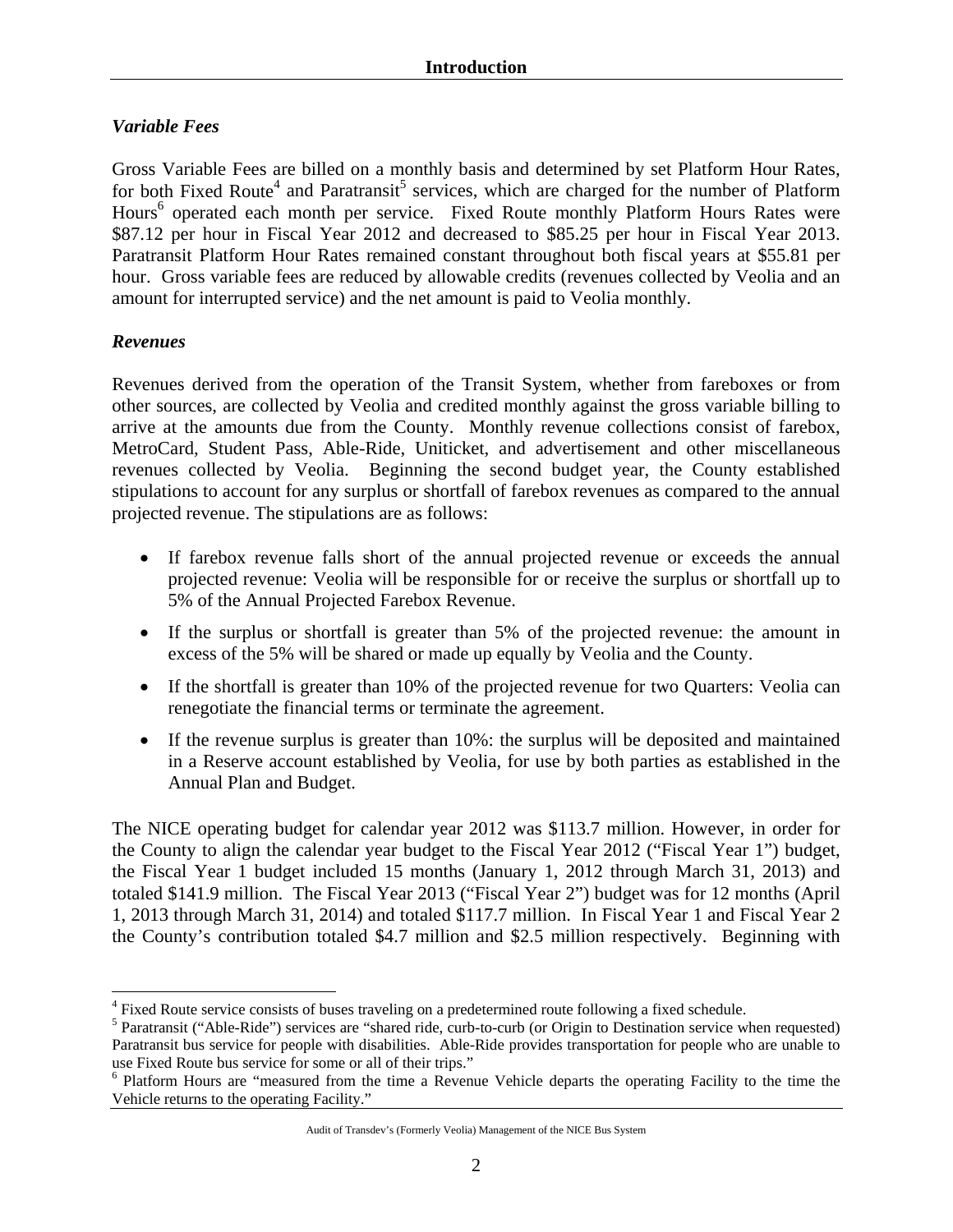Fiscal Year  $3^7$ , Veolia realigned its budget year to coincide with the calendar year to better match the County budget and financing. As a result, the Fiscal Year 3 budget will include only nine months, from April 1, 2014 through December 31, 2014. Exhibit I below shows Veolia's Operating Budget, including County Contributions, for Fiscal Years 2012 and 2013.

#### **Exhibit I**

## **Veolia Operating Budget Fiscal Years 2012 and 2013**

|                                    | In Thousands (000's) |                     |                       |                    |                                     |         |  |  |  |
|------------------------------------|----------------------|---------------------|-----------------------|--------------------|-------------------------------------|---------|--|--|--|
|                                    |                      | 2012                | 2013<br><b>Budget</b> |                    |                                     |         |  |  |  |
|                                    |                      | Actual *            |                       |                    |                                     |         |  |  |  |
|                                    |                      | $1/1/12 - 12/31/12$ |                       | $1/1/12 - 3/31/13$ | $4/1/13 - 3/31/14$<br><b>Fiscal</b> |         |  |  |  |
|                                    |                      | Calendar            |                       | <b>Fiscal</b>      |                                     |         |  |  |  |
| <b>Description</b>                 |                      | Year                |                       | Year **            | Year                                |         |  |  |  |
| <b>State Operating Assistance</b>  | \$                   | 56,431              | $\mathcal{S}$         | 71,831             | \$                                  | 61,602  |  |  |  |
| <b>Farebox Collections</b>         |                      | 43,049              |                       | 53,355             |                                     | 45,967  |  |  |  |
| FTA Preventative Maintenance Grant |                      | 6,000               |                       | 7,500              |                                     | 6,000   |  |  |  |
| County Contribution                |                      | 3,943               |                       | 4,734              |                                     | 2,540   |  |  |  |
| ADA Service <sup>2</sup>           |                      | 2,382               |                       | 2,382              |                                     |         |  |  |  |
| <b>FTA Administrative Grant</b>    |                      | 1,320               |                       | 1,410              |                                     | 1,000   |  |  |  |
| Advertising/Miscellaneous Rev      |                      | 552                 |                       | 718                |                                     | 600     |  |  |  |
|                                    | \$                   | 113,677             | \$                    | 141,930            | \$                                  | 117,709 |  |  |  |

\* 2012 was the first year under this contract. There was no budget.

\*\* The 2012 Fiscal Year included 15 months (January 1, 2012 through March 31, 2013). The calendar year is shown for comparative purposes with the 2013 fiscal year.

<sup>1</sup> Federal Transit Administration

**<sup>2</sup>** Americans with Disabilities Act

 $\overline{a}$ 

## **Audit Scope, Objectives, and Methodology**

Our review focused on the internal controls over operations, farebox collections and advertising and miscellaneous revenues for the period January 1, 2012 through March 31, 2014.

<sup>&</sup>lt;sup>7</sup> The third operating year timeframe has been adjusted as per the  $5/14/2014$  BTC Meeting and reflects a 9 month operating period from April 1, 2014 to December 2014. All subsequent years of operation will function on a calendar year basis.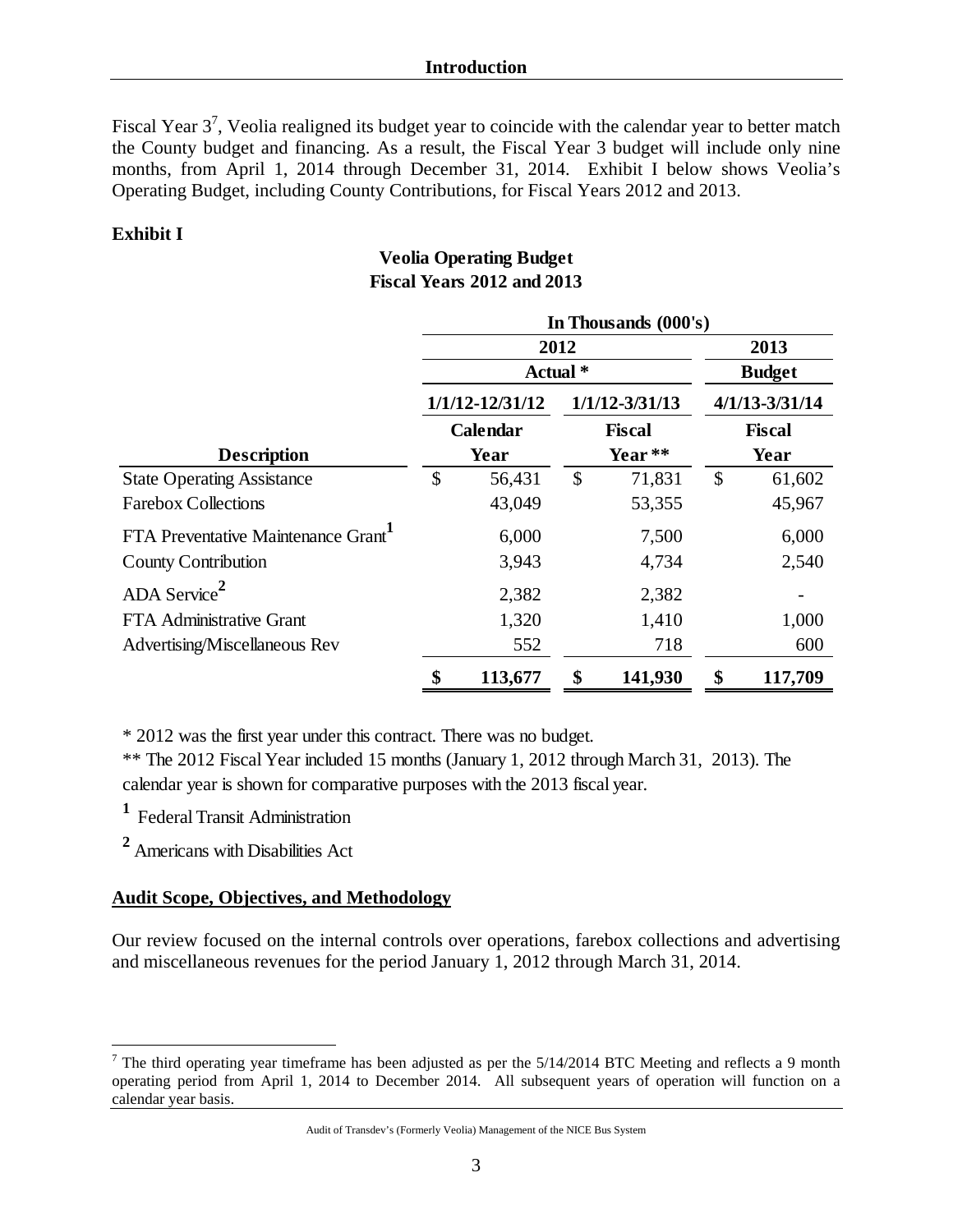The specific objectives were to:

- review farebox and advertisement revenue to ensure amounts are reported accurately to the County on a monthly basis as required;
- review County payments to Veolia for compliance with the contract terms;
- review the Federal audit on Veolia (capital equipment funding);
- review the New York State audit done on Veolia (operating fund requirements);
- review the latest available rider surveys performed by the third party vendor and the resulting action plan(s);
- review and verify vehicle hours billed to the County and determine how vehicle hours are tracked and reported and how Veolia adjusts for vehicles out-of-service (breakdowns during route);
- review the vehicle maintenance record; and
- review the safety record.

We reviewed written policies and procedures and interviewed employees to determine their responsibilities, duties and work procedures since Veolia manages all services and provides daily on-site supervision, such as, the monitoring of schedule adherence, on-street operation, on-route compliance, etc. We reviewed internal controls and performed testing of the records for revenue collection, the tracking and reporting of vehicle hours and compliance with the terms of the five year contract. We also reviewed Veolia's response to audits performed by New York State and the Federal government, as well as rider surveys.

We believe our review provides a reasonable basis for the findings and recommendations contained herein.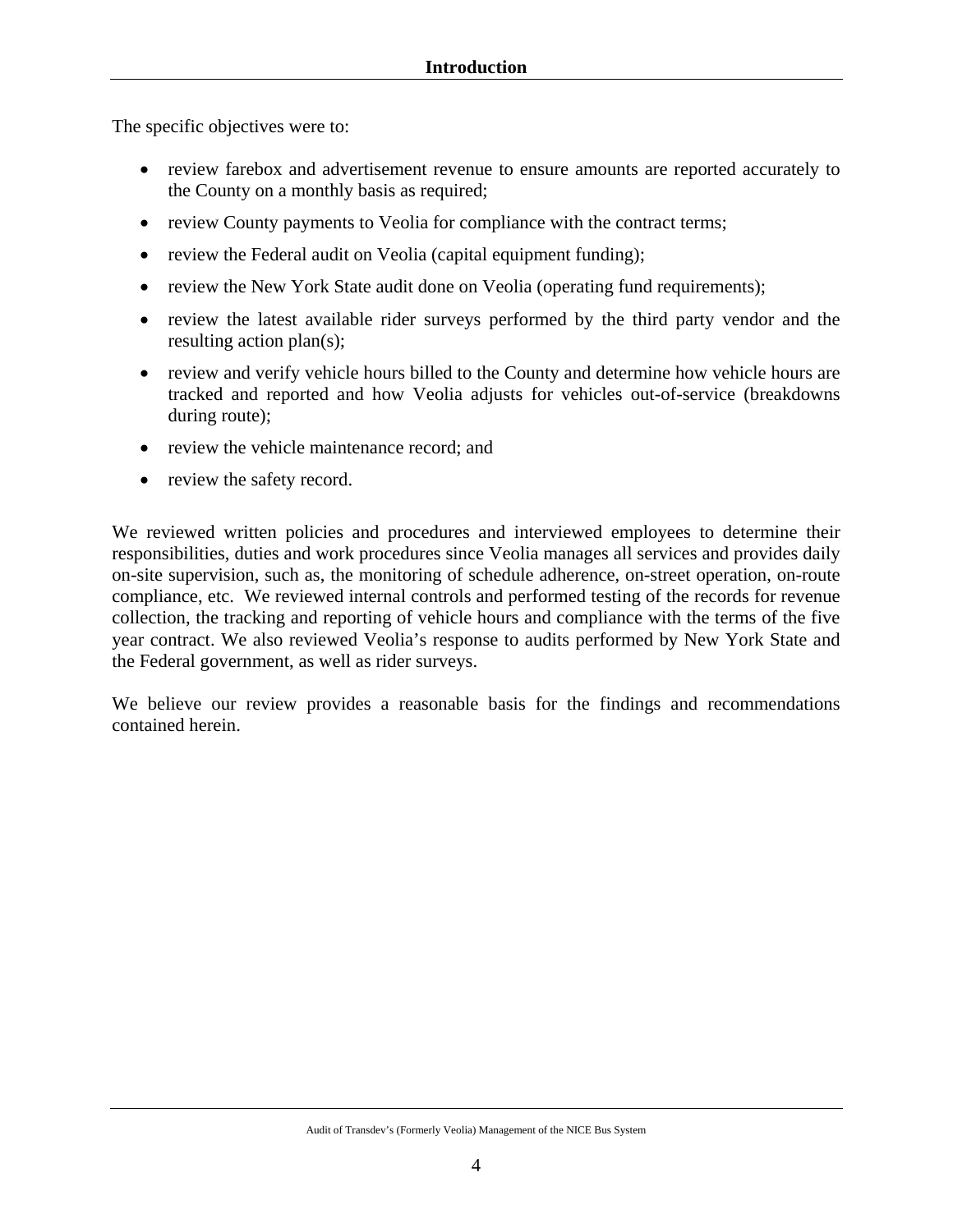## **Audit Finding:**

## **(1) On-Time Performance Was Not Maintained for Fixed Route Service; Pass-Ups Increased by Nearly 40 Percent and Overall Customer Satisfaction Declined by 50 Percent**

### *On-Time Performance*

During our review we noted that the On-Time Performance of Fixed Route buses, a critical performance measure, was not monitored by Veolia and subsequently not presented to the Bus Transit Committee for their review. Fixed Route buses were not equipped with vehicle location devices, such as a GPS system, which Veolia dispatch could utilize to oversee real-time vehicle locations. In an effort to monitor On-Time Performance, Veolia contracted with Mjach Designs, Inc. to perform independent Monthly Mystery Rider surveys. However, these services were performed on a sample basis and do not cover actual on-time data for all Fixed Route service. Without On-Time Performance measurement, it is difficult for Veolia management, the BTC or the public to assess bus timeliness.

## *Pass-Ups*

 $\overline{a}$ 

We also noted a near 40 percent increase in Fixed Route Pass-Ups $\delta$ . Veolia initiated oversight of the Pass-Ups metric in the second quarter of 2012. From 2012 to 2013, on a year-to-year comparative basis, the number of pass-ups increased by 597 (or  $39.5\%$ )<sup>9</sup>. This metric is generated by reports from operators and customer complaints. We believe that the 40 percent increase in Pass-Ups may be a major contributor to the  $50$  percent decline<sup>10</sup> in Overall Customer Satisfaction Scores.

According to Veolia, pass-ups are a useful measurement for service planning, in terms of evaluating constraints in the system. They also stated that since they are not able to expand the current level of service, they cannot fully address the constraint, other than to ensure the available service is allocated correctly.

As noted in Exhibit II below, the Fixed Route Quarterly Pass-Ups increased by nearly 40 percent from Q2 2012 to Q4 2013. They had spiked up over 100% during the winter of Q1 in 2013 from the low point in Q3 2012.

 $8$  Pass-up refer to when a bus has reached capacity and has to bypass a scheduled bus stop.

<sup>&</sup>lt;sup>9</sup> YTD Pass-Ups for 2012 (Q2-Q4) = 1,511 and YTD Pass-Ups for 2013 (Q2-Q4) = 2,108 (39.5% increase)

<sup>&</sup>lt;sup>10</sup> Customer Satisfaction scores for Q4 2012 was 63%, Customer Satisfaction Scores for Q4 2013 was 31%.

Audit of Transdev's (Formerly Veolia) Management of the/NICE Bus System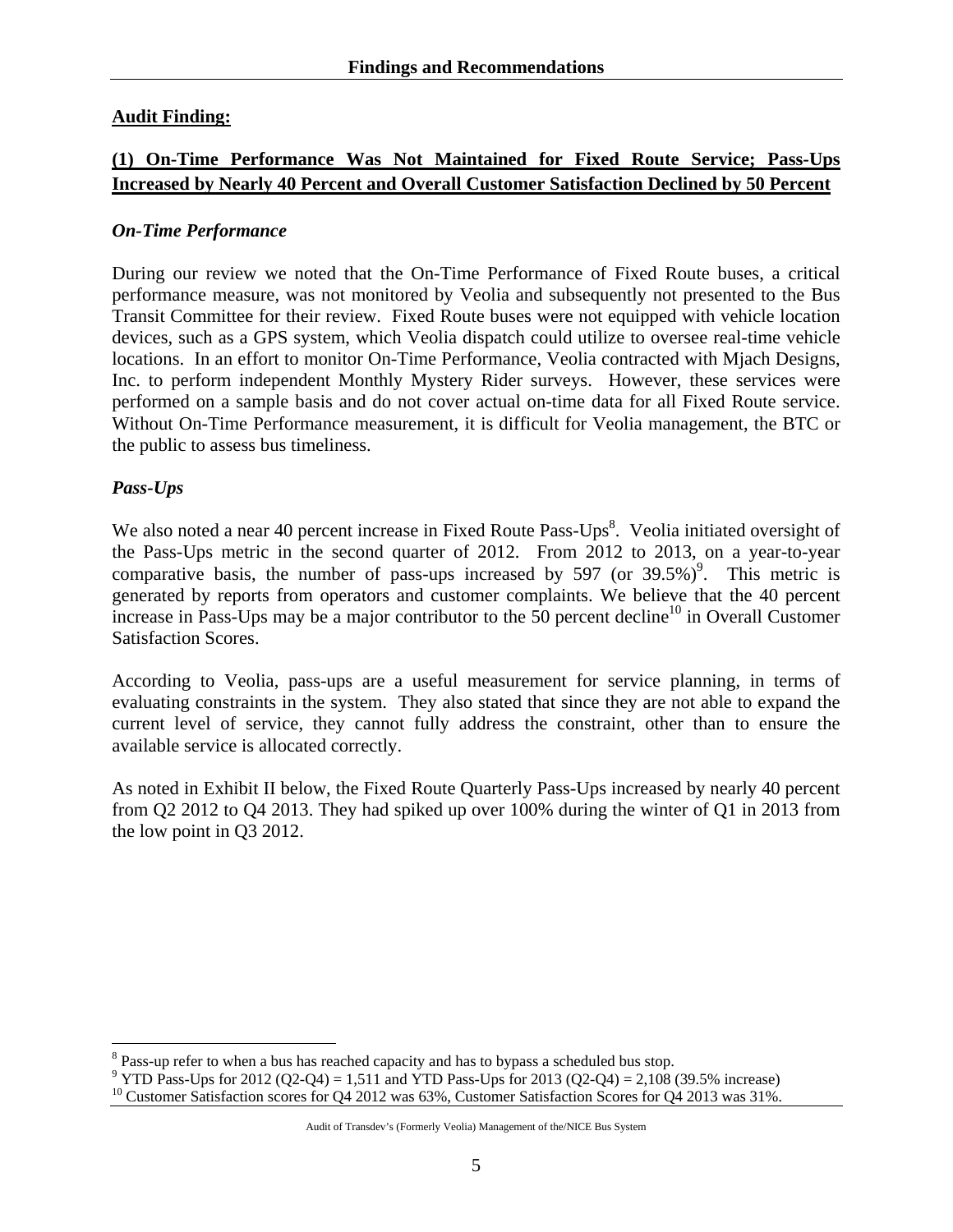



#### *Overall Customer Satisfaction Scores*

During our review, we noted that the Overall Satisfaction of Fixed Route service had decreased significantly on a year-to-year comparative basis. Overall Customer Satisfaction Scores were higher every quarter in 2012 as compared to the scores collected from the fourth quarter of 2011, which had an Overall Satisfaction Score of 33%. However, in all four quarters of 2013, the Fixed Route Overall Satisfaction Scores were considerably less when compared to the 2012 scores, remaining close to 30% for the entire year.

As noted in Exhibit III below, the Fixed Route Overall Customer Satisfaction scores steeply declined by as much as 50 percent from Q1 2012 to Q4 2013.



## **Exhibit III**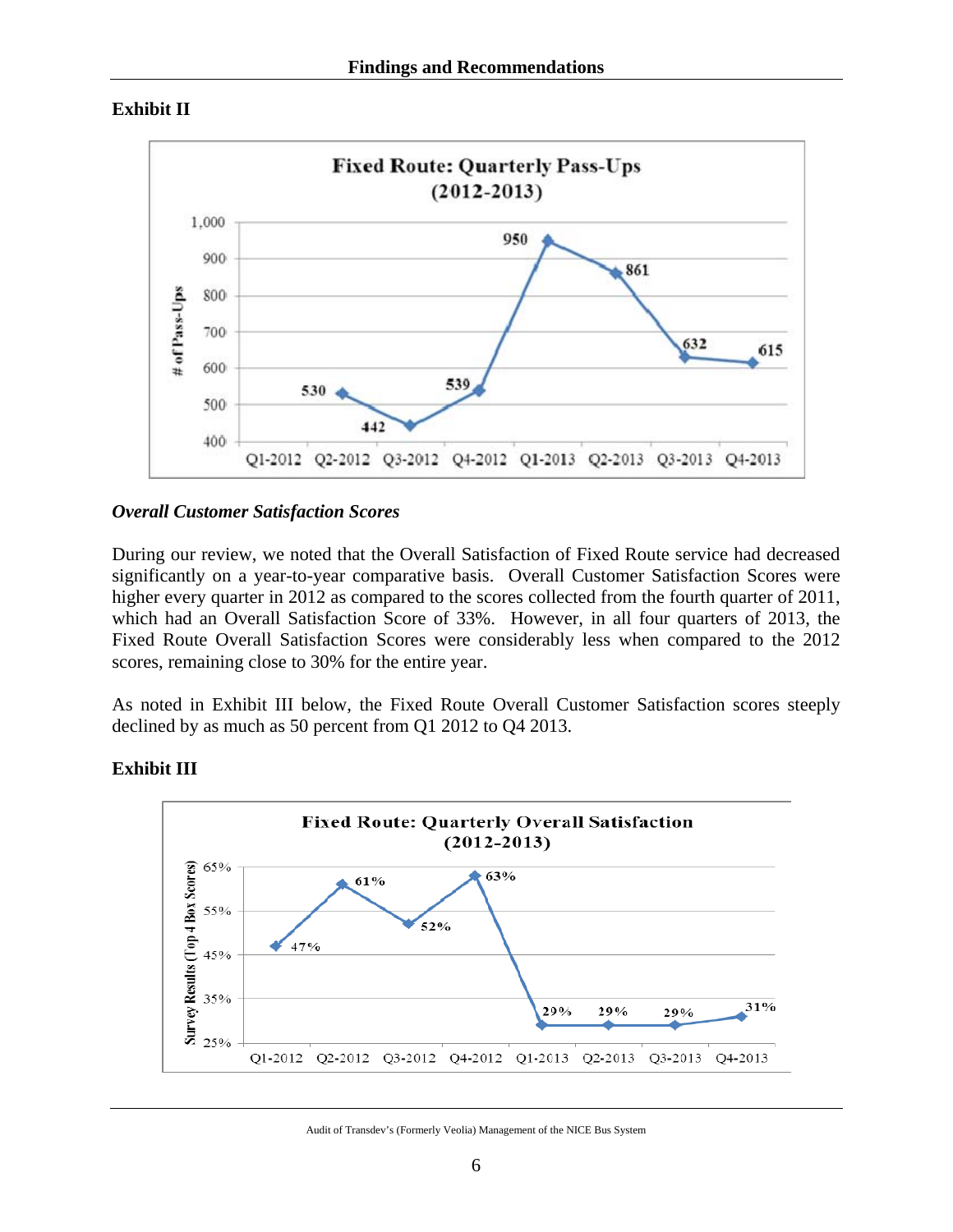#### *Veolia's Internal Fixed Route Performance Measures*

Veolia maintains statistical data to measure the performance of their Fixed Route service for a number of areas. Some of these figures, such as Veolia's Calls Answered Ratio, Pass-Ups, On-Time Performance, Missed Trips, Mechanical Breakdowns, Accidents per 100,000 Miles and Operating Days are maintained internally by Veolia personnel.

In addition to their own performance measurements, Veolia solicits two external vendors to perform independent Customer Satisfaction analysis, consisting of such categories as Overall Satisfaction, Bus Cleanliness, Stop Cleanliness and On-Time Perception, which are reported to Veolia management.

A summary of all performance measures are presented on a quarterly basis to the Bus Transit Committee in the form of a Key Performance Indicator ("KPI") Performance Scorecard for both the Fixed Route and Able-Ride services. We have compiled the results of these quarterly KPI performance scorecards into a comprehensive biannual scorecard, which covers the period of our audit for both Fixed Route and Able-Ride services, in the Appendix to this report.

We noted other Fixed Route performance measures which Veolia internally maintains, with the exception of Missed Trips, tended to stay about the same with minor variations on a year-to-year comparative basis.

The following are brief excerpts from Veolia's internally maintained performance measures followed by a summary of the outside vendor's customer satisfaction score results. More detailed support pertaining to all of these performance measures can be found in the Appendix.

- Calls Answered Ratio: All quarters remained above the 80% mark. The annual average number of calls answered to calls presented ratio in Veolia's Fixed Route call center increased from 87% in 2012 to 89% in 2013.
- Missed Trips:<sup>11</sup> The annual total decreased from 180 missed trips in 2012 to 0 missed trips in 2013.
- Mechanical Breakdowns:<sup>12</sup> The annual average number of mechanical failures per day decreased from 5.31 in 2012 to 4.89 in 2013. This topic is further discussed in Finding 4.
- Accidents per 100,000 Service Miles: The annual average number of preventable accidents<sup>13</sup> per 100,000 service miles traveled increased from 1.59 in 2012 to 1.64 in 2013.

 $\overline{a}$ 

<sup>&</sup>lt;sup>11</sup> A Missed Trip is defined as a trip which was not dispatched within 10 minutes of its scheduled time. <sup>12</sup> A Mechanical Breakdown is defined as a breakdown which disrupts service for more than 5 minutes.

<sup>&</sup>lt;sup>13</sup> A preventable accident is defined as an accident which could have been avoided or prevented from occurring. A non-preventable accident occurs when there is nothing an operator can do to prevent an accident. For example, a non-preventable accident could be a bus that was stopped at a traffic light and the car behind came up and hit the bus.

Audit of Transdev's (Formerly Veolia) Management of the NICE Bus System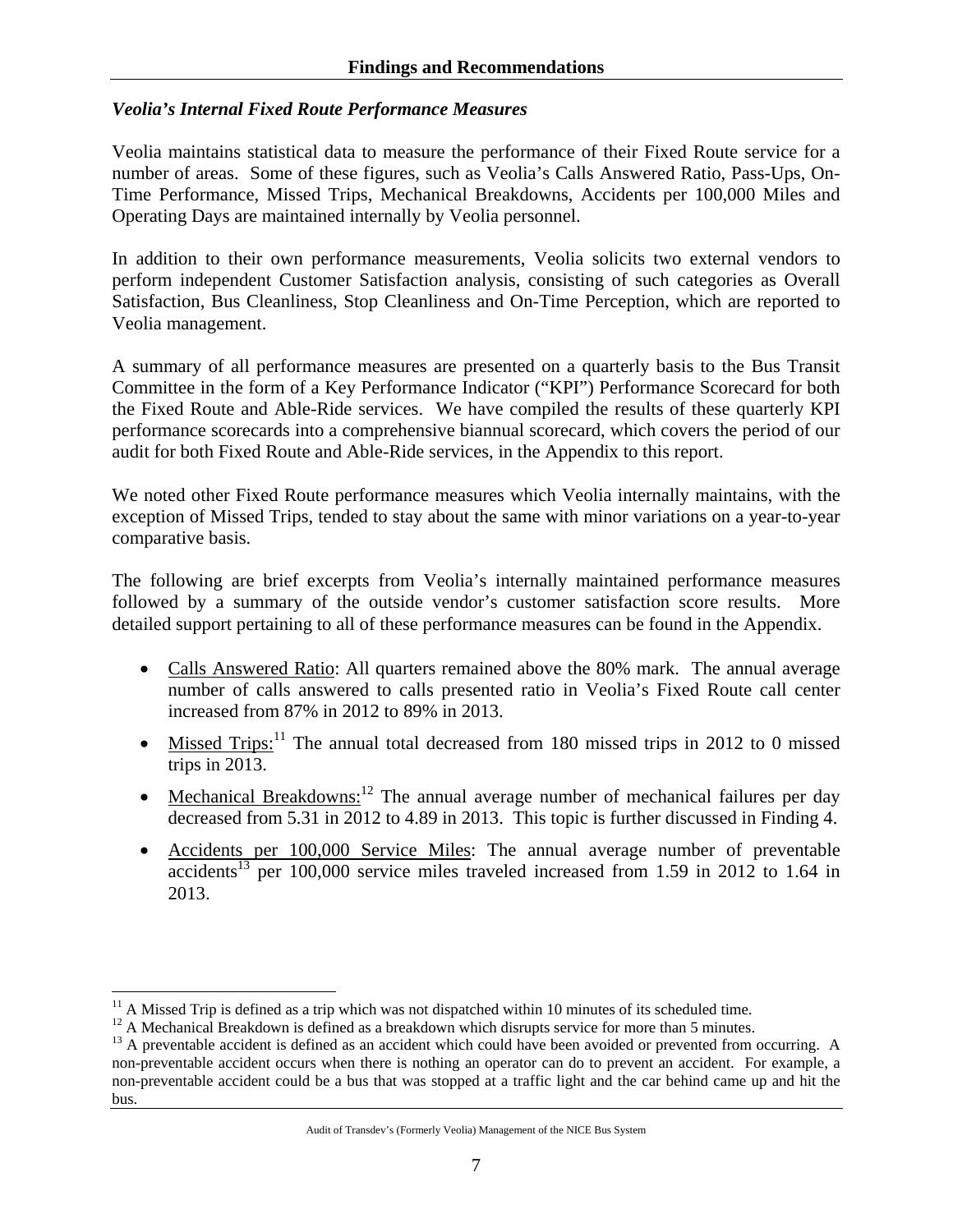#### *Outside Vendor's Fixed Route Customer Satisfaction Scores*

Veolia utilizes the services of two outside agencies to perform independent rider surveys for customer satisfaction purposes on a periodic basis of both the Fixed Route and Able-Ride systems. The Customer Satisfaction Scores are based on surveys, via physical hand-out on Fixed Route Buses or telephone interviews for Able-Ride, which rate numerous performance categories including Overall Satisfaction, Bus Cleanliness, Stop Cleanliness and On-Time Perception. The surveys used a 10 point scale ranging from 10 to 1, very satisfied to very dissatisfied and are opinion based. Percentages recorded on the performance scorecard signify "top 4" box scores (the sum of respondents who rate items 7, 8, 9, and 10, expressed as a percent).

IPSOS, a global market research firm, performs quarterly independent customer satisfaction surveys using a scientific sampling method, whereby they interview customers based on the distribution of customers across the system. The results of IPSOS' surveys compile the quarterly Fixed Route customer satisfaction survey scores which are present on the Quarterly Performance Scorecards.

The other vendor, Mjach Designs, Inc., a marketing, communications and graphic design firm, performs surveys using Monthly Mystery callers (both Fixed Route and Able-Ride services) and Mystery riders (only Fixed Route service) for quality measurement. They rate Veolia on punctuality, passenger information, cleanliness of the vehicle and a number of other standard factors. Mjach Designs, Inc. provides Veolia with reports noting areas for improvement and areas of satisfaction, based on prior period evaluation. In addition, Mjach produces the quarterly Able-Ride customer satisfaction survey scores which are present on the Quarterly Performance Scorecards.

We noted other Fixed Route Customer Satisfaction Scores collected by the outside vendors also decreased in 2013 on a year-to-year comparative basis. Below is a brief recap of some of the other Customer Satisfaction Scores for the time period of our audit, 2012 to 2013. Again, a more detailed analysis can be viewed in the Appendix to this report.

- Bus Cleanliness: Ranges of Bus Cleanliness scores decreased from  $34\%$  55% in 2012 to 18% - 31% in 2013.
- Stop Cleanliness: Ranges of Stop Cleanliness scores decreased from 39% 61% in 2012 to 23% - 30% in 2013.
- On-Time Perception: Ranges of On-Time Perception scores decreased from 35% 55% in 2012 to 24% - 31% in 2013.

Apart from the two vendors mentioned above, Veolia has also contracted with another outside vendor to perform a survey specific to Fixed Route service to remain within federal requirements. Moore and Associates, Inc., a public transportation consulting company, performed an onboard survey<sup>14</sup> of NICE Fixed Route bus service in October 2013, in order to

 $\overline{a}$ 

<sup>&</sup>lt;sup>14</sup> The complete results of the survey can be found on the NICE website: http://www.nicebus.com/About-NICE/Compliance.aspx.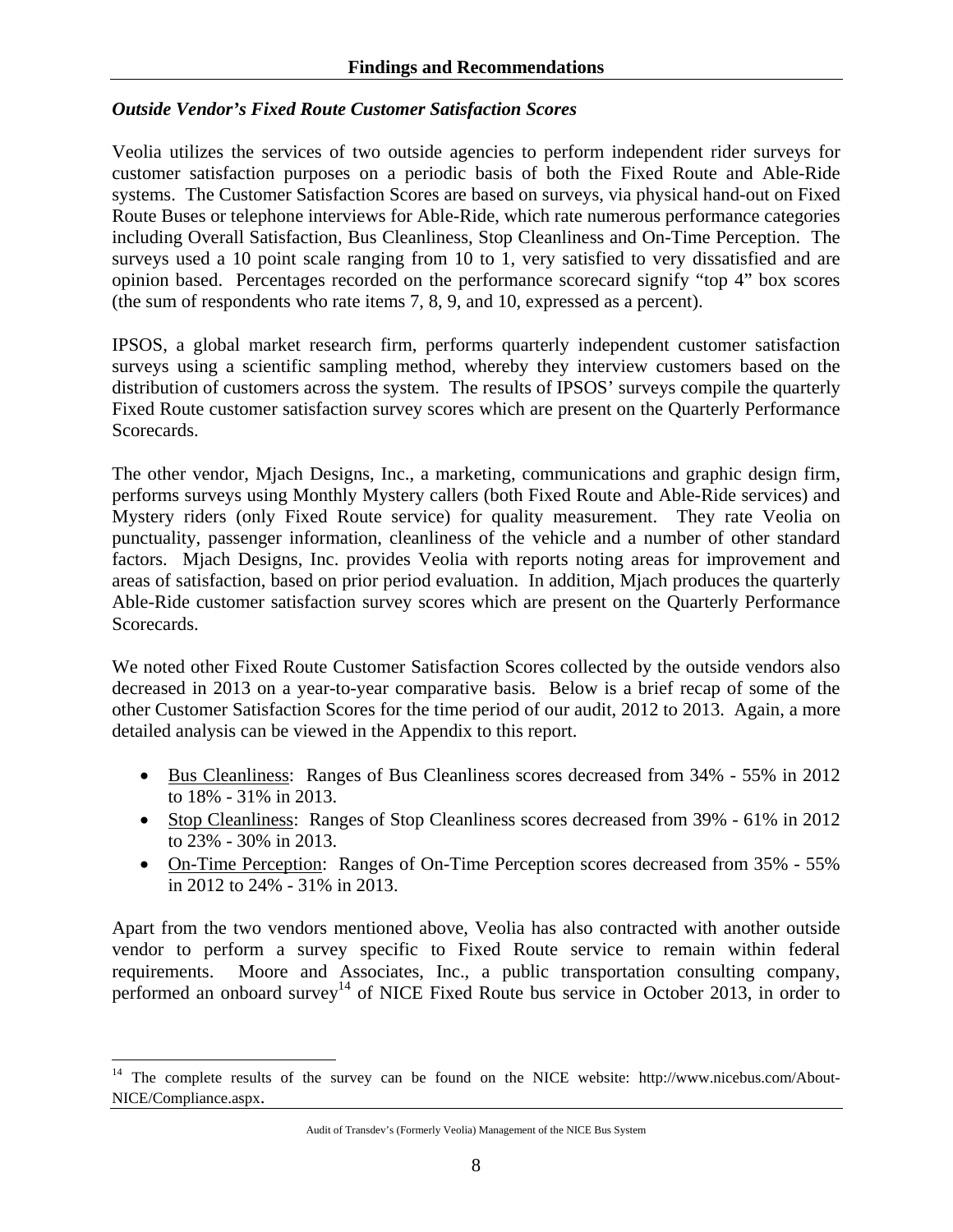ensure compliance with Federal Title VI reporting requirements<sup>15</sup>. The purpose of the survey, required to be performed every five years, was to develop a profile of travel and demographic characteristics of NICE Fixed Route customers and determine if there were any gaps in coverage. The survey determined that minority ethnicities, low-income populations, senior and youth populations, and transportation-disadvantaged populations (defined as households lacking access to a personal vehicle) were being adequately served.

#### **Audit Recommendation(s):**

Veolia should take immediate action to implement a system for the analysis and monitoring of fleet wide Fixed Route On-Time Performance as well as improve all Fixed Route performance metrics, especially Pass-Ups and Customer Satisfaction scores.

#### **Audit Finding:**

 $\overline{a}$ 

#### **(2) Able-Ride Key Performance Indicators Generally Improved**

As mentioned in Finding 1, Veolia maintains statistical data and uses customer surveys to measure their service for a number of performance areas. We noted that Able-Ride service generally improved over the course of our audit period in significant performance areas.

Below is a brief recap of some of the Able-Ride results for the performance areas retained and analyzed by Veolia followed by a summary of the outside vendor's customer satisfaction scores. For further information, see the Appendix to this report.

#### *Veolia's Internal Able-Ride (Paratransit) Performance Measures*

Unlike Fixed Route buses, Able-Ride vehicles were equipped with vehicle location technology to track and evaluate on-time performance. During our audit, we noted Veolia's Able-Ride On-Time Percentage improved on an annual average basis by approximately eight percent from 2012 to 2013. On-Time Percentage is defined as the number of pick-ups<sup>16</sup> which occurred on time divided by the total number of stops to pick up passengers, expressed as a percentage.

Overall, Veolia has managed to improve their Able-Ride On-Time Percentage since their inception of the paratransit system. With exception to the fourth quarter of 2012 which includes the time period of and immediately following Super Storm Sandy, Veolia has maintained a quarterly Able-Ride On-Time Percentage above 80%. Please note the data in this exhibit represent adjusted 2012 figures (See Finding 7 for information regarding data adjustments and discrepancies).

<sup>&</sup>lt;sup>15</sup> The survey instrument was designed to capture the following information: 1) Travel patterns and behavior, including where people are traveling to, when they tend to travel, where they come from, how they access transit services, how they travel to their final destination, how frequently they use transit services, trip purpose, trip length, and other travel modes they use. 2) Rider demographics, including race, gender, ethnicity, English proficiency, income, vehicle availability, and other information, which will provide Veolia with a clear picture of who is using transit services.

<sup>&</sup>lt;sup>16</sup> Pick-Ups are defined as a stop made to pick up a passenger.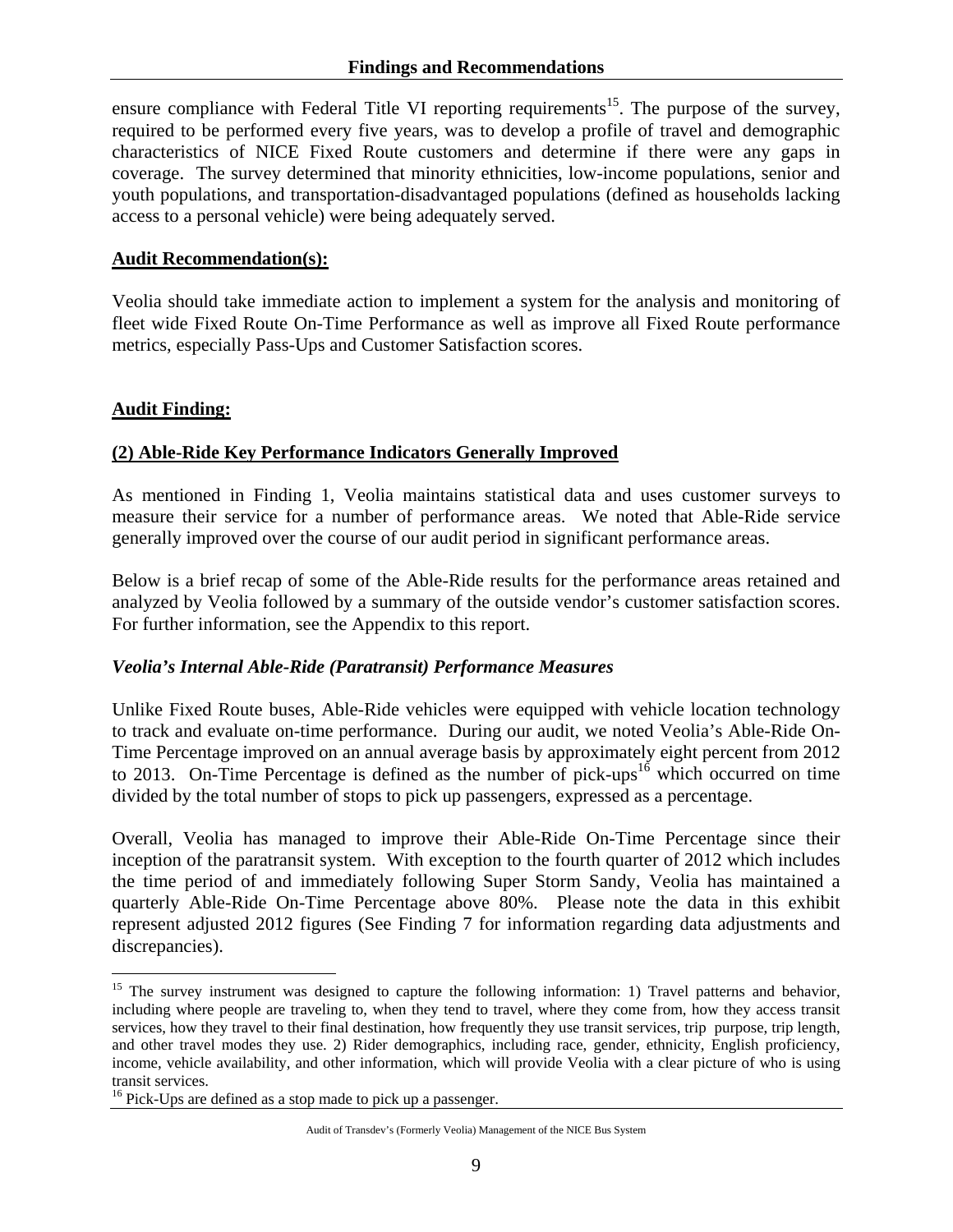Exhibit IV below illustrates Veolia's Able-Ride On-Time Percentage over the course of 2012 through 2013.

### **Exhibit IV**

 $\overline{a}$ 



Also, unlike Fixed Route service, Able-Ride service does not, by definition and execution, include pass-ups. All scheduled Able-Ride trips are required to be fulfilled by federal regulation.

We noted other Able-Ride performance measures which Veolia internally maintains, with the exception of Accidents per 100,000 Service Miles, tended to stay about the same with minor variations on a year-to-year comparative basis. Below is a brief recap of some of the other performance measures for the time period of our audit, 2012 to 2013, which were internally retained by Veolia. Again, a more detailed analysis can be viewed in the Appendix to this report.

- Calls Answered Ratio: All quarters remained at or above the 75% mark. The annual average number of calls answered to calls presented ratio in Veolia's Able-Ride call center increased from 83% in 2012 to 87% in 2013.
- No-Shows:<sup>17</sup> The annual average of No-Shows as a percentage of Total Trips has increased by 0.9% from 2.8 % in 2012 to 3.7% in 2013. However, it is important to note this metric is outside of Veolia's control and solely dependent on the responsibility of paratransit customers.
- Cancellations: The annual average Number of Cancellations as a percentage of Total Trips has decreased by 1.4% from 4.8% in 2012 to 3.4% in 2013. Conversely, it is important to note this metric is also outside of Veolia's direct control.
- Mechanical Breakdowns: The annual average number of mechanical failures per day increased from 0.44 in 2012 to 0.58 in 2013. This topic is further discussed in Finding 4.
- Accidents per 100,000 Service Miles: The annual average number of preventable accidents per 100,000 service miles traveled decreased by 0.92 from 1.49 in 2012 to 0.57 in 2013.

<sup>&</sup>lt;sup>17</sup> A No-Show is defined as customer who fails to cancel ahead of time and does not show up for an appointment.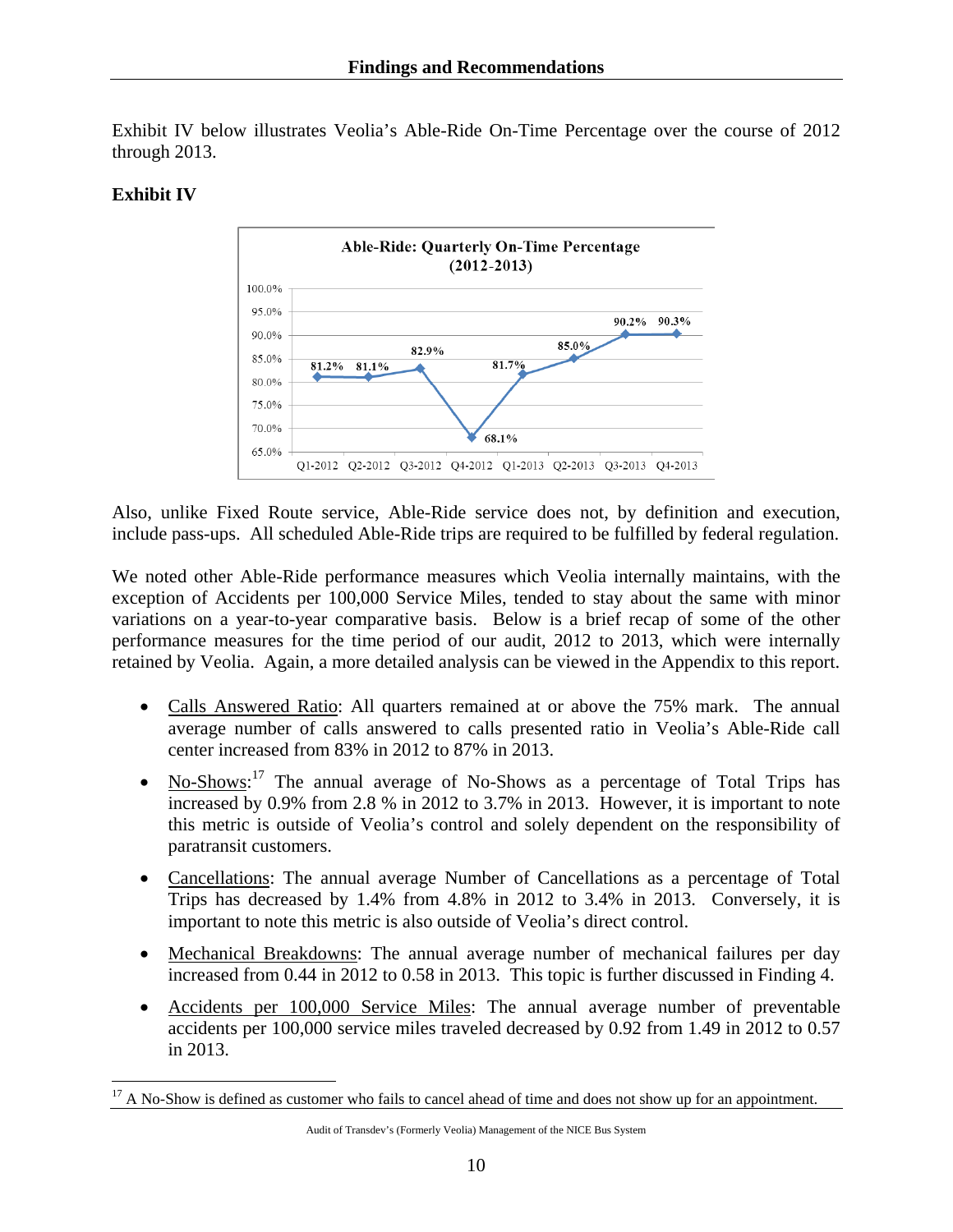### *Outside Vendor's Able-Ride (Paratransit) Customer Satisfaction Scores*

Customer Satisfaction Score categories included in the quarterly KPI Performance Scorecards for Able-Ride during 2012 and 2013 included the following: Bus Cleanliness, Driver Courtesy and On-Time Perception. Unlike Fixed Route, Overall Satisfaction was not reported. Below is a brief recap of customer satisfaction scores. Once again, a more detailed analysis of these metrics can be viewed in the Appendix to this report.

- Bus Cleanliness: Ranges of Bus Cleanliness scores remained relatively the same from 79% - 92% in 2012 to 76% - 94% in 2013.
- Driver Courtesy: Ranges of Driver Courtesy scores slightly decreased from 88% 94% in 2012 to 76% - 93% in 2013.
- On-Time Perception: Ranges of On-Time Perception scores slightly decreased from 61% - 78% in 2012 to 59% - 68% in 2013.

We noted that even though the actual On-Time Performance (On-Time Pick-Ups) was increasing, the Customer Satisfaction survey scores were less in 2013 as compared to the prior year. As noted in the graph below, it is important to note actual performance data does not always align with customer perception.

Exhibit V below shows a comparison of Able-Ride Quarterly On-Time Performance (Actual Pick-Ups) and the On-Time Perception (based on survey scores) for 2012 and 2013.



## **Exhibit V**

Veolia and the County could not identify a direct cause for the decrease in satisfaction scores and Veolia officials believed that a potential fare increase could have prompted customers to negatively rate the system. Subsequently, the cash fare was increased by \$0.25 in September 2014.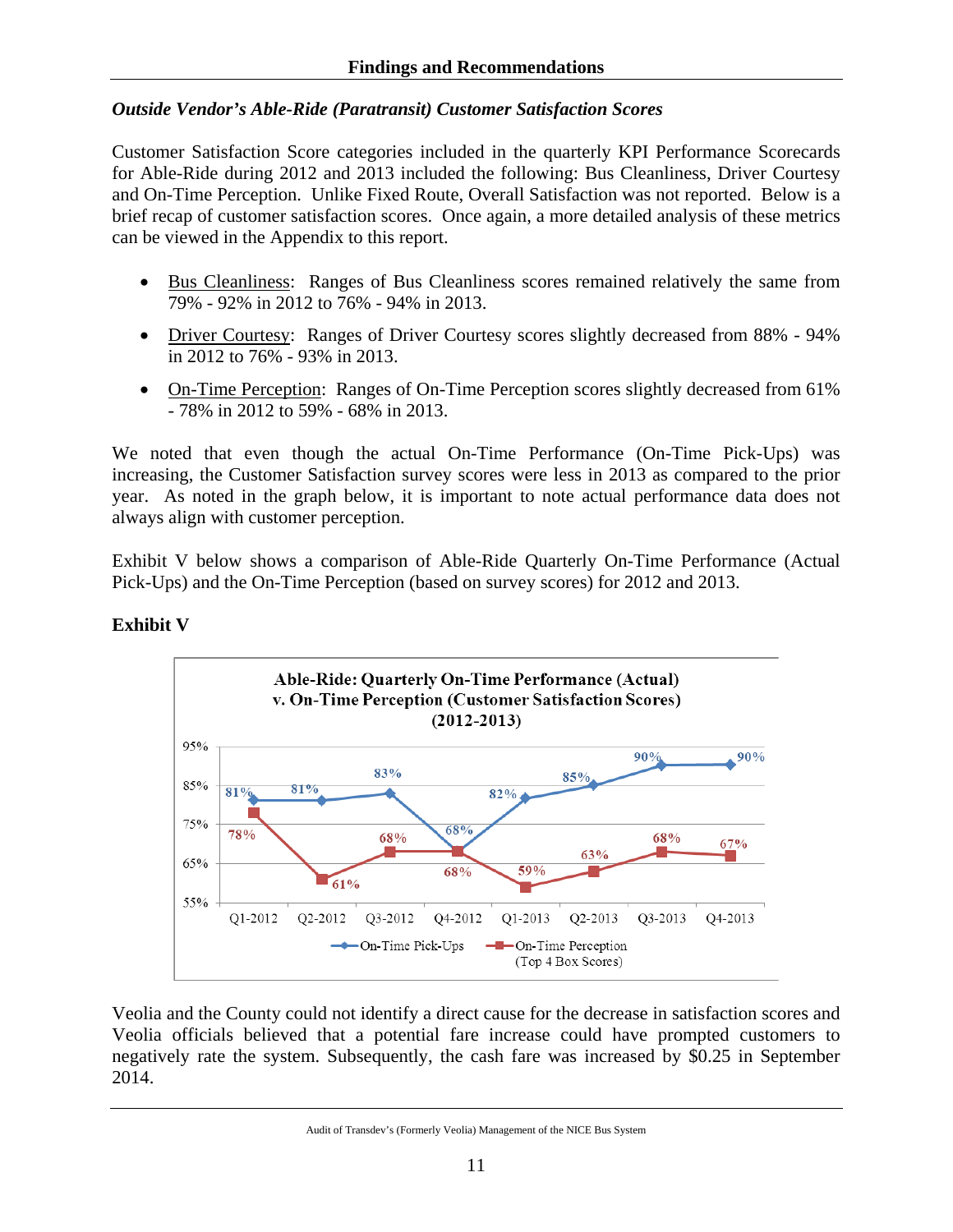#### **Audit Recommendation(s):**

Veolia should continue to monitor and improve all Able-Ride performance metrics, especially Customer Satisfaction.

### **Audit Finding:**

### **(3) Fixed Route Yearly Bus Ridership Declined by About Five Percent Over the Last Four Years; Able-Ride Experienced Small Fluctuations**

#### *Fixed Route*

Over the last four years, there has been a decline in Fixed Route bus ridership. Although farebox revenues have increased while under Veolia's management, Fixed Route ridership experienced a 1.4 million (4.7%) rider decline when comparing ridership figures for the MTA's last year of operation in 2011 to Veolia's 2014 ridership figures. Veolia officials stated that the decrease in ridership was primarily due to service adjustments instituted in April 2012, the March 2013 Metro Card fare increase, and Super Storm Sandy (October 2012). The MTA increased the Metro Card base fare, effective March 3, 2013, from \$2.25 to \$2.50.

Exhibit VI below illustrates the yearly number of Fixed Route bus riders for years 2010 through 2014.



## **Exhibit VI**

## *Able-Ride*

Under Veolia, with the exception of 2012 where there was a 20,000 decline in riders, Veolia has maintained a steady ridership for Able-Ride. Exhibit VII below illustrates the yearly number of Able-Ride riders for years 2010 through 2014.

Audit of Transdev's (Formerly Veolia) Management of the NICE Bus System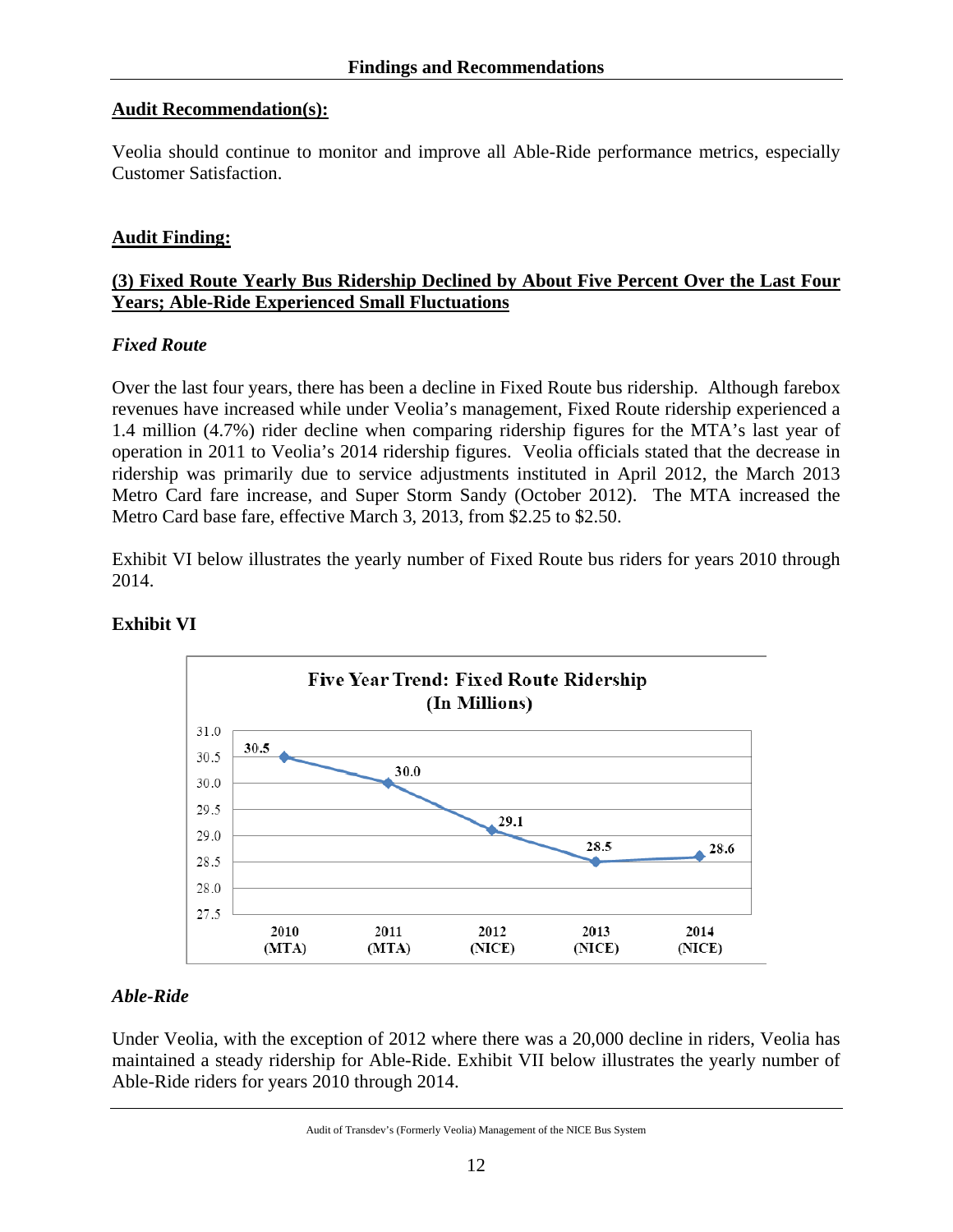



## **Audit Recommendation(s):**

We recommend that the County Transportation Planners, the Bus Transit Committee and Veolia continue to monitor ridership levels and explore campaigns to increase ridership for both Fixed Route and Able-Ride services.

## **Audit Finding:**

 $\overline{a}$ 

## **(4) NYSDOT Inspection Failures have Decreased Under Veolia Management but Vehicle Breakdown Rates Fluctuated Throughout 2012 and 2013**

Exhibit VIII below shows the inspection failure rates<sup>18</sup> identified by the NYS DOT inspections from September 2011 through March 2014. We do not have previous comparable data from the MTA prior to September 2011. Based on the County review of the failure rates, it appears that Veolia has made significant headway in reducing the percentage of inspection failures for both Fixed Route and Paratransit vehicles.

 $18$  The County measures all inspection failures in the failure rate even if the failure was corrected in the same day.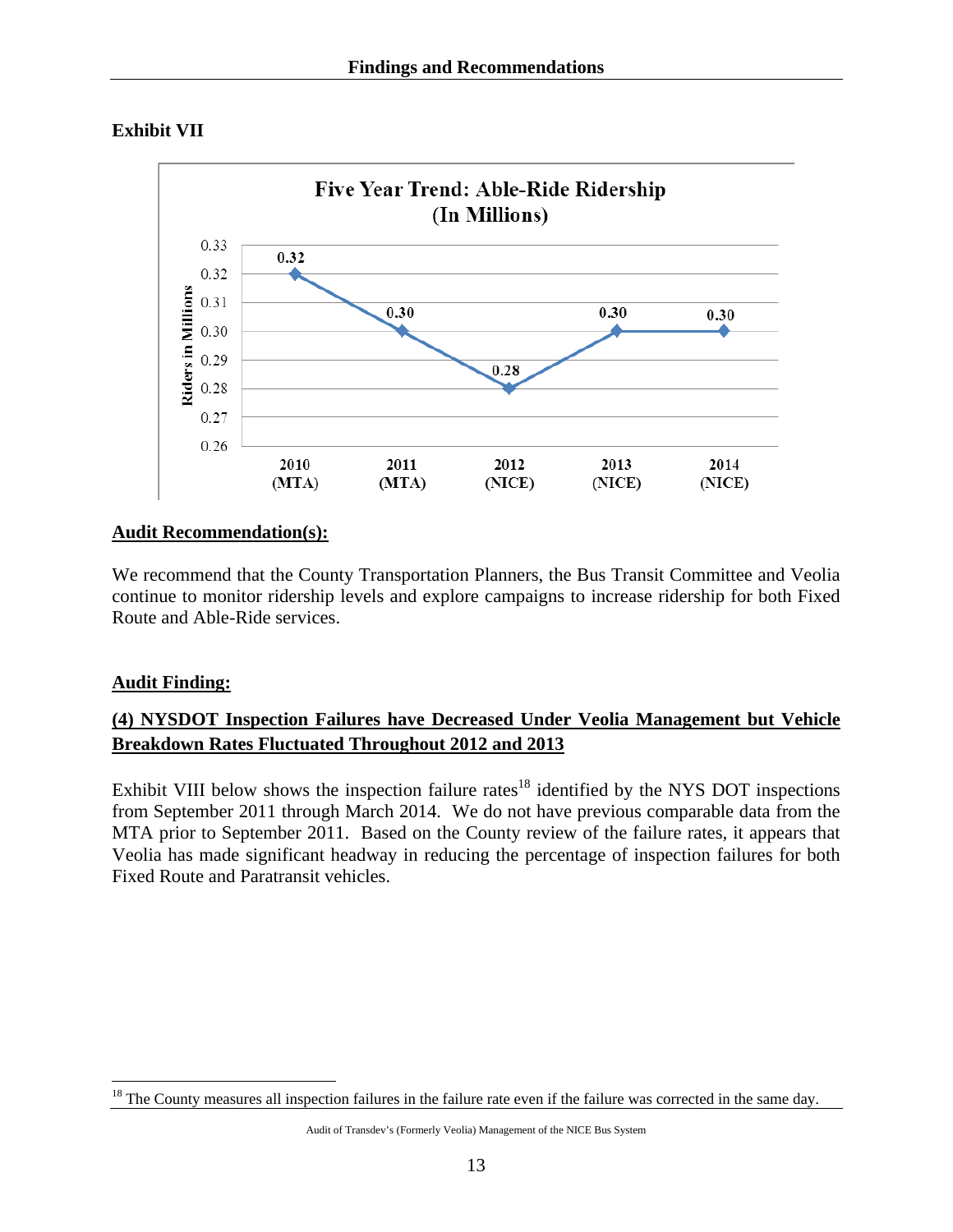## **Exhibit VIII**

1



Equipment Inspections and Bus Breakdowns

Preventative Maintenance and equipment inspections are overseen by a County Transportation Planner and County Transportation Supervisor (who now fall under the Department of Public Works)<sup>19</sup>. They monitor to ensure Veolia performs the inspections required by the  $FTA^{20}$ , the NYS DOT<sup>21</sup>, Federal Motor Carrier Safety Regulations<sup>22</sup> ("FMCSR") and the contract<sup>23</sup>.

Although Veolia's management has been able to decrease vehicle inspection failures through its proactive preventative maintenance program, mechanical breakdown rates still remain uneven.

<sup>&</sup>lt;sup>19</sup> These employees responsible for overseeing the County's bus fleet were part of Nassau County's Planning Department, then moved under the Department of Real Estate and now are part of DPW.

 $^{20}$  Veolia's Vehicle Maintenance Plan was reviewed by the FTA during its 2013 Triennial Review and found to be in compliance with FTA requirements. For example, the Fixed Route vehicles must undergo preventative maintenance inspections every 6,000 miles with specific milestone inspections performed every 6,000 miles, 12,000 miles, and

<sup>72,000</sup> miles.<br><sup>21</sup> NYS DOT Inspections are required every six months and are performed by NYS DOT inspectors twice weekly.

<sup>&</sup>lt;sup>22</sup> FMCSR require Paratransit vehicles be inspected annually.<br><sup>23</sup> The contract requires that Veolia comply with all federal, state and local laws and rules with respect to the use, maintenance and operation of County assets and adhere to a written maintenance plan for federally funded assets valued over \$5,000.

Audit of Transdev's (Formerly Veolia) Management of the NICE Bus System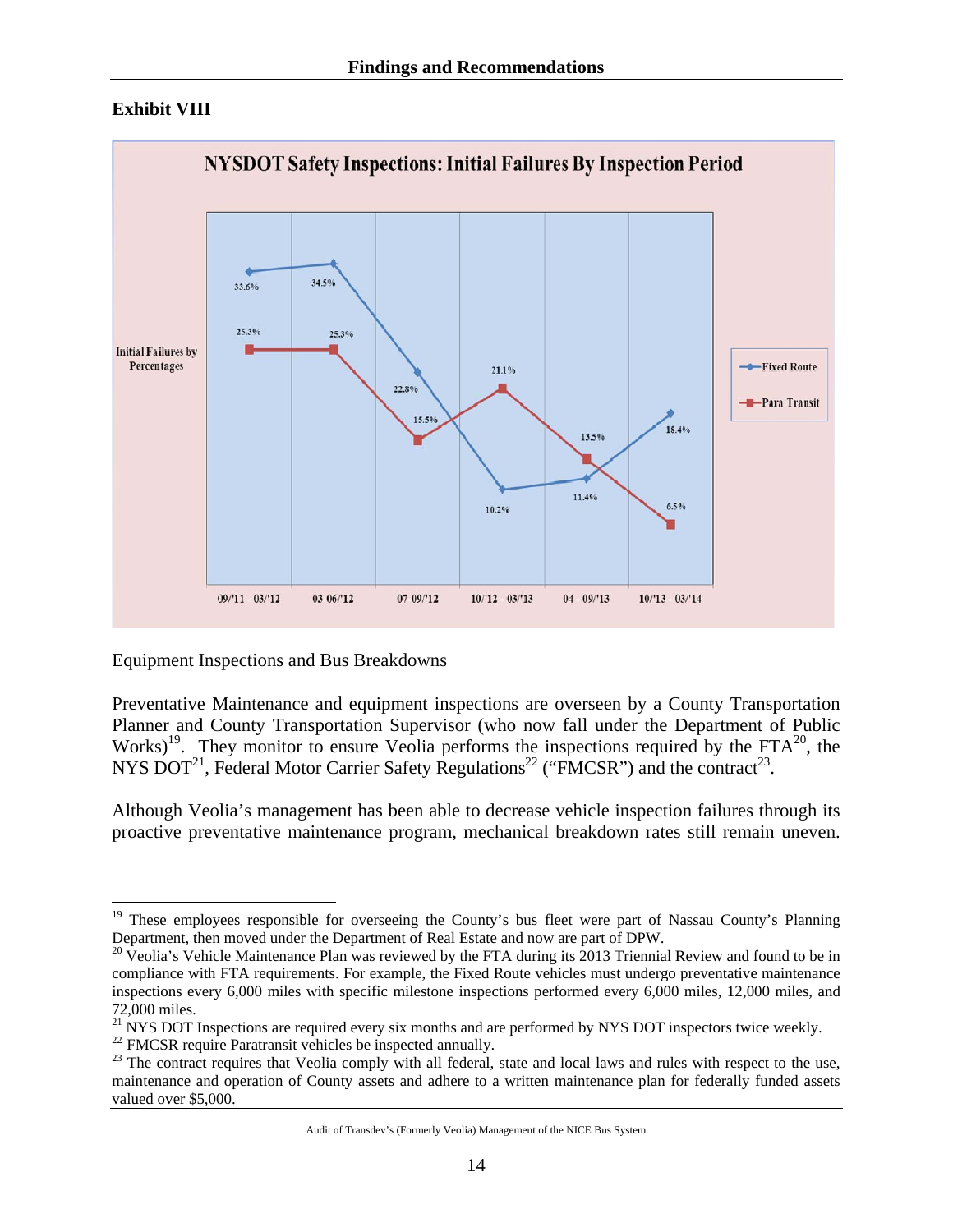Despite annual average breakdowns having decreased in Year 2013 compared to Year  $2012^{24}$ , a review of the breakdown rates for Years 2012 through 2013 showed significant fluctuations on a quarter by quarter basis. We could not analyze how breakdowns are directly impacting Fixed Route on-time performance due to the lack of on-time performance data for Fixed Route buses. Exhibit IX below illustrates the average number of mechanical breakdowns (failures) per day<sup>25</sup> on a quarterly basis for years 2012 through 2013.

## **Exhibit IX**

1



Veolia management advised us that daily maintenance inspections were also being performed in an effort to decrease potential breakdowns and protect passengers. The Transportation Planner oversight consisted of quarterly audits which sampled approximately 10% of the fleet mandated preventative maintenance inspections. The Transportation Planner also performed biannual inspections of the facilities and equipment. Any noted discrepancies (such as late inspections and poor facility conditions) were followed up with Veolia's maintenance department for corrective action or explanation. We reviewed the working papers of the audits performed by the Transportation Planner and determined that the discrepancies were explained and addressed and concluded that the Transportation Planner provided adequate oversight over preventative maintenance inspections and facilities and equipment inspections.

According to Veolia officials, the age of the Fixed Route Buses contributes to the number of mechanical problems. The auditors were informed the County procurement process is already underway to acquire new buses through federal funding. In 2012, Veolia purchased 45 replacement Fixed Route buses. The Capital Five Year Plan shows several more bus purchases in the pipeline.

 $24$  The Annual average number of Fixed Route Mechanical Breakdowns per day declined from 5.31 in 2012 to 4.89 in 2013. See Appendix for more details.

<sup>25</sup> Breakdowns disrupting service more than five minutes per day divided by the number of revenue service days.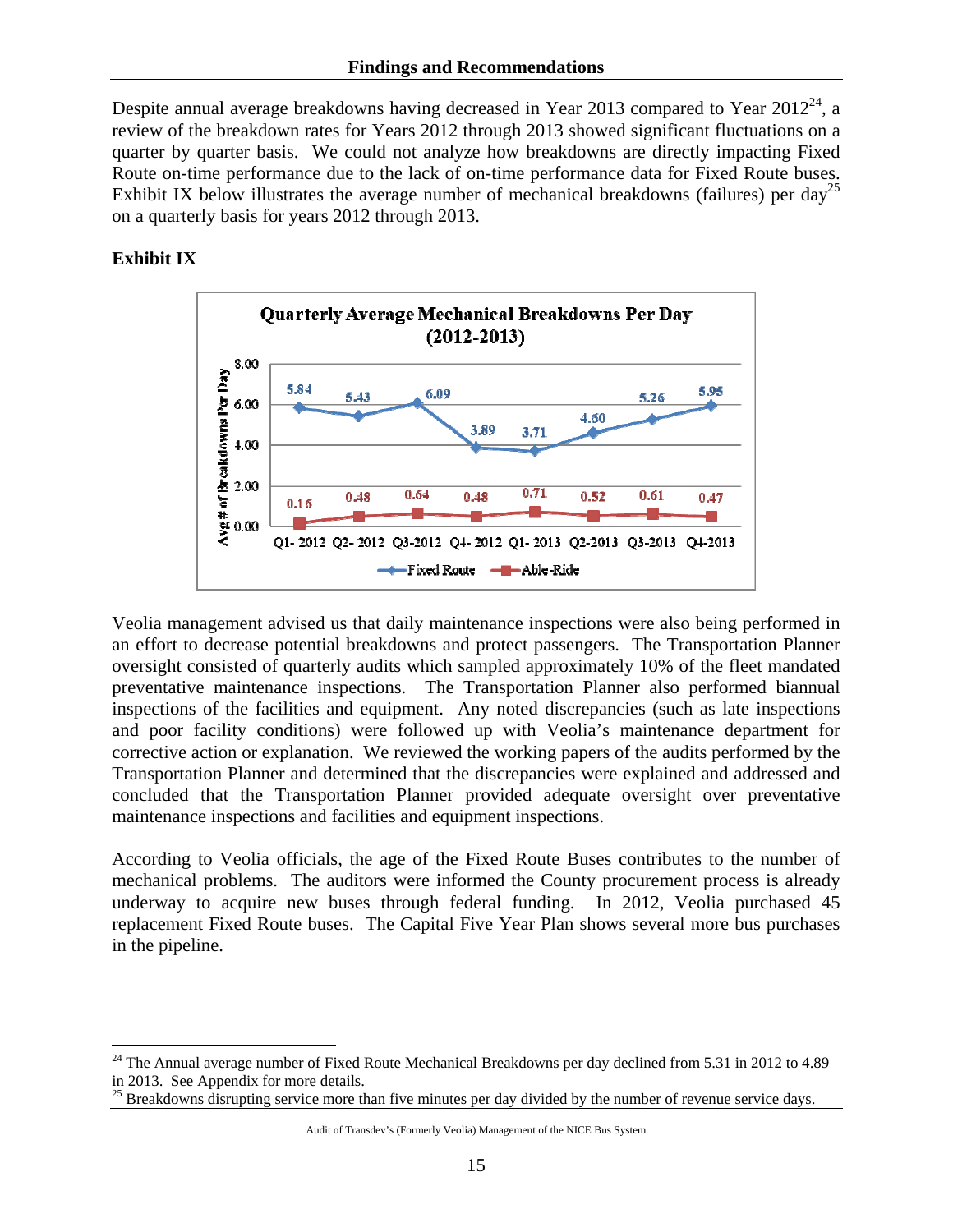#### **Audit Recommendation(s):**

We recommend continued monitoring of:

- a) bus inspections by the County Transportation Planners;
- b) bus mechanical breakdowns that disrupt service through the quarterly scorecards of performance indicators by the Bus Transit Committee; and
- c) how mechanical breakdowns are affecting Fixed Route service and ridership perceptions.

## **Audit Finding:**

## **(5) Veolia Did Not Have Written Corrective Action Plans to Address Declining Rider Survey Response**

Our review of Veolia's independent rider surveys displayed an overall decrease in rider satisfaction with respect to Fixed Route service. We noted formal corrective action plans to address these decreases were not created and analyzed by Veolia to support their strategies for improvement.

Neither Veolia nor the County could identify a cause for the decrease in satisfaction scores and Veolia officials believed that a potential fare increase could have prompted customers to negatively rate the system.

According to Veolia officials, all customer complaints were identified and reviewed by routes and by time of day, seriousness of the issues, and if issues could be rectified. Conversations with management revealed that Veolia considers the results of the surveys and customer complaints and takes corrective actions to rectify the areas that were designated as needing improvement. However, we noted that there were no written corrective action plans to support the strategies taken for the betterment of service.

## **Audit Recommendation(s):**

We recommend that Veolia develop formal corrective action plans to validate and follow-up on customer survey results.

## **Audit Finding:**

#### **(6) MTA Comparative Analysis Required by Contract Was Not Performed**

We noted that Veolia's performance was not being evaluated against MTA benchmarks as required by the contract which states the goal is to improve performance relative to the MTA, which will be monitored by the Transit Committee. The contract<sup>26</sup> states:

 $\overline{a}$ <sup>26</sup> Original contract, Schedule 1.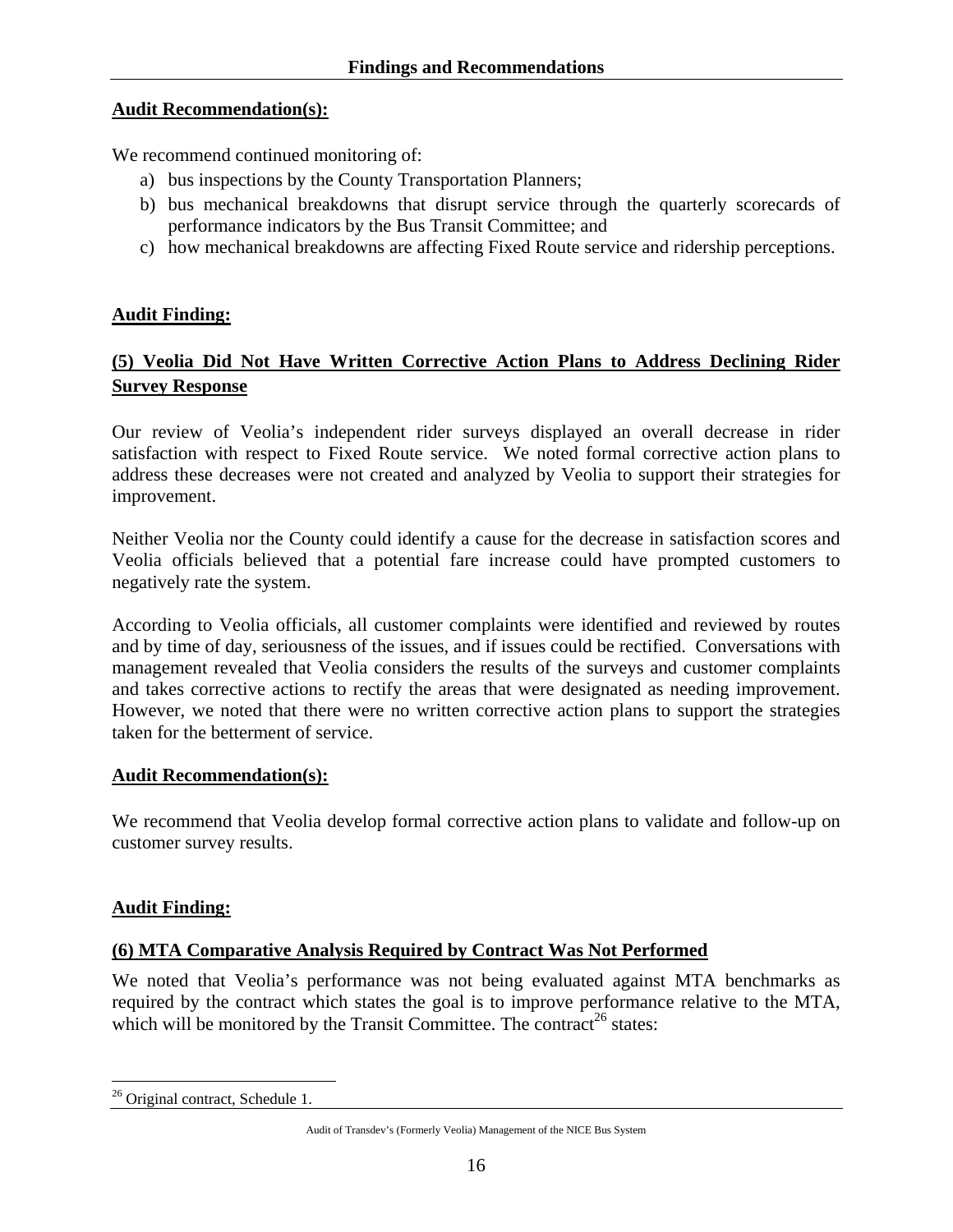*"It is the goal of this contract to improve the performance of the system relative to current performance by MTA. Current MTA performance will be benchmarked by the County and Veolia performance will be evaluated relative to this benchmark. Performance falling within the range of acceptable performance will neither be paid incentives or assessed liquidated damages. Benchmarks based on MTA performance shall be reviewed by the Transit Committee."* 

Exhibit X below, which is an excerpt from the contract, lists the performance criteria to be evaluated against MTA benchmarks along with the corresponding ranges which would trigger the assessment of liquated damages or the payment of an incentive. This contract required evaluation metrics that were never implemented and consistent MTA data was not available as a benchmark for comparison to Veolia.

#### **Exhibit X**

| <b>Fixed Route</b>         |                                                                 |         |                                  |                  |  |  |  |  |  |  |  |
|----------------------------|-----------------------------------------------------------------|---------|----------------------------------|------------------|--|--|--|--|--|--|--|
| <b>Standard</b>            | Liquidated<br><b>Below</b><br><b>Benchmark</b><br><b>Damage</b> |         | <b>Above</b><br><b>Benchmark</b> | <b>Incentive</b> |  |  |  |  |  |  |  |
| On Time Performance        | 5 % points<br>worse                                             | \$5,000 | 3 % points<br>better             | \$5,000          |  |  |  |  |  |  |  |
| % Missed Pullouts          | 5 % points<br>worse                                             | \$2,000 | 5 % points<br>better             | \$2,000          |  |  |  |  |  |  |  |
| Accidents/100,000<br>Miles | 10 % worse                                                      | \$5,000 | 10 % better                      | \$5,000          |  |  |  |  |  |  |  |

#### **Key Quarterly Performance Indicators for Fixed Route and Able-Ride and the Related Liquidated Damages and Incentives**

|                                   | Paratransit (Able-Ride)          |                             |                                  |                  |  |  |  |  |  |  |  |  |
|-----------------------------------|----------------------------------|-----------------------------|----------------------------------|------------------|--|--|--|--|--|--|--|--|
| <b>Standard</b>                   | <b>Below</b><br><b>Benchmark</b> | Liquidated<br><b>Damage</b> | <b>Above</b><br><b>Benchmark</b> | <b>Incentive</b> |  |  |  |  |  |  |  |  |
| Calls Answered Ratio              | 10 % points<br>worse             | \$5,000                     | 15 % better                      | \$5,000          |  |  |  |  |  |  |  |  |
| On Time Performance               | 5 % points<br>worse              | \$5,000                     | 3 % points<br>better             | \$5,000          |  |  |  |  |  |  |  |  |
| % Missed Pullouts                 | 5 % points<br>worse              | \$2,000                     | 5 % points<br>better             | \$2,000          |  |  |  |  |  |  |  |  |
| Accidents/100,000<br><b>Miles</b> | $10\%$ worse                     | \$5,000                     | 10 % better                      | \$5,000          |  |  |  |  |  |  |  |  |
| Productivity                      | 10 % worse                       | \$5,000                     | 10 % better                      | \$5,000          |  |  |  |  |  |  |  |  |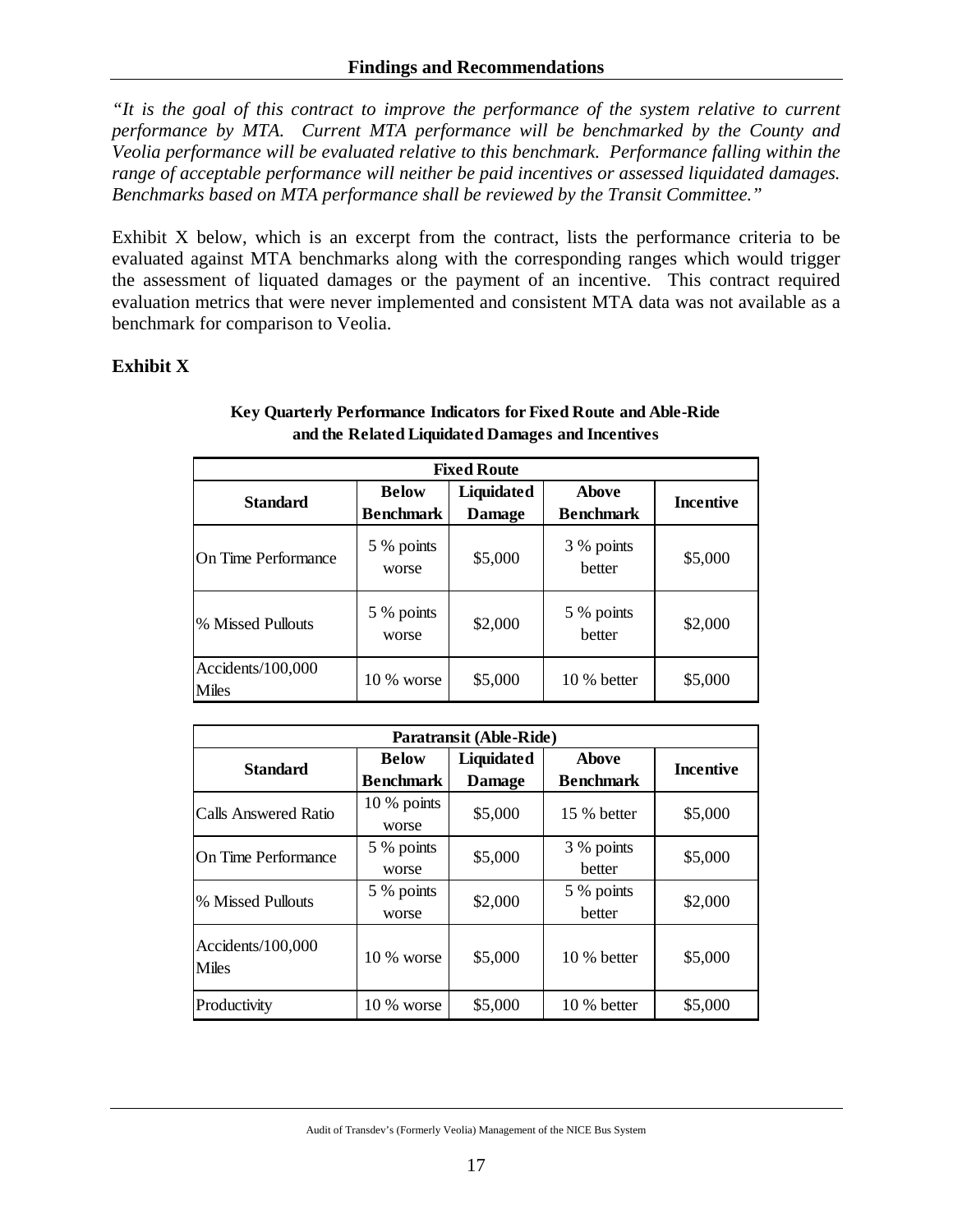#### **Audit Recommendation(s):**

We recommend that Veolia immediately start providing comparable performance metrics, as required by its contract, possibly with other well run transit systems.

### **Audit Finding:**

#### **(7) Discrepancies and Errors Were Found in Veolia's Performance Scorecard Data**

During our review, auditors found discrepancies in Veolia's performance scorecard data furnished to the BTC. Figures from 2012 presented on the annualized 2012 performance scorecard did not always agree to 2012 figures presented on the quarterly 2013 performance scorecards<sup>27</sup>. We noted 22 instances (16 with Able-Ride and 6 with Fixed Route,) where the presentation of 2012 data between the two sources was different as well as one error which followed through for both years. Auditors contacted Veolia management for explanations of these apparent differences which are summarized below and also noted in the Appendix.

#### Able-Ride Differences:

 $\overline{a}$ 

• Veolia's method of analyzing On-Time Performance for Able-Ride vehicles "…was revised in 2013 to only include scheduled trips, less late trips. The 2012 figures included appointments and early trips. For comparison, the 2012 numbers were revised in 2013 to reflect the new definition of total pick-ups."

This revised reporting method resulted in figures for Pick-Ups on Time and Total Pick-Ups to be decreased across all four quarters; thus increasing, in three of the four quarters, the On-Time Performance for Able-Ride. This metric change accounted for eight of the 16 noted differences in the performance scorecard data.

• The other eight noted differences were related to 2012 Able-Ride Customer Satisfaction Scores reported correctly on the 2012 annual performance scorecard report but reported in "error" on the 2013 quarterly performance scorecards. These "errors" affected the Customer Satisfaction categories of Bus Cleanliness, Driver Courtesy and On-Time Perception. Seven of the eight differences resulted in Veolia's scores being presented higher than they actually were, in the Bus Cleanliness category as high as a 17% increase.

Exhibit XI below illustrates the original Able-Ride Bus Cleanliness percentages reported on the annualized 2012 performance scorecard as compared to figures reported on the 2013 quarterly performance scorecards.

 $27$  2012 quarterly data was presented on the 2013 quarterly performance scorecards for comparative purposes.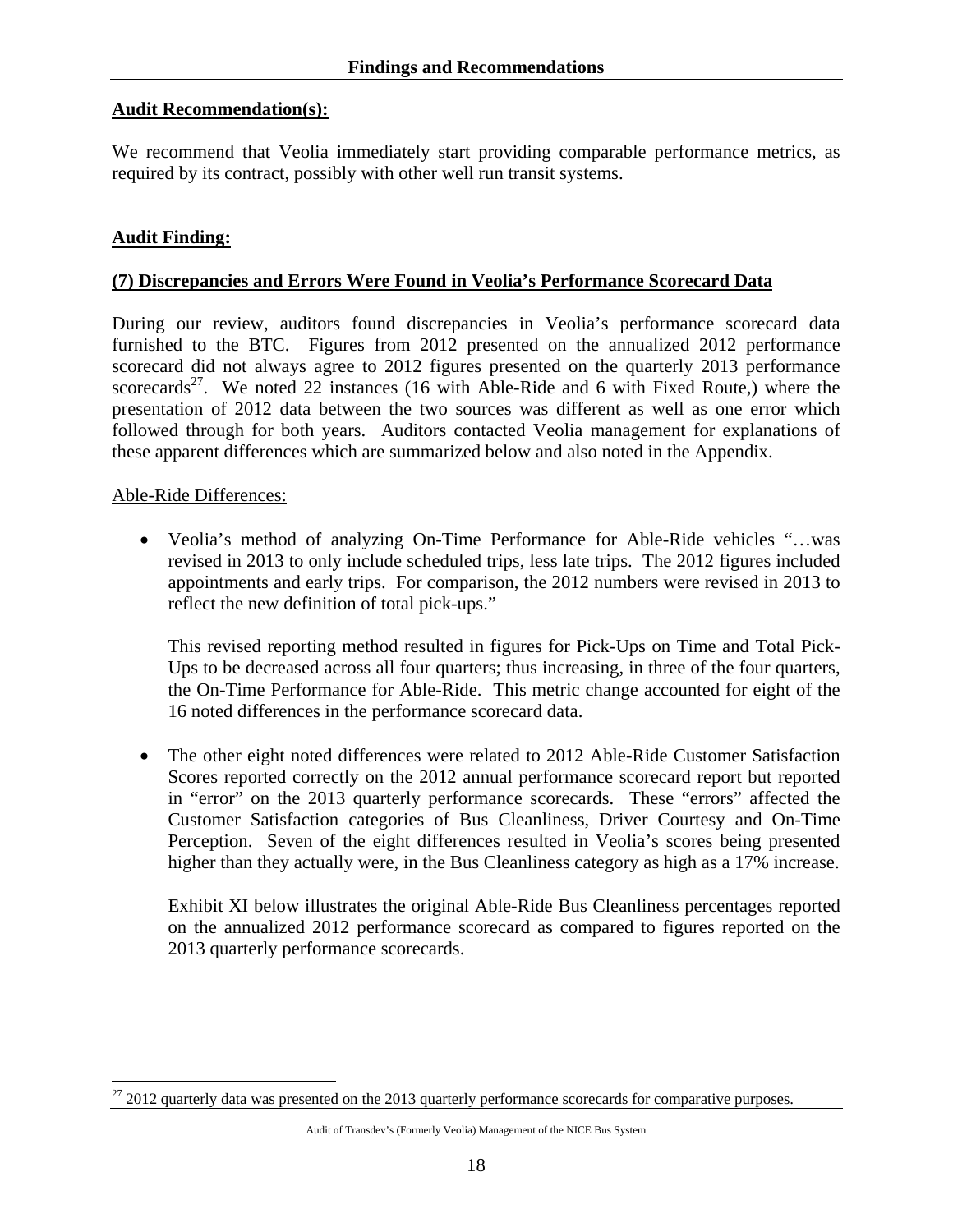## **Exhibit XI**



Exhibit XII below illustrates the original Able-Ride Driver Courtesy percentage as compared to figures reported on the 2013 quarterly performance scorecards with adjusted scores reflecting increases up to six percent.

## **Exhibit XII**



Exhibit XIII below illustrates the original Able-Ride On-Time Perception percentages as compared to figures reported on the 2013 quarterly performance scorecards with adjusted scores reflecting increases up to six percent.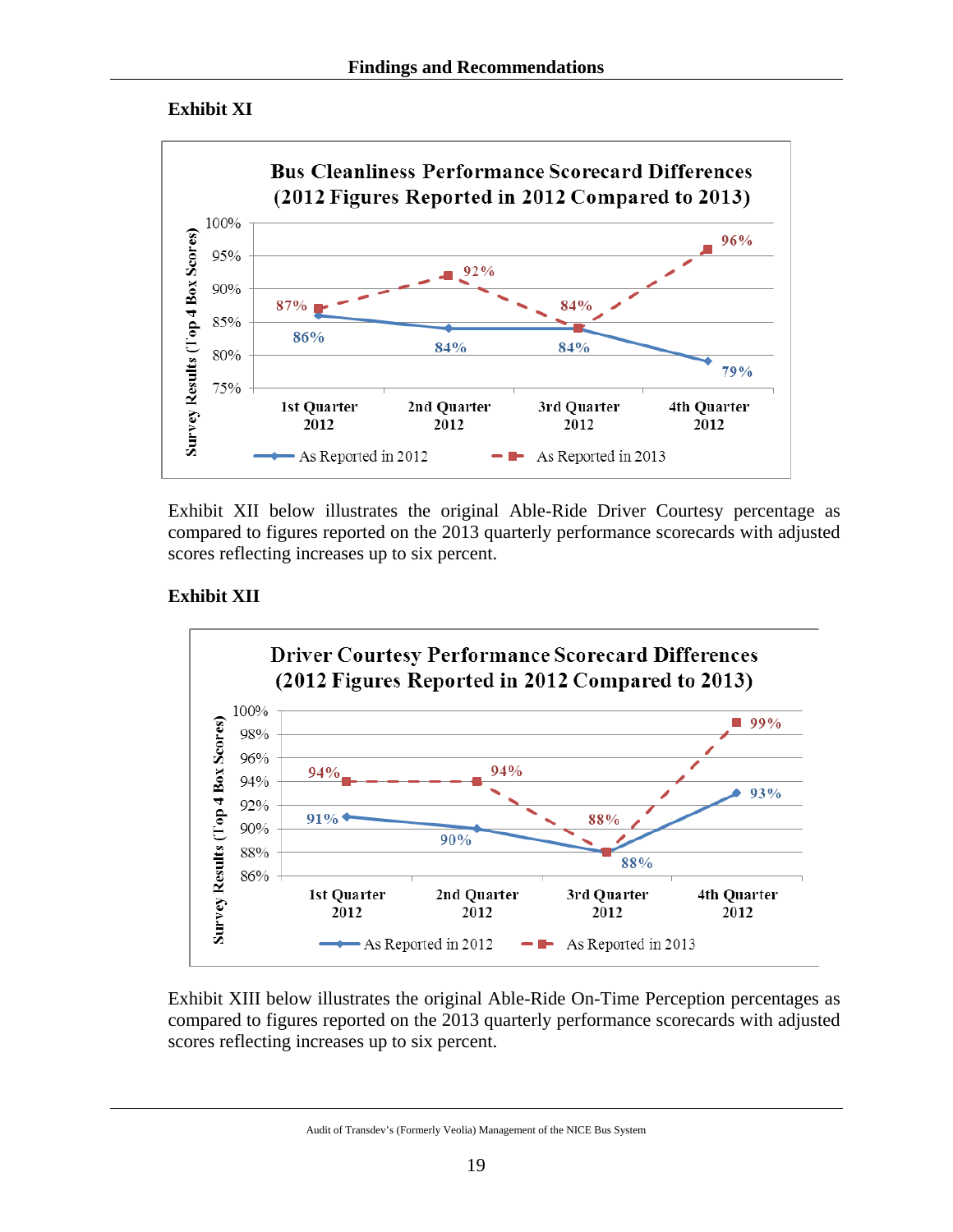## **Exhibit XIII**



There was also one instance of error for Able-Ride statistics which was present on the performance scorecards of both years. Total Trips recorded on the scorecards for Cancellations was recorded as 72,642 instead of 72,639. Although this error is minute, all information presented on the Performance Scorecard should be accurate, especially when the same statistic is listed in other metrics on the performance scorecard.

## Fixed Route Differences:

The Fixed Route differences noted did not reflect any significant change in reporting.

- There were three instances where certain Fixed Route Customer Satisfaction Score data for Q3 2012 were "mistakenly swapped" with other Customer Satisfaction Score data on the 2013 quarterly performance scorecard. As a result, Bus Cleanliness scores, originally 34%, was presented as 39% (a 5% increase), Stop Cleanliness, originally 39%, was presented as 43% (a 4% increase), and On-Time Perception, originally 43%, was presented as 34% (a 9% decrease).
- Two differences dealt with Q1 2012 Service Miles, which in turn affected the number of chargeable/preventable accidents per 100,000 miles traveled by a Fixed Route bus. Q1 2012 contained 63 weekdays while Q1 2013 contained 62 weekdays. For comparative purposes, on the Q1 2013 performance scorecard, the 2012 data was recalculated to 62 weekdays resulting in a decrease of 33,090 service miles and an increase of 0.02 (1.23 to 1.25) in preventable accidents/100K miles.
- The remaining discrepancy dealt with Q2 2012 Service Miles. Q2 2012 Service Miles received a revision to include an additional 2,975 miles traveled for Jones Beach Service when presented on the Q2 2013 performance scorecard. This change had insignificant effects on the number of preventable accidents/100K miles.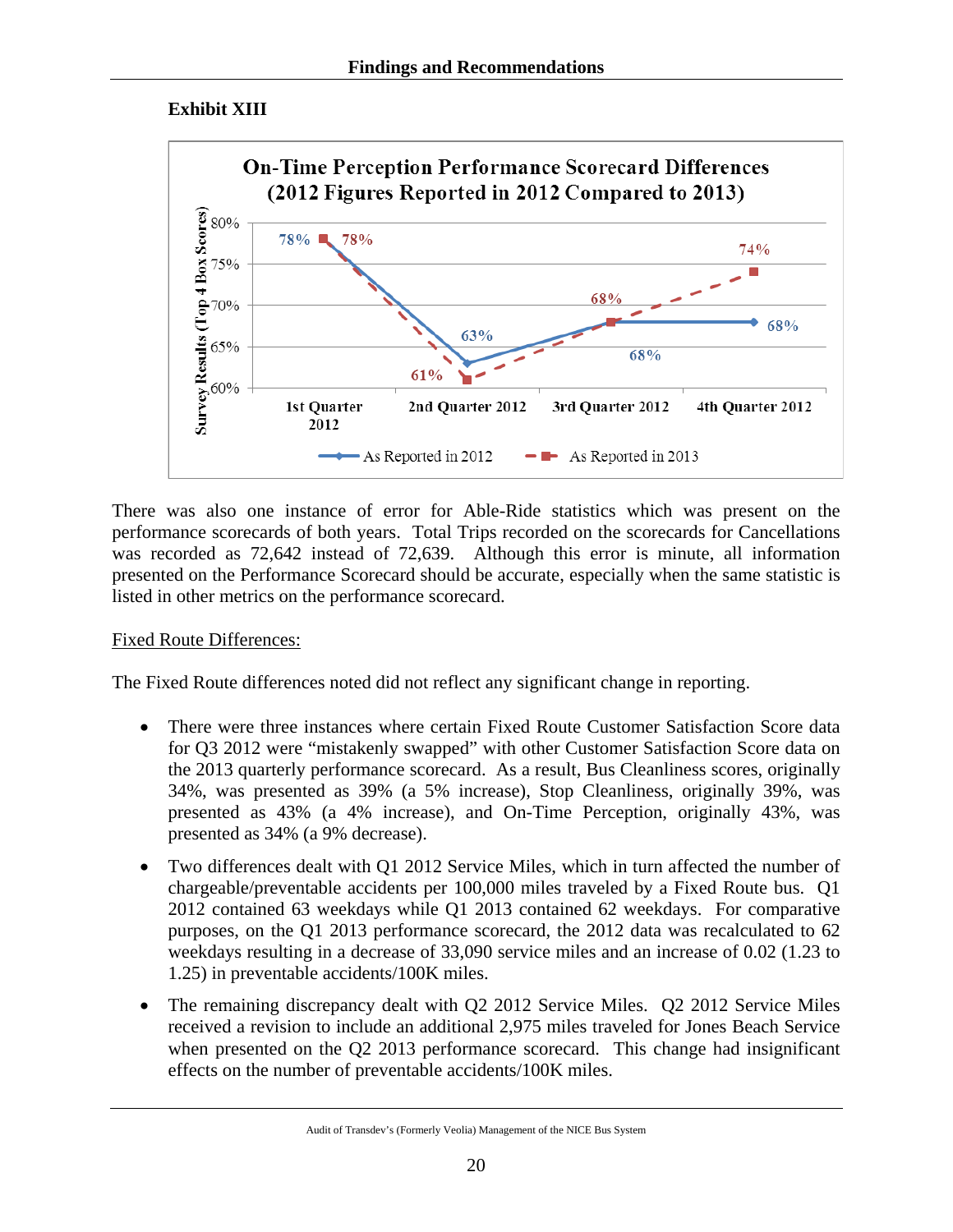### **Audit Recommendation(s):**

We recommend Veolia explicitly present any differences in comparable data, and the reason for these differences, on the performance scorecards. We also recommend Veolia submit amended performance scorecards to the BTC if errors have been noted after presentation of the data to the BTC.

### **Audit Finding:**

#### **(8) DPW is Not Adequately Reviewing Revenues and Variable Fees After 2012**

We determined that the monthly review process of Farebox Revenues and Variable Fees was not adequately performed and documented by DPW staff. Prior to 2013, the review included testing of the accuracy of Fixed Route platform hours and documentation evidencing the work done. We determined that this review process was reassigned to a different DPW staff in 2013.

We tested a sample of the monthly reviews done prior to 2013 and noted that no major discrepancies were found. However, the lack of proper review documentation from 2013 onward (such as review checklists, work papers, finding summaries, reports etc.) rendered auditors unable to test the work performed by a DPW Accounting Assistant II during this period. According to our review of the monthly work done prior to 2013 and interviews with DPW staff and Veolia personnel, the monthly review process performed by DPW includes the following:

- Mathematical Recalculation of Invoice: The Variable Fee Invoice is refooted to verify mathematical accuracy.
- Review of Fixed Route Platform Hours: Fixed Route platform hours on the Variable Fee Invoice are matched to the summary of hours. A random sample of routes is tested for accuracy to verify the number of days of service. (Note: this step was not performed subsequent to DPW staff reassignments in 2013.)
- Review of Paratransit Platform Hours: The complete Route Productivity Report was obtained from Veolia's Director of Finance and specific dates were selected for testing. The manifest hours were compared to the hours billed to ensure that only the hours of service were billed.
- Review of Lost Trips (hours of Service Interruption): The Summary of Lost Trips report was obtained from Veolia's Supervisor of Operations and a sample was selected for review. The full trips where service was interrupted were compared to the paddles (NICE Scheduler) to ensure that the accurate number of service interruption credits was received by the County.
- Mathematical Recalculation for Credit Report: Credits listed on the Monthly Fare Collections report were reviewed against the Variable Fee Invoice for accuracy.
- Review of Farebox Revenues: Veolia's bank statements were reviewed to ensure that all farebox deposits were credited to the County on the monthly claim.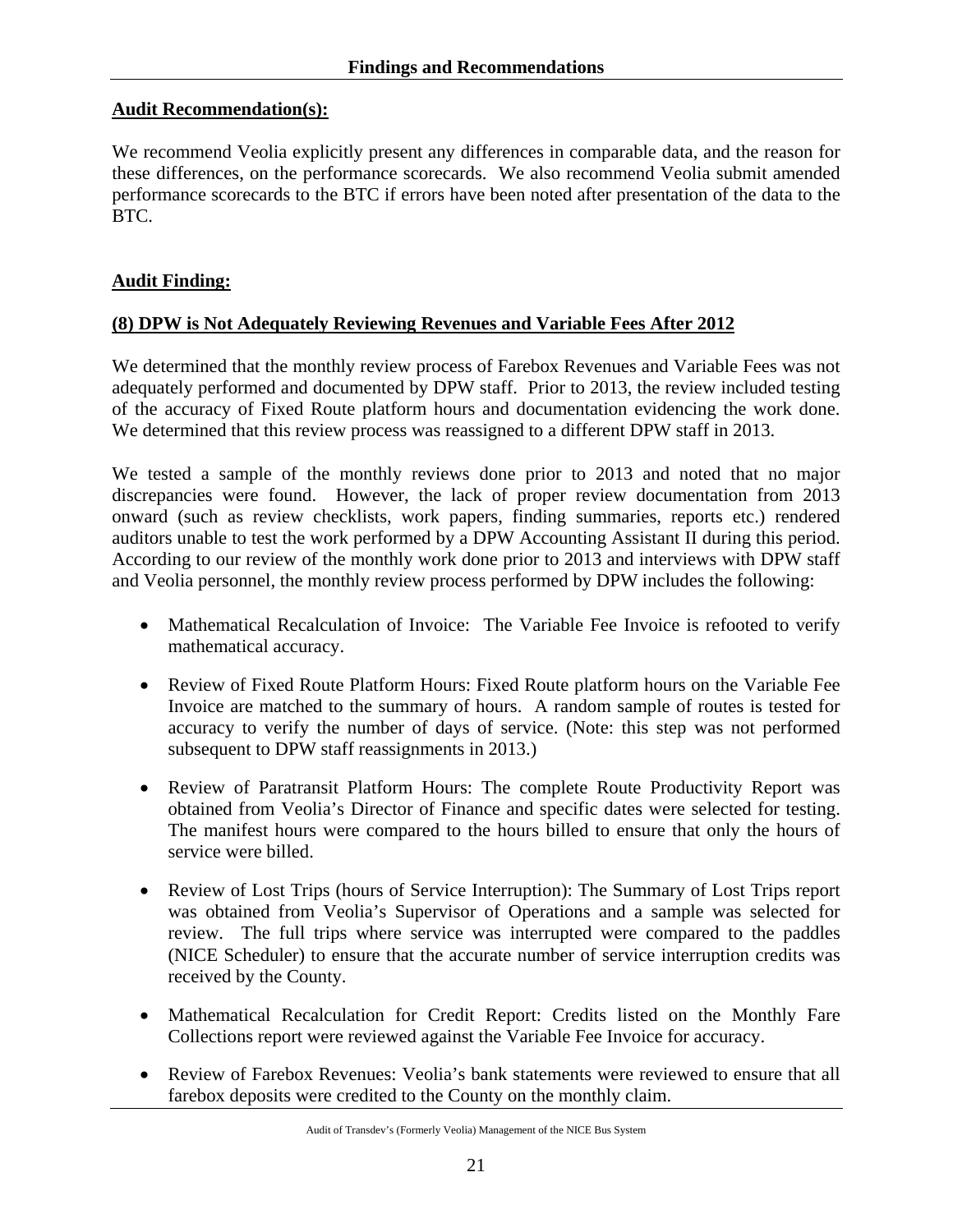• We were informed that any discrepancies noted would be discussed with the Project Manager and Veolia's Director of Finance. In the event an error occurred, the sample size was expanded to increase the documents reviewed. DPW stated all discrepancies were solved and no errors in billing hours have resulted in any changes to the monthly claim amount.

#### **Audit Recommendation(s):**

We recommend that DPW:

- a) resume the level of review of Fixed Route platform hours that DPW had done prior to 2013; and
- b) fully document and retain a complete record of these reviews performed, including the discrepancies noted and how they were resolved.

#### **Audit Finding:**

## **(9) FTA's Review Determined that Veolia's System Safety Program Plan was in Compliance with FTA Requirements**

Our review of Veolia's System Safety Program Plan ("SSPP") noted that the SSPP was approved by the Commissioner of the NYS DOT, in consultation with the Public Transportation Safety Board. Additionally, the FTA, in their Triennial Audit Review of Nassau County, reviewed the SSPP and other safety and security training materials, minutes of the safety committee, the risk assessment and mitigation procedures, drills and other safety and security measurements and found them to be compliant with the FTA requirements for Safety and Security.

With respect to vehicle accidents, the SSPP requires the filing of an accident or incident report within 24 hours which is then used to enter the pertinent information into Veolia's database, Web-Risk. This database information, along with Smart Drive<sup>28</sup> video clips, is used to train and educate drivers at bi-monthly Safety Rallies. The Web-Risk Accident reports are also filed with the County quarterly on a cumulative basis.

#### **Audit Commendation:**

 $\overline{a}$ 

We recommend Veolia continue accident prevention training in an effort to maintain low accident levels.

<sup>&</sup>lt;sup>28</sup> Buses are equipped with Smart Drive Cameras which will preserve the videos before and after an accident. The cameras are in the front and the sides of the bus. The operators can also manually activate the cameras.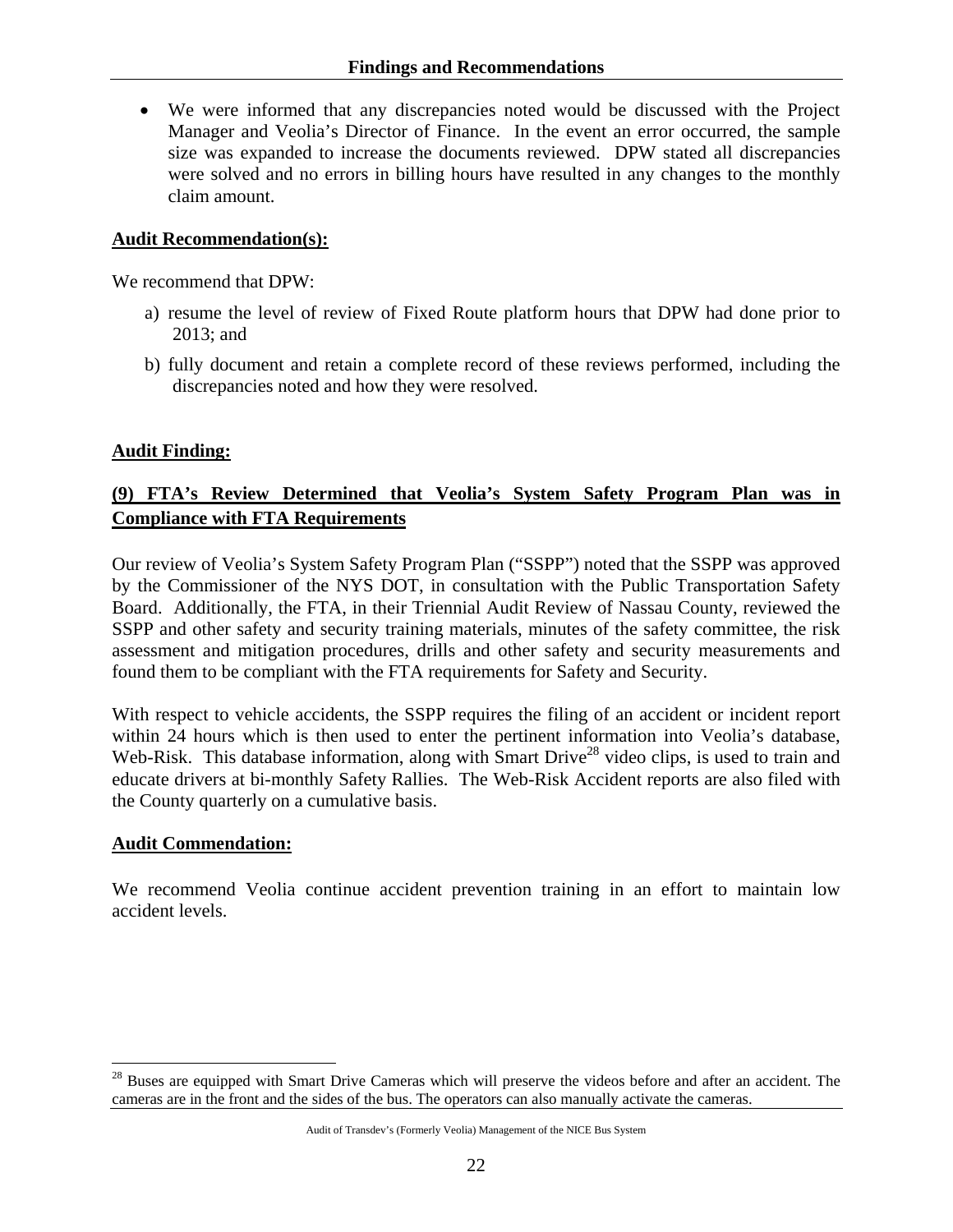## **Audit Finding:**

## **(10) Nassau County's Oversight Plan Was Compliant With The Federal Transit Administration Section 5307 Program Management Plan**

Nassau County, as Designated Recipient of Section 5307 Urbanized Area Formula funding program, is required to have a Program Management Plan ("PMP") that the County will adhere to in compliance with the FTA requirements<sup>29</sup>. This PMP describes the policies and procedures that have been put in place to ensure FTA compliance in the 23 Triennial Review<sup>30</sup> areas. Some of the areas of oversight are:

- Financial capacity to match grant funds;
- Safety and Security;
- Vehicle and Facility Maintenance and Inspections;
- Half fare and ADA compliance; and
- Disadvantaged Business Enterprise compliance.

The County's transit program oversight is composed of staff from the: Department of Public Works ("DPW"), County Attorney, Office of Minority Affairs, Human Resources, Office of Emergency Management, and the Office of Management and Budget. We interviewed the DPW staff members and reviewed the work papers pertaining to grant management and vehicle and facility maintenance and inspections. We determined that the PMP, as prescribed by the FTA, provides adequate oversight over the Bus Transit System. The results of all reviews, including Quarterly Performance Scorecards, are forwarded to the legal counsel to the BTC, the BTC, the Departments responsible for oversight, and the County Executive.

#### **Audit Recommendation(s):**

We recommend that DPW continues this level of oversight.

## **Audit Finding (11):**

 $\overline{a}$ 

#### **(11) The County and Veolia Have Properly Addressed All Federal and State Audit Deficiencies**

The U.S. Department of Transportation's Federal Transit Administration ("FTA")<sup>31</sup> performed a Triennial Review of the County in 2013. In addition, the FTA performed a Procurement System

<sup>&</sup>lt;sup>29</sup> The PMP has been developed to address the requirements of the FTA Master Agreement, FTA Certifications and Assurances, 49 U.S.C. 5307 and all applicable FTA Circulars (including but not limited to: Urbanized Area Formula Program C 9030.1D, Capital Investment Program Guidance C 9300.1B, and Grant Management Requirements C 5010.1D).

<sup>&</sup>lt;sup>30</sup> Triennial Review is a comprehensive assessment conducted every three years of Section 5307 Designated Recipients' performance and compliance with FTA requirements and policies.

<sup>&</sup>lt;sup>31</sup> The FTA established an oversight framework that is comprised of recipient self-certifications, annual single audit in accordance with OMB Circular A-133, and FTA oversight reviews, including a Procurement System Review ("PSR").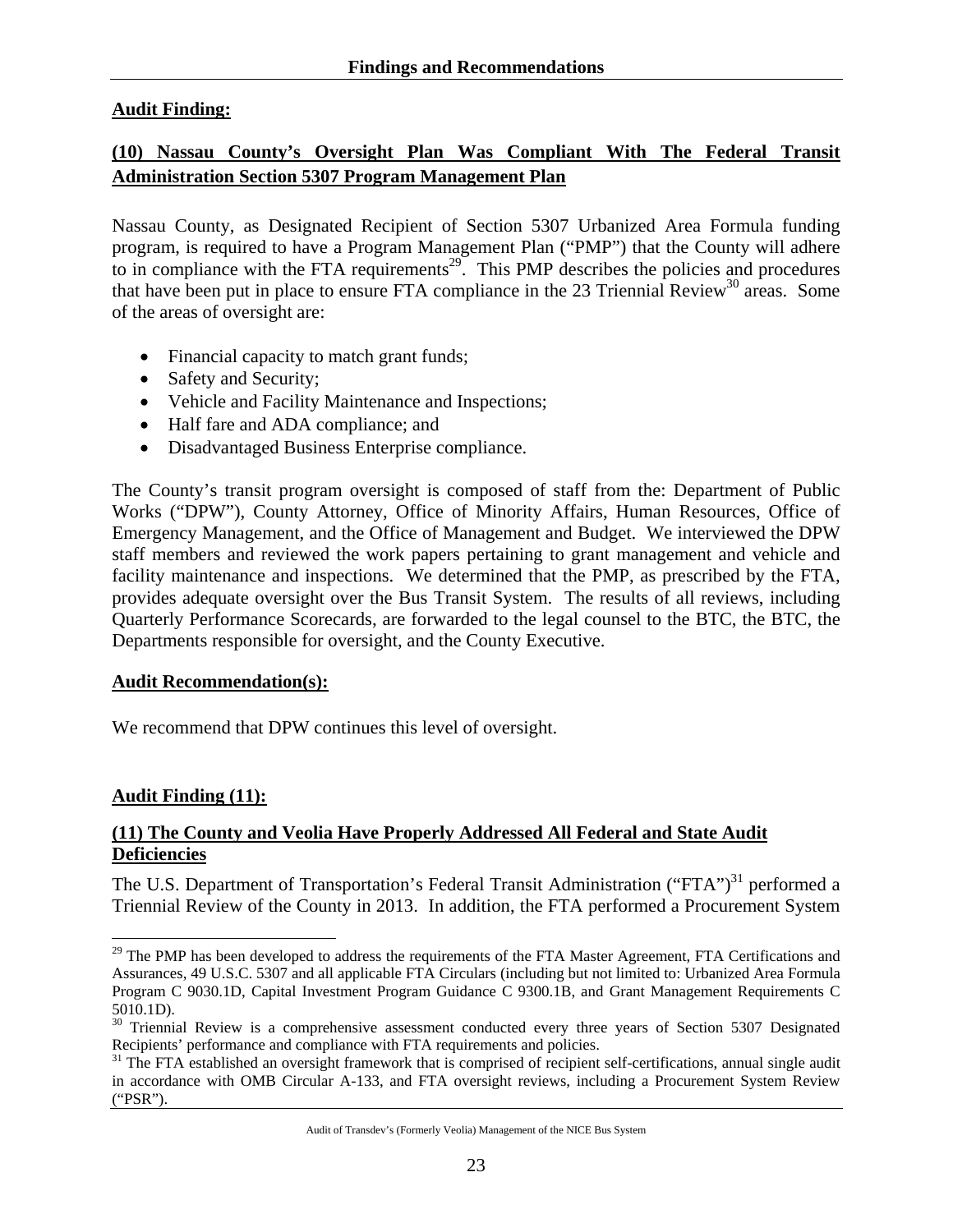Review ("PSR") in 2012. As described in more detail below, the County has since corrected all deficiencies noted in both of these reviews.

### FTA 2013 Triennial Review

In 2013, the FTA performed its Triennial Review of the County (grantee). The FTA reviewed and evaluated the performance of the grantee in carrying out its program, specifically referring to compliance with statutory and administrative requirements. The review concentrated on procedures and practices to assess the policies in place and the management of grants. Additionally, the review looked forward at planned upcoming federally funded projects<sup>32</sup> to ensure the projects would be implemented in compliance with Federal requirements.

The FTA found that the County had not complied with the FTA requirements for Disadvantaged Business Enterprise ("DBE"). The Nassau County Office of Minority Affairs set all DBE goals by each individual project. This compliance requirement ensures nondiscrimination in the award and administration of DOT-assisted contracts and creates a level playing field on which DBEs can compete fairly for DOT-assisted contracts. The County did not achieve its DBE Goal for  $FY2012$  and failed to conduct the Shortfall Analysis, as required<sup>33</sup>. The County corrected this deficiency by submitting to the FTA Regional Civil Rights Officer ("RCRO") the required analysis and the process for completing and submitting it annually, as applicable.

#### FTA 2012 Procurement System Review

In 2012, the FTA performed a Procurement System Review ("PSR"), including a risk assessment and a contract review phase. The objectives of the PSR were threefold:

- to encourage and facilitate improved procurement operations by the County;
- to foster use of the industry's best practices; and
- to assess compliance with Federal procurement requirements<sup>34</sup>, as well as other applicable statutory and administrative requirements.

Of the 56 elements reviewed, the County/NICE was found deficient in 10 elements, and four elements were found to be not applicable. The deficient elements noted were for the absence of written procedures; for example, procedures for bid protests, prequalification system, procurement policies and procedures and price quotations on small purchases were not in writing. After the onsite review, the County corrected all deficiencies noted in the preliminary findings, and submitted such written procedures to the FTA. On August 8, 2012, the FTA issued its Final Report to the County Executive which cites the County as not being deficient in all applicable elements.

 $\overline{a}$ 

 $32$  Veolia has active capital projects totaling \$54.7 million with projected target close dates between Years 2015 and 2017. Some of the larger projects include the purchase of Compressed Natural Gas ("CNG") buses and Paratransit vehicles, a Vehicle Location and Monitoring System and CNG Facility Upgrade. The majority of the funding is provided by the FTA.

 $33$  Shortfall analysis is required in FTA regulations 49CFR26.47

<sup>&</sup>lt;sup>34</sup> Specifically with regard to FTA Circular 4220.1 F.

Audit of Transdev's (Formerly Veolia) Management of the NICE Bus System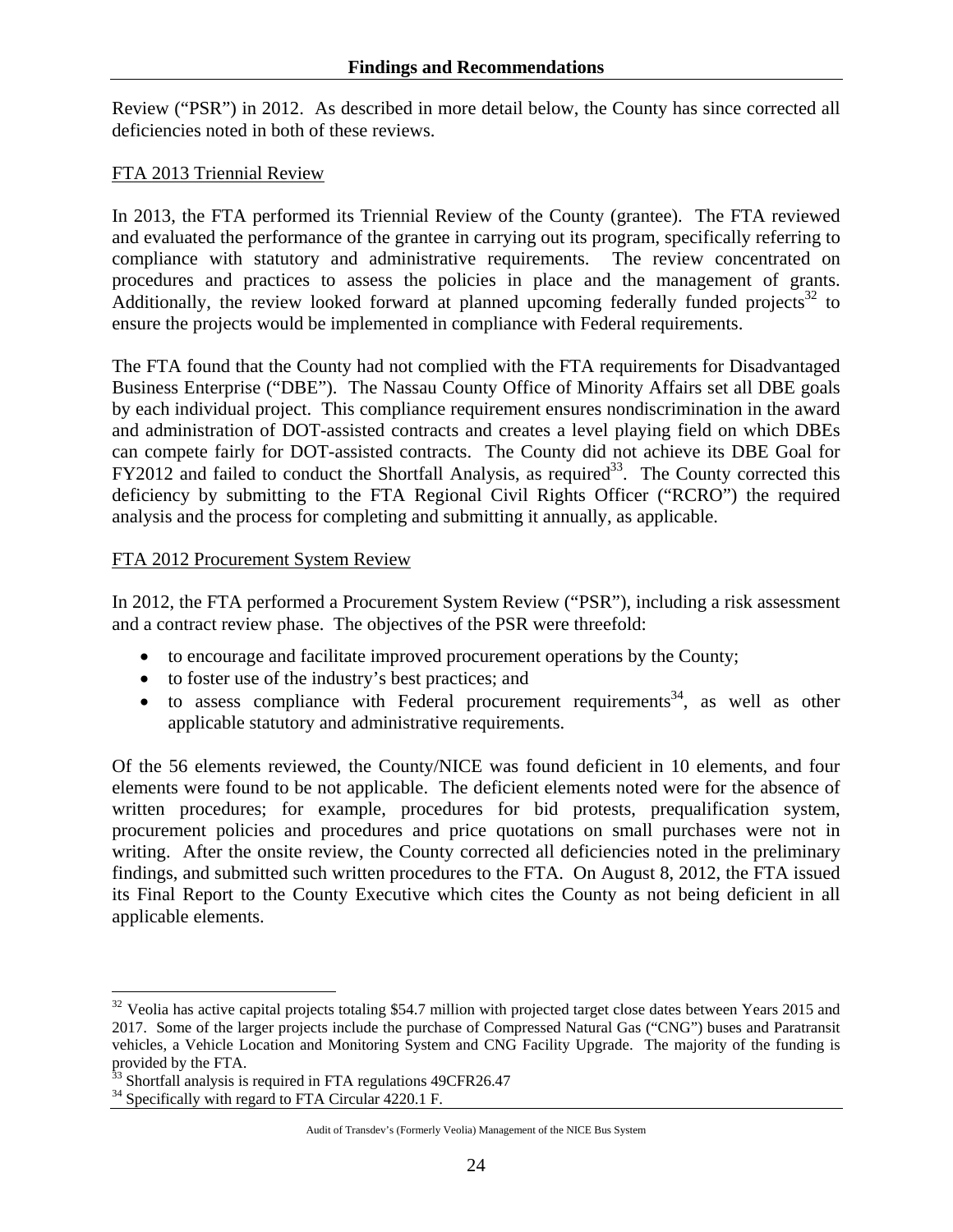#### County Reporting Requirements

On an annual basis, the County submits its Certifications and Assurances, online via Team-Web, as part of its application for Federal assistance. Veolia certifies to the County that, in the assistance it provides to the County in the preparation, administration and implementation of applications for federal grants, and in the conduct of any federal grant assisted preventative maintenance, it agrees to comply with applicable regulations.

On a quarterly basis, the County provides the FTA a cumulative grant status update. We noted that the reports were filed online by a County representative responsible for Veolia/NICE oversight on a timely basis.

#### NYS DMV Compliance Audit

The New York State Vehicle and Traffic Law created Article 19-A ("19-A"), which stipulates Special Requirements for Bus Drivers<sup>35</sup>. The 19-A independent audit of bus driver files performed in March 2014, found that Veolia was in compliance with Article19-A requirements.

#### **Audit Recommendation(s):**

We recommend the County Transportation Planners continue to monitor County compliance with Federal and State Requirements.

## **Audit Finding:**

 $\overline{a}$ 

## **(12) Fixed and Variable Fee Billings of \$260.4 Million in the First Two Fiscal Years Were Properly Accounted For By Veolia**

Our review determined that the Fixed and Gross Variable fees billed to the County were calculated in compliance with the contract terms using actual platform hours and established rates.

For Fiscal Years 1 and 2 combined, Veolia billed the County for Fixed Fees totaling \$62.6 million and Gross Variable Fees totaling \$197.8 million. The Gross Variable Fees were offset by variable credits totaling \$101.4 million, in arriving at Net Variable Fees of \$96.4 million. Exhibit XIV below shows all fees paid to Veolia for Fiscal Years 2012 and 2013.

http://dmv.ny.gov/motor-carriers/information-and-forms-article-19; biennial written and road tests, medical examinations, license abstracts, etc.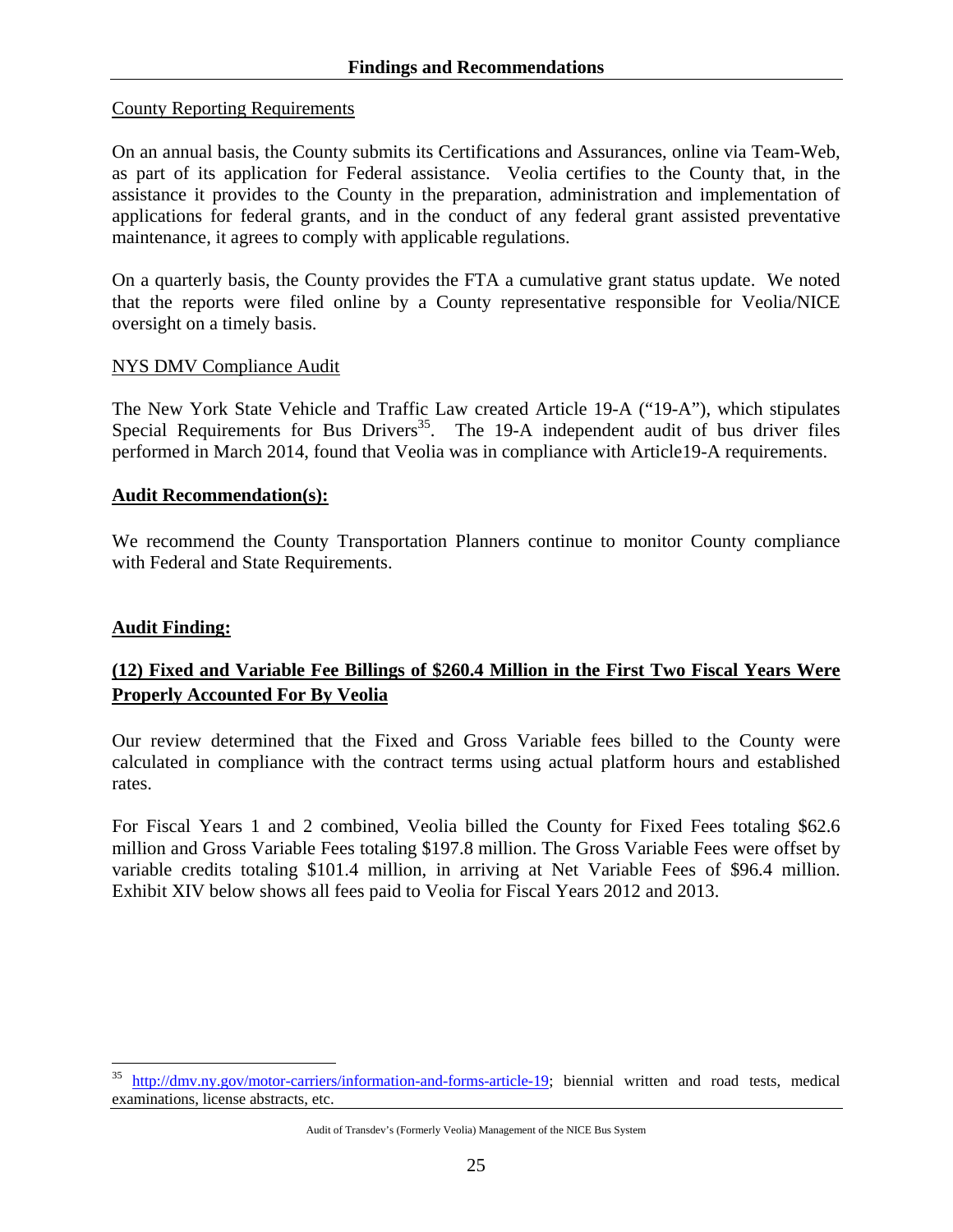## **Exhibit XIV**

## **Total Fixed & Variable Fees Paid to Veolia Fiscal Years 2012 and 2013**

|                          | In Thousands (000's)    |                     |               |                    |               |                    |                 |                    |  |  |
|--------------------------|-------------------------|---------------------|---------------|--------------------|---------------|--------------------|-----------------|--------------------|--|--|
|                          | 2012                    |                     |               |                    |               | 2013               | <b>Combined</b> |                    |  |  |
|                          |                         | $1/1/12 - 12/31/12$ |               | $1/1/12 - 3/31/13$ |               | $4/1/13 - 3/31/14$ |                 | $1/1/12 - 3/31/14$ |  |  |
|                          | <b>Calendar</b><br>Year |                     | <b>Fiscal</b> |                    | <b>Fiscal</b> |                    | <b>Fiscal</b>   |                    |  |  |
| <b>Description</b>       |                         |                     |               | Year *             |               | Year               | Years $1 & 2$   |                    |  |  |
| <b>Fixed Fee</b>         | \$                      | 27,836              | \$            | 34,795             | \$            | 27,836             | \$              | 62,631             |  |  |
| <b>Total Fixed Fees</b>  |                         | 27,836              |               | 34,795             |               | 27,836             |                 | 62,631             |  |  |
| Gross Variable Fee       |                         | 86,499              |               | 107,800            |               | 89,957             |                 | 197,757            |  |  |
| Variable Fee Credits **  |                         | (44, 259)           |               | (54, 738)          |               | (46, 657)          |                 | (101, 395)         |  |  |
| <b>Net Variable Fees</b> |                         | 42,240              |               | 53,062             |               | 43,300             |                 | 96,362             |  |  |
| Total Fees Paid ***      | \$                      | 70,076              | \$            | 87,857             | \$            | 71,136             | \$              | 158,993            |  |  |

\* The 2012 Fiscal Year included 15 months (January 1, 2012 through March 31, 2013). The calendar year is shown for comparative purposes with the 2013 fiscal year.

\*\* Farebox Revenues + Advertising & Miscellaneous Revneues + Service Interruptions

(as seen in Exhibit XV)

\*\*\* The source of funds for the fees paid to Veolia come from New York State, the Federal government and Nassau County. See Exhibit I.

## Fixed Fees

The contract requires that the County pay Veolia one-twelfth of the annual Fixed Fee (monthly cost), as set forth in the Annual Plan and Budget approved by the County, by the first day of each month. The Monthly Fixed Fee for the first year of service, Fiscal Year 1, was \$2,319,664. The agreed upon Monthly Fixed Fee as noted in the 2013 Annual Plan remained the same for Fiscal Year 2.

We verified that all Fixed Fee payments to Veolia in Fiscal Years 1 and 2, which totaled \$34.8 million and \$27.8 million respectively, were calculated in accordance with the contract terms and recorded properly in the County's Accounting system,  $NIFS^{36}$ . We noted no exceptions in the amounts paid, but did note that the County was late in making payments. This was primarily due to the confusion created when comparing billed amounts to the budget when the fiscal year was different than the calendar budget year. Beginning in 2015, this will no longer be an issue since the fiscal year will coincide with the budget year.

 $\overline{a}$ <sup>36</sup> Nassau Integrated Financial System.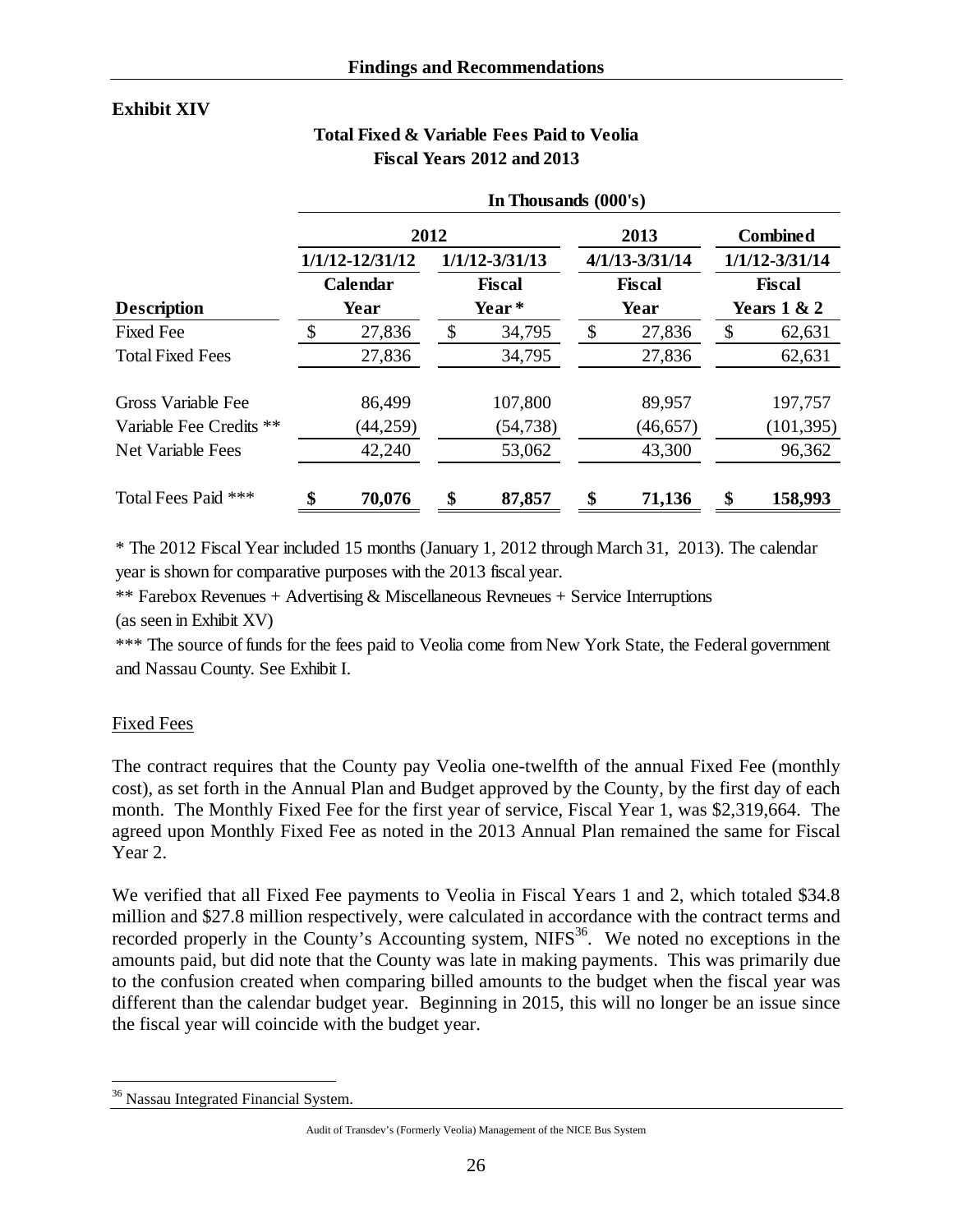## Variable Fees

The Gross Variable Fee totaled \$107.8 million and \$90.0 million in Fiscal Years 1 and 2, respectively. The Gross Variable Fee was offset by allowable credits such as farebox revenue collections, advertising and miscellaneous revenue and service interruption credits. We focused our review on the tracking and reporting of platform hours shown on the monthly bills submitted to the County, including hours of interrupted services. Exhibit XV below shows credits received by the County.

## **Exhibit XV**

|                                | In Thousands (000's) |                     |      |                    |                    |        |  |  |  |
|--------------------------------|----------------------|---------------------|------|--------------------|--------------------|--------|--|--|--|
|                                |                      | 2012                | 2013 |                    |                    |        |  |  |  |
|                                |                      | $1/1/12 - 12/31/12$ |      | $1/1/12 - 3/31/13$ | $4/1/13 - 3/31/14$ |        |  |  |  |
|                                |                      | Calendar            |      | <b>Fiscal</b>      | <b>Fiscal</b>      |        |  |  |  |
| <b>Description</b>             |                      | Year                |      | Year 1 (Note 1)    | Year 2             |        |  |  |  |
| Farebox Revenue (Notes 2,3)    | \$                   | 43,049              | \$   | 53,355             | \$                 | 45,972 |  |  |  |
| Advertising & Misc. Revenue    |                      | 552                 |      | 718                |                    | 600    |  |  |  |
| Service Interruptions (Note 4) |                      | 658                 |      | 665                |                    | 85     |  |  |  |
| Total                          | \$                   | 44,259              | \$   | 54,738             | \$                 | 46,657 |  |  |  |

## **Credits Received by Nassau County from Veolia on Monthly Variable Invoices Fiscal Years 2012 and 2013**

(1) Fiscal Year 1 included 15 months (1/1/12 - 3/31/13). The calendar year data is shown for comparative purposes with the Fiscal Year 2.

(2) In Fiscal Year 2, the County was credited for budgeted farebox collections of \$45.9 million, which was \$223,000 more than the actual Farebox collections of \$45.7 million. As per the contract, Veolia is responsible for paying the Farebox Revenues shortfall.

(3) Fiscal Year 2 includes an additional \$4,586 of Super Shuttle credits from the prior fiscal year that were credited in May 2013 and not included in the Fiscal Year 2 budget.

(4) Service Interruptions in Fiscal Year 1 were significantly higher due to service alterations during Superstorm Sandy.

The Gross Variable Fee is determined by multiplying the monthly Platform Hours by the applicable rate for each service type (Fixed Route or Paratransit). A Platform Hour is the combination of revenue time<sup>37</sup>, non-revenue time<sup>38</sup> and recovery time<sup>39</sup>. The contract requires Veolia to submit a written invoice of actual Platform Hours operated in the previous month to the

 $\overline{a}$  $37$  Time spent picking up passengers.

<sup>&</sup>lt;sup>38</sup> Time from depot to first stop (deadhead).

<sup>&</sup>lt;sup>39</sup> Wait time between trips.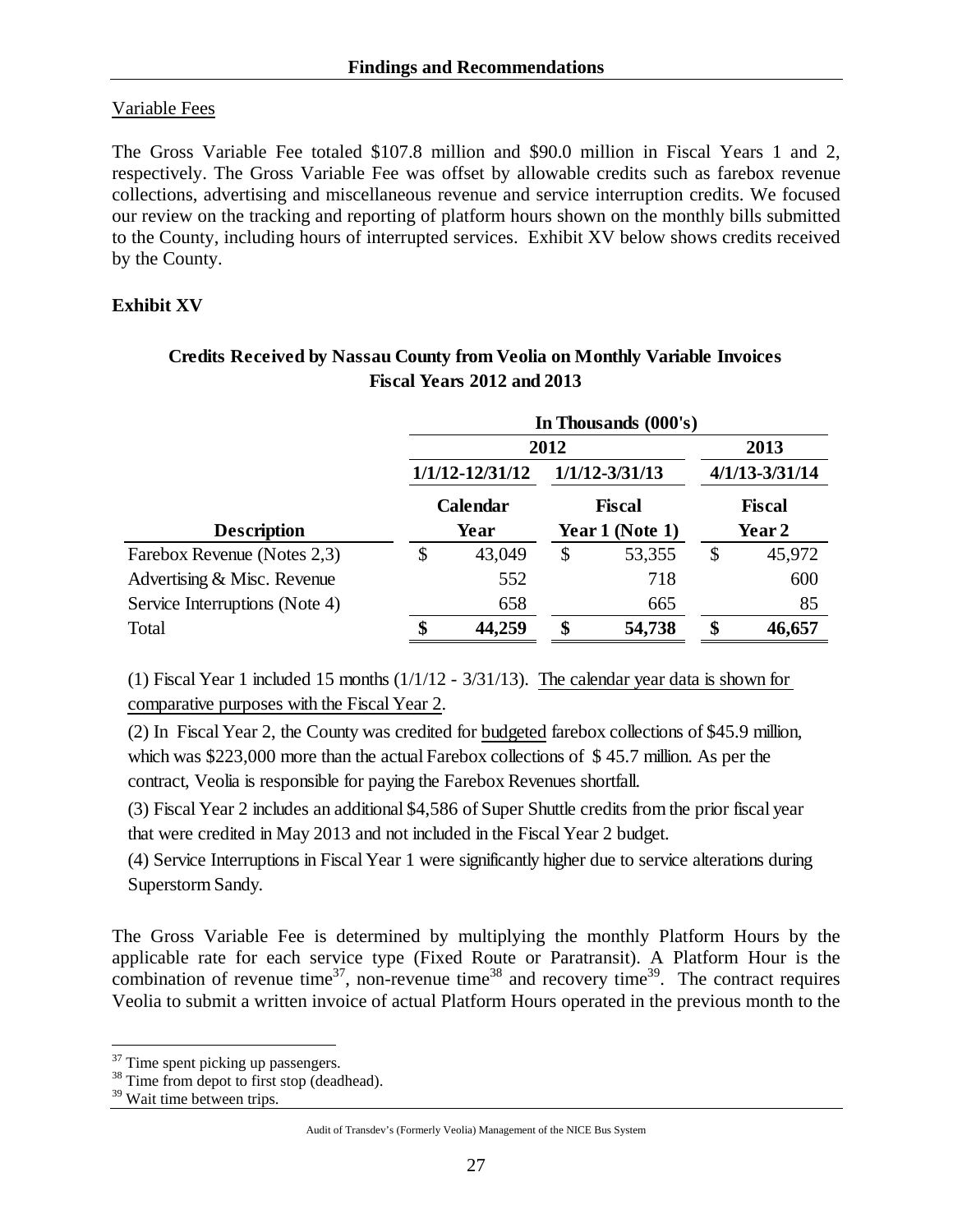County, by the  $15<sup>th</sup>$  of each month. The County is required to remit payment to Veolia within 30 days of receipt of Veolia's invoice.

As described in more detail below, we reviewed and tested various Veolia documents supporting the platform hours used in the computation of the Gross Variable Fees billed to the County (NICE Scheduler–Driver Paddles<sup>40</sup>, Paratransit manifests<sup>41</sup>, Trapeze Route Productivity Reports<sup>42</sup>, Service Interruption reports<sup>43</sup> and other supporting documents) and noted only minor exceptions that had no financial impact on the fees billed to the County.

## • Platform Hourly Rates

Fixed Route monthly Platform Hour rates were \$87.12 per hour in Fiscal Year 1 and decreased to \$85.25 per hour in Fiscal Year 2. Paratransit Platform Hour rates remained constant throughout both fiscal years at \$55.81 per hour.

## • Fixed Route Platform Hours

During our Fiscal Year 1 review, we traced and agreed the Fixed Route Platform Hours claimed by Veolia, for 2 of 43 Fixed Route Lines (the N27 and N54/N55) on the October 2012 Variable Fee invoice, to the appropriate Fixed Route NICE Schedulers noting the accuracy of the Fixed Route Platform Hours billed to the County. Our sample for Fiscal Year 1 encompassed 4.35% (or 2,966.95 Fixed Route Platform Hours) of total October 2012 Platform Hours. We noted no exceptions in our review.

During our Fiscal Year 2 review we traced and agreed the Fixed Route Platform Hours claimed by Veolia, for 2 of 38 Fixed Route Lines (the N23 and N35) on the April 2013 Variable Fee invoice, to the appropriate NICE Scheduler–Driver Paddles noting the accuracy of the Fixed Route Platform Hours billed to the County. Our sample for Fiscal Year 2 encompassed 6.54% (or 4,675.57 Fixed Route Platform Hours) of total April 2013 Platform Hours. We noted no exceptions in our review.

• Paratransit Platform Hours

We traced and agreed the Paratransit Platform Hours claimed by Veolia on the invoices submitted to the County to the driver's manifest for 100 randomly selected daily Paratransit routes. The 100 routes, 50 routes per fiscal year, were chosen from eight quarters over the two fiscal year periods.

In Fiscal Year 1, our sample consisted of 470.51 Paratransit Platform Hours of the total Paratransit Platform Hours billed by Veolia that fiscal year. Our Fiscal Year 2 sample contained 426.32 Paratransit Platform Hours of the total Paratransit Platform Hours billed by Veolia that fiscal year. As discussed below, we noted only minor exceptions that did not impact the amounts billed to the County.

 $\overline{a}$  $40$  Fixed Route bus schedules referred to as "driver paddles".

<sup>41</sup> Able-Ride manual time sheets for vehicle operators.<br><sup>42</sup> A report prepared by Trapeze, Veolia's scheduling software, denoting Able-Ride trips.

<sup>&</sup>lt;sup>43</sup> The County receives a credit on the monthly invoice for all complete revenue generating trips missed during scheduled daily routes. Trips may be lost due to bus breakdowns, accidents, weather conditions etc.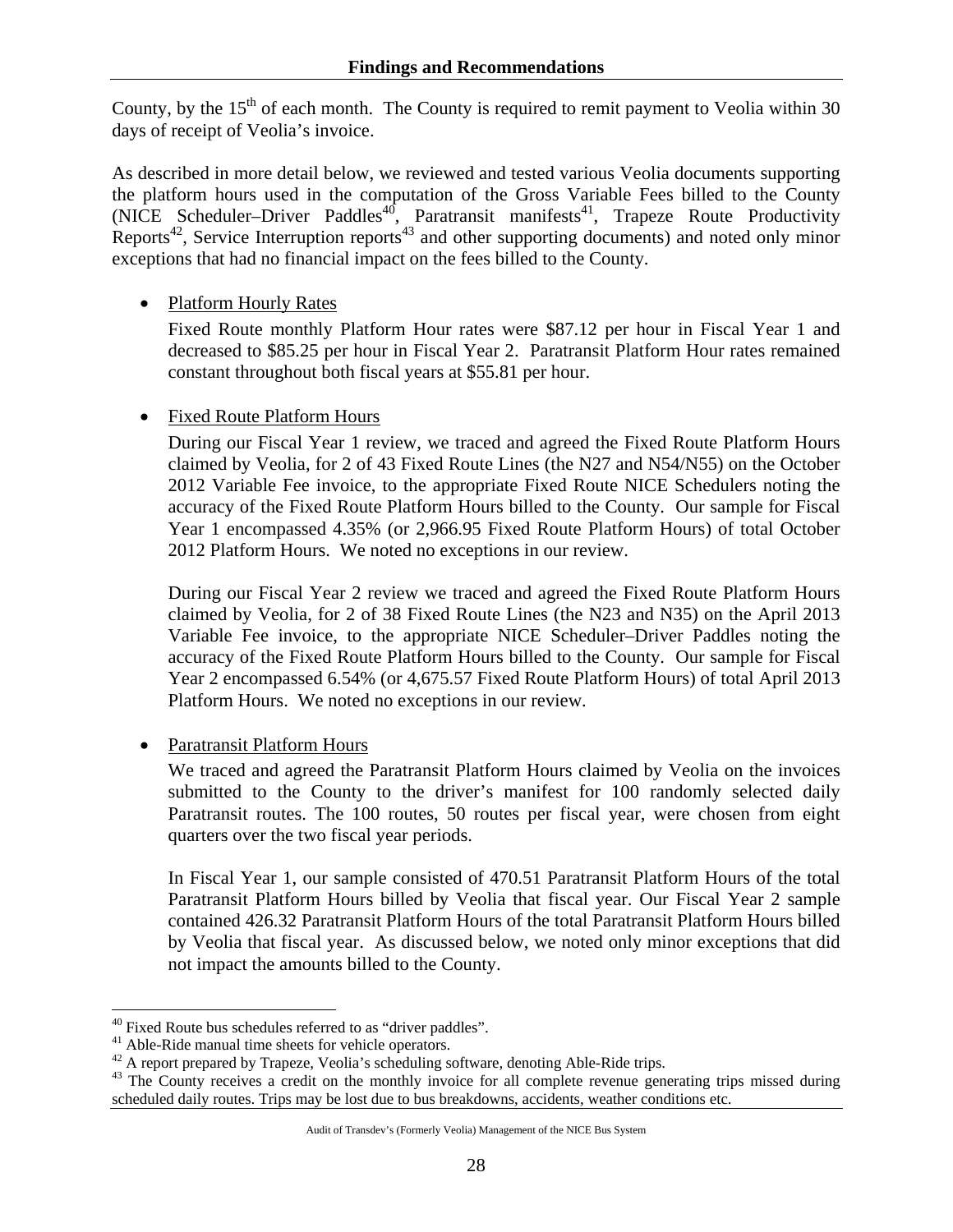## Minor Exceptions with Veolia's Internal Controls over Paratransit Platform Hours

As detailed below, we found that the driver manifests were not always signed by the Paratransit Coordinator and some manifests could not be located. As a result, we performed an additional step to verify the accuracy of the paratransit hours for the daily routes selected for testing. We traced the Paratransit Hours to Veolia's Trapeze scheduling software, which is generated by the vehicles' GPS technology and noted no exceptions. We concluded that these weaknesses had no financial impact on the County.

In Fiscal Year 1: Four of the 50 manifests tested did not have proper authorization from the Paratransit Coordinator on the Paratransit manifests, one did not have a driver's signature and eight could not be located. We also found that Quarter 1 2012 manifests did not have signature lines for the Coordinator's approval to be noted on the manifest (Veolia added this internal control after March 2012).

In Fiscal Year 2: Three of 50 manifests tested did not have proper authorization from the Paratransit Coordinator and one could not be located.

#### Super Shuttle Invoices

1

In Fiscal Year 2, Veolia experienced an increase in the demand for Paratransit services. In order to remain in compliance with Federal Transit Administration ("FTA") regulations<sup>44</sup> Veolia contracted with Super Shuttle, a shared-ride ground transportation company. The invoice from Super Shuttle includes the number of commuters picked up, the number of tickets retrieved, the cash fares collected and the amount due to Super Shuttle for performing these services. Veolia verifies the number of total passengers picked up by tracing to Trapeze, recounting the tickets collected by Super Shuttle and forwarded to Veolia, and subtracting the tickets from the overall passengers. The remaining number will be the cash fares collected, which are credited to the County as part of the Paratransit services.

We traced and agreed, for one month of every quarter in Fiscal Year 2, the Super Shuttle invoices to the Ticket Reconciliation sheet<sup> $45$ </sup> and Trapeze Route Productivity Report, performed a physical recount of Able-Ride tickets and mathematically recalculated the credit amount due to the County and determined that the fares for Super Shuttle cash passengers were properly credited to Nassau County.

Our sample comprised of 17% (or \$18,817.50) of total Super Shuttle cash credits received by the County in Fiscal Year 2. We noted no exceptions in our sample.

*The following are Lost Trip and Service Interruption credit components related to the Variable Fee section of the contract.* 

<sup>&</sup>lt;sup>44</sup> As required by the Code of Federal Regulations (49 C.F.R. § 37.131), all ADA Paratransit eligible individuals who schedule Paratransit trips must have those travel arrangements fulfilled.<br><sup>45</sup> A reconciliation prepared by Veolia verifying the number of cash passengers on Super Shuttle invoices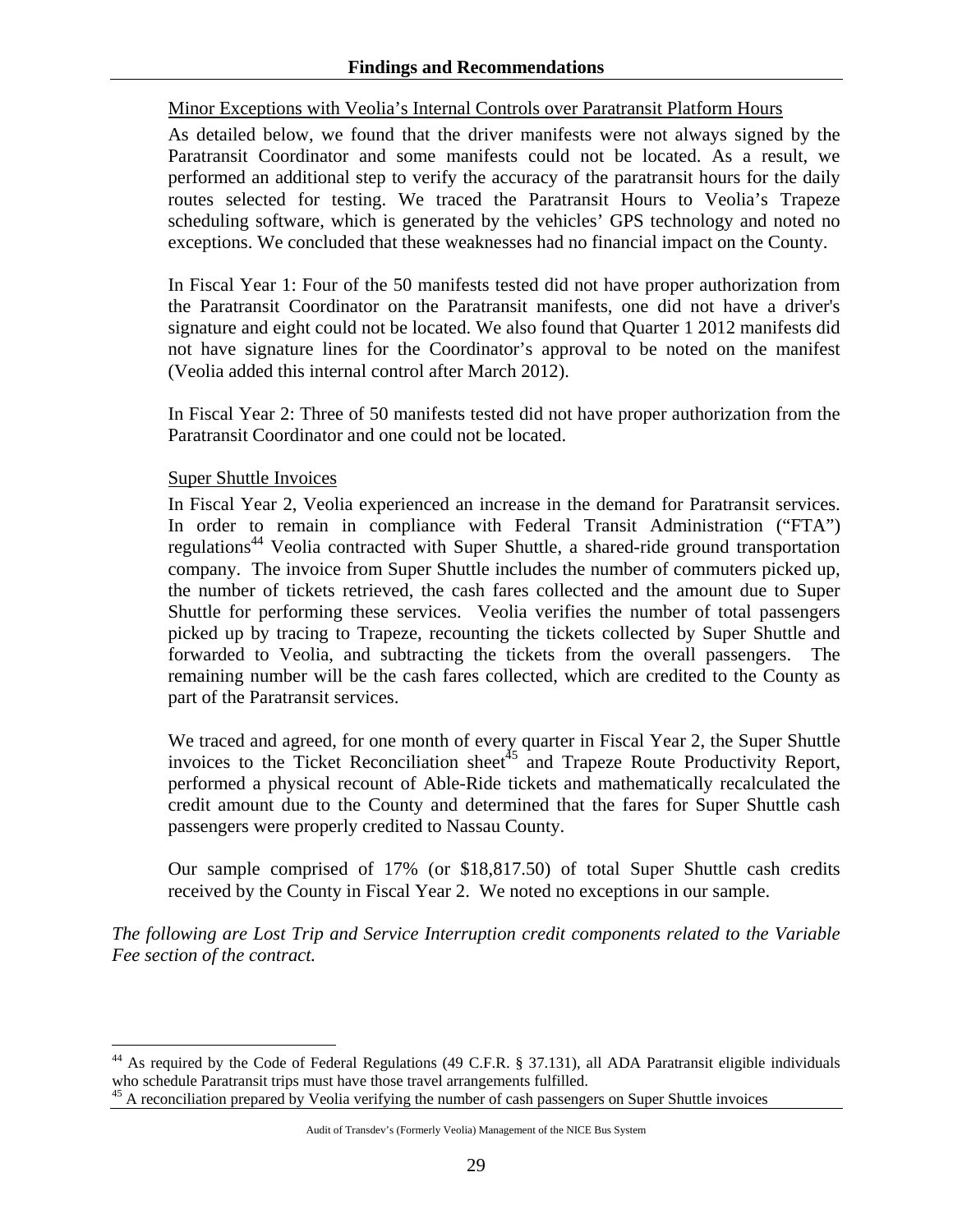## Lost Trips and Service Interruptions

It should be noted that service interruptions in hours were less than 1.0% of all scheduled service hours per month (except for October 2012; as a result of Superstorm Sandy, service was disrupted slightly above 9% of October's scheduled monthly service).

Nassau County receives a credit on the monthly Variable Fee invoice for all revenue generating trips that are completely missed during their scheduled daily routes. Partially interrupted trips are not credited to the County. Service interruptions occur as a result of various circumstances including, but not limited to, vehicle malfunctions and weather conditions. If a service interruption occurs, it is tracked and recorded in Veolia's Command Center on a Service Interruption Report. This report is included in the monthly Variable Fee invoice support. The service interruptions for completely missed revenue trips are credited on the monthly Variable Fee invoice by multiplying the number of service interruption hours by the Fixed Route Platform Hour rate.

Our review included several analyses of the above Service Interruption data shown below:

#### Analysis of Total Service Interruptions

As shown in Exhibit XV above, Service Interruption credits for completely missed revenue generating trips in Fiscal Years 1 and 2 totaled \$665,000 and \$85,000 respectively. We traced and agreed the monthly total of Service Interruption hours on the monthly Variable Bill Invoices to the corresponding monthly total on the applicable report (Summary of Lost Trips reports, Inclement Weather reports and Missed Hours Due to Late Pull-Out reports) and recalculated total hours and credit amounts on every monthly Variable Fee invoice over the span of both Fiscal Years. We noted no exceptions in our review.

## Detailed Analysis of Lost Trips

We prepared a detailed analysis of all Lost Trips for one month of the fiscal year for both Fiscal Year 1 and 2. The analysis involved tracing and agreeing the Service Interruption Credits from the monthly Variable Fee invoice to the Summary of Lost Trips report, Inclement Weather report, Missed Hours Due to Late Pull-Out report, Service Interruption Reports and NICE Scheduler–Driver Paddles. We also verified the mathematical accuracy of the credits the County received for service interruption hours.

Our Fiscal Year 1 review focused on October 2012, which included a separate analysis of Super Storm Sandy Service Interruptions. Our Fiscal Year 1 detailed analysis of Lost Trips for October 2012 covered 6,937.29 credited Service Interruption hours (6,921.31 hours solely related to Super Storm Sandy), equating to \$604,377 of Service Interruption credit, which covered 91% of the total Service Interruptions credited in Fiscal Year 1. Our Fiscal Year 2 detailed analysis of Lost Trips for April 2013 covered 13.22 credited Service Interruption hours, the equivalent of \$1,127, which covered 1% of total Fiscal Year 2 Service Interruption credits. We noted no exceptions in our samples.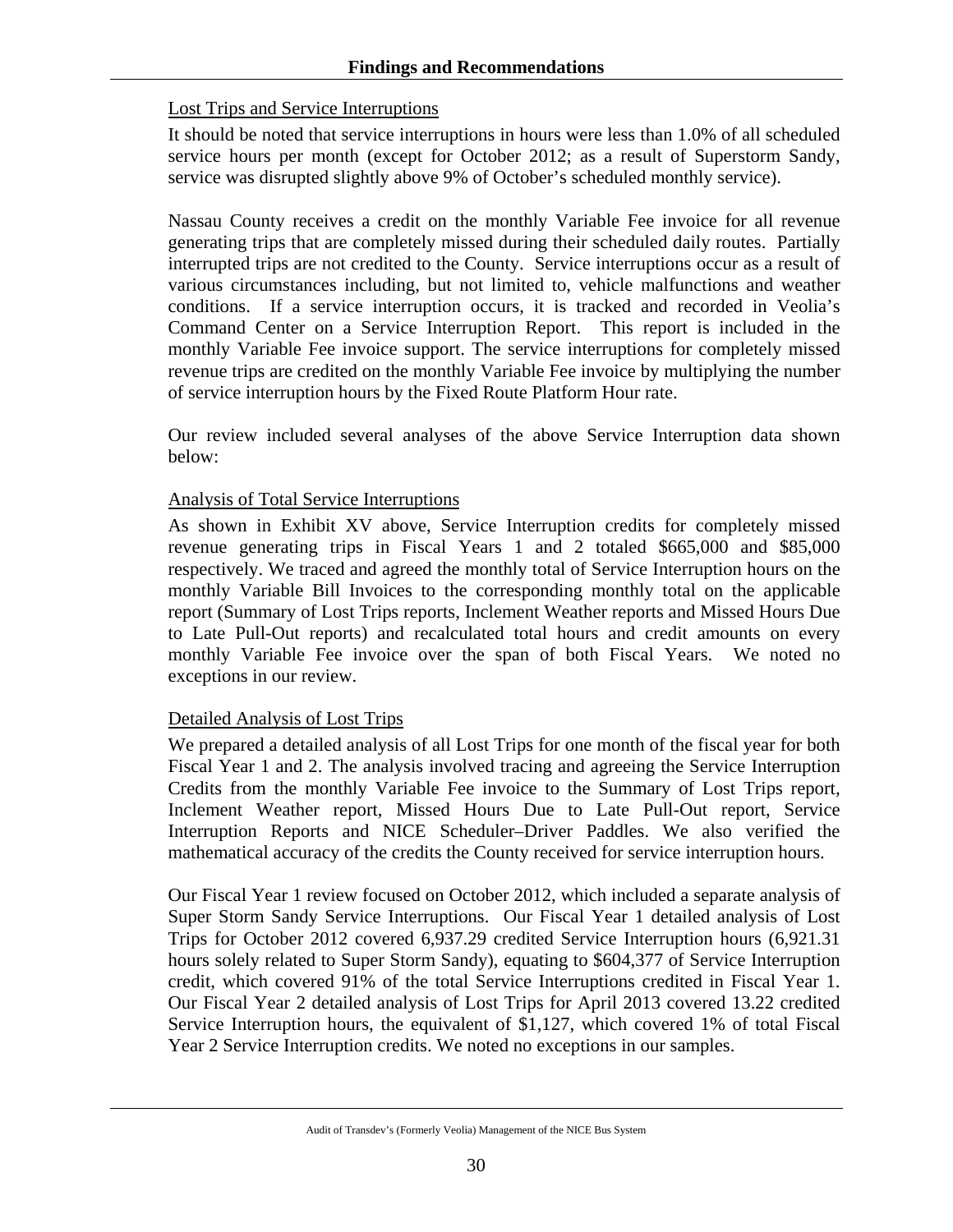#### General Analysis of Lost Trips

We performed a general analysis of Lost Trips, for three months of the fiscal year for both Fiscal Year 1 and 2. The general analysis involved tracing and agreeing the Service Interruption credits on the monthly Variable Fee invoice to the Summary of Lost Trips report, the Inclement Weather report and Missed Hours Due to Late Pull-Out report. We also recalculated the revenue time lost in minutes/hours and credits received to verify that the County was credited the proper amount for service interruption hours.

Our general analysis of Lost Trips for Fiscal Year 1 review included 73.99 Service Interruption hours, equating to \$6,446, which covered 1% of the total Service Interruptions credited in Fiscal Year 1. Our Fiscal Year 2 general analysis of Lost Trips covered 278.04 credited Service Interruption hours. The equivalent of \$23,703, which covered 28% of total Fiscal Year 2 Service Interruption credits. We noted no exceptions in our samples.

#### Analysis of Partial Lost Trips

Unlike completely missed trips, partially interrupted revenue generating trips are not required to be credited to the County on the monthly Variable Fee invoice. As a result of this aspect, we tested a sample of what were deemed to be partially lost trips to ensure that they were not full trips. We traced and agreed daily Service Interruption Reports to NICE Schedule-Driver Paddles noting that the data supported that they were partial trips and did not exclude any full trips lost.

In Fiscal Year 1, we sampled 5 of 159 (or 3%) partial service interruptions noted in October 2012. In Fiscal Year 2, we sampled 5 of 170 (or 3%) partial service interruptions noted in April 2013. We noted no exceptions in our samples.

## **Audit Recommendation(s):**

We commend Veolia on the accuracy in the Accounting for their Fixed and Variable fees; however, we did note one minor issue over Paratransit route manifests. We recommend that Veolia improve its internal controls to ensure that the daily Paratransit route manifests are signed by the Paratransit Coordinator and properly filed and locatable upon request.

## **Audit Finding:**

#### **(13) Farebox Revenues Totaling \$99 Million Were Properly Accounted For By Veolia**

Our review of Veolia's controls and recordkeeping over farebox collections for Fiscal Years 1 and 2 found that the proper credits for these collections were reflected on the monthly Variable Fee invoices.

Farebox collections consist of revenues from MetroCards, Fixed Route bus coins, Paratransit ("Able-Ride") cash fares and prepaid tickets, Unitickets, and Student MetroCard Passes. The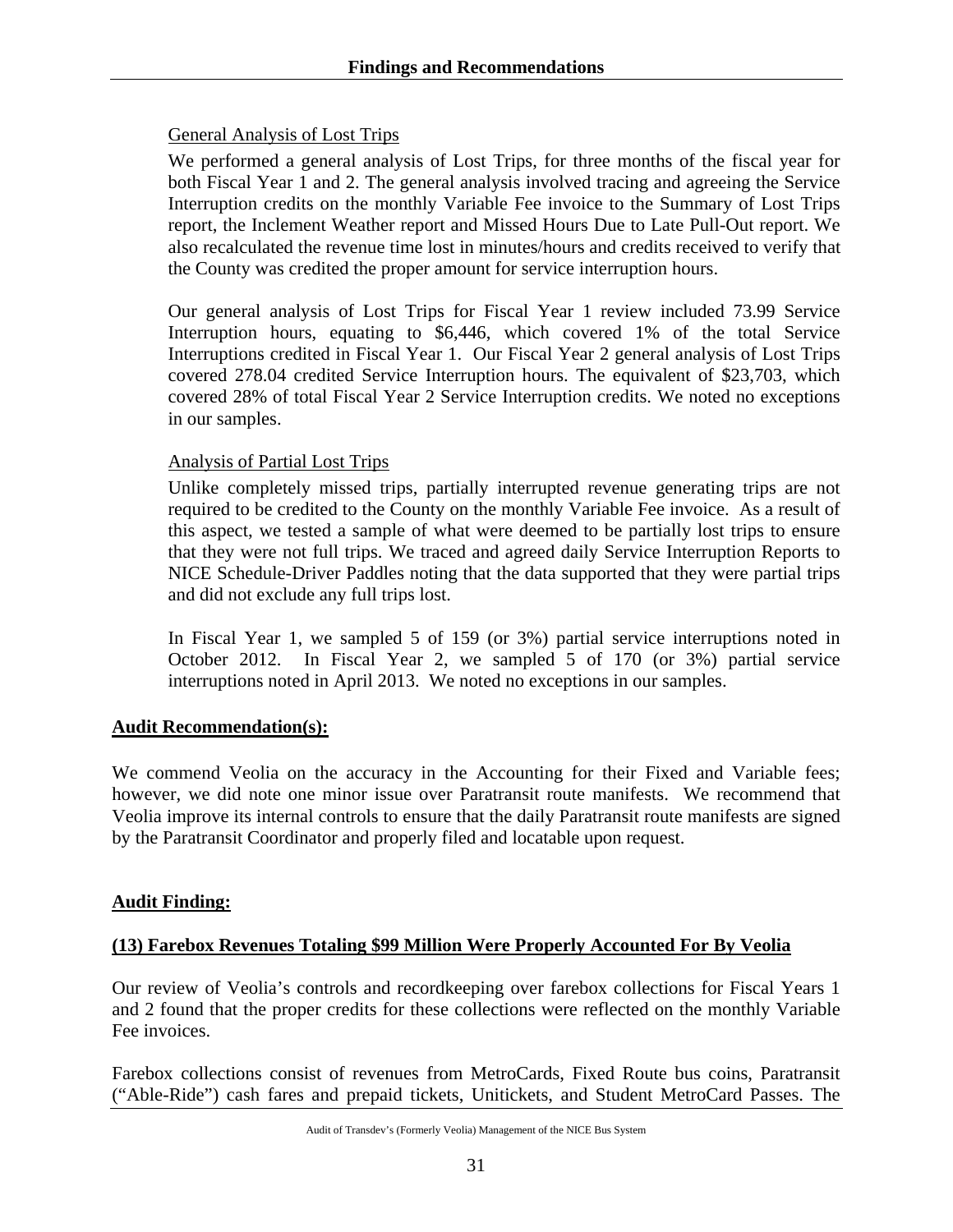farebox collections for Fiscal Year 1 (15 month period) and Fiscal Year 2 (12 month period) were as follows:

### **Exhibit XVI**

## **Actual Veolia Farebox Collections Fiscal Years 2012 and 2013**

 $\frac{1}{2}$  **I**  $(000)^{3}$ 

|                                       | In Thousands (000's)      |                     |    |                |                    |        |  |  |  |
|---------------------------------------|---------------------------|---------------------|----|----------------|--------------------|--------|--|--|--|
|                                       |                           | 2012                |    | 2013           |                    |        |  |  |  |
|                                       |                           | $1/1/12 - 12/31/12$ |    | 1/1/12-3/31/13 | $4/1/13 - 3/31/14$ |        |  |  |  |
|                                       | Calendar<br><b>Fiscal</b> |                     |    |                | <b>Fiscal</b>      |        |  |  |  |
| <b>Description</b>                    |                           | Year                |    | Year*          |                    | Year   |  |  |  |
| MetroCard                             | \$                        | 28,453              | \$ | 35,254         | \$                 | 27,137 |  |  |  |
| <b>Fixed Route Bus-Coins</b>          |                           | 13,313              |    | 16,535         |                    | 17,342 |  |  |  |
| Able-Ride (Paratransit)               |                           | 1,156               |    | 1,414          |                    | 1,111  |  |  |  |
| Uniticket (LIRR/Bus Pass Combination) |                           | 111                 |    | 131            |                    | 118    |  |  |  |
| <b>Student MetroCard Passes</b>       |                           | 16                  |    | 21             |                    | 36     |  |  |  |
| <b>Total Farebox Collections</b>      |                           | 43,049              | œ  | 53,355         | \$                 | 45,744 |  |  |  |

\* The 2012 Fiscal Year included 15 months (January 1, 2012 through March 31, 2013). The calendar year is shown for comparative purposes with the 2013 fiscal year.

On a comparative twelve month basis, as seen in Exhibit XVI above, Veolia has increased their farebox revenue collections from their first year of operations to their second by \$2.7 million

As described in more detail below, we verified the accuracy of farebox collections shown on the monthly invoices on a test basis by reviewing the supporting documentation, including bank statements.

#### MetroCard

 $\overline{a}$ 

The MTA provides Veolia with a weekly summary report of all MetroCard<sup>46</sup> transactions which includes the transaction amount, usage amount, bonus discount transaction fee and settlement amount of all MetroCards for that specific week. Veolia reconciles this report to the bank deposits shown in the bank statement. The MTA also forwards this report to the County Comptroller's Office for independent review.

<sup>&</sup>lt;sup>46</sup> The MTA sends monthly reports of all MetroCard transactions including Uniticket. The MetroCard regular single ride fare is \$2.75 and the MetroCard multiple ride is \$2.50; half fare program rates for senior age 65 and older, disabled fare, Medicare card holder fare are \$1.25, and student pass fare is \$4.00 per day.

Audit of Transdev's (Formerly Veolia) Management of the NICE Bus System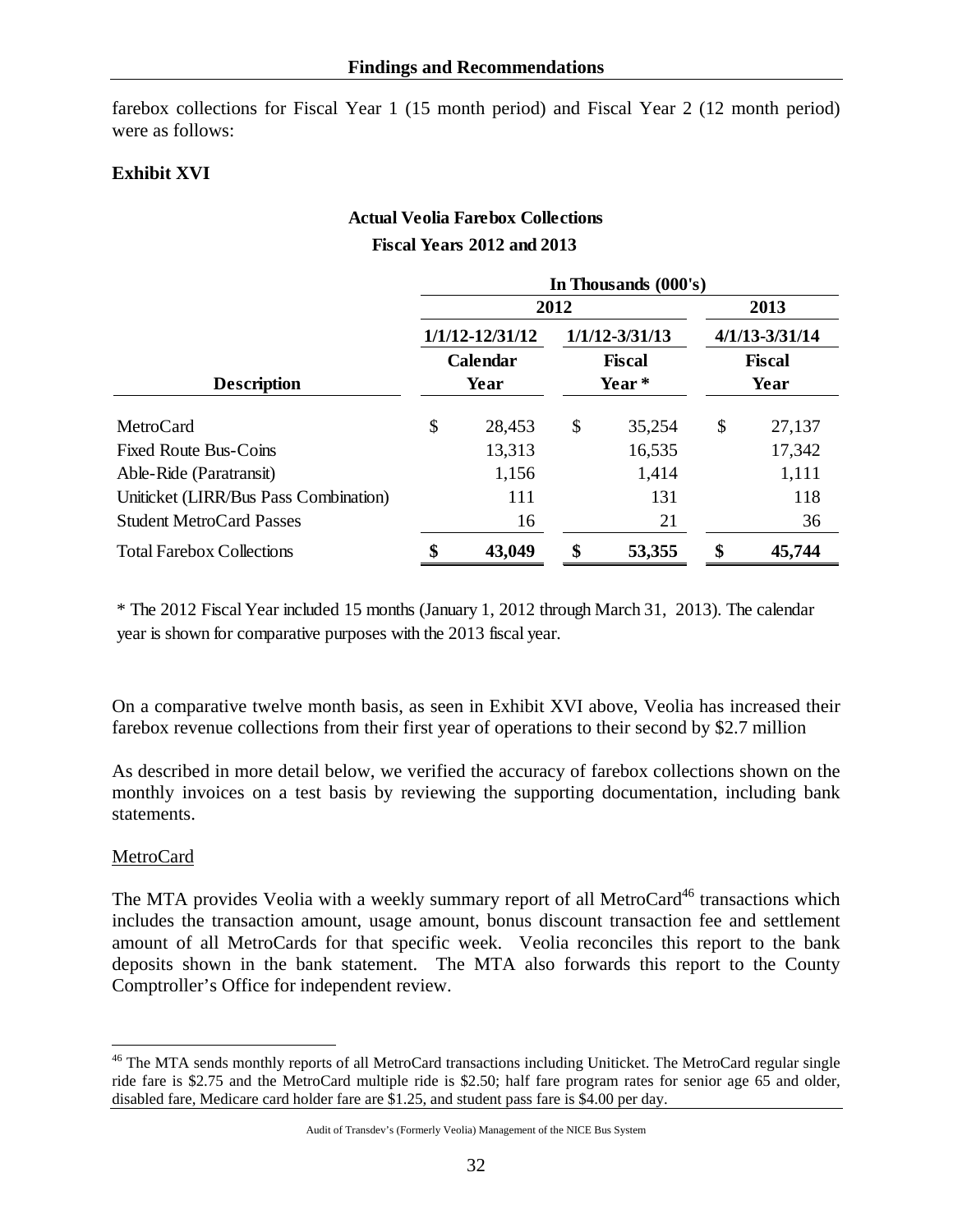We traced and agreed, for one month of every quarter for both Fiscal Year 1 and Fiscal Year 2, the monthly MetroCard revenues reported to the County on the monthly Variable Fee invoice to their supporting documents (New York City Transit Authority ("NYCTA") Veolia Transportation Service Summary Reports, NYCTA Single Ride Reports, Quarterly Adjustments from NYCTA $^{47}$  and Nassau County Department of Social Services Purchase Orders<sup>48</sup>) and to Veolia's monthly bank statements and determined that Veolia's monthly MetroCard revenues were properly and accurately reflected on the invoices submitted to the County.

In Fiscal Year 1 our sample encompassed \$10,622,484 (or 30%) of total actual MetroCard revenues collected that fiscal year by Veolia. Our Fiscal Year 2 sample constituted \$9,137,972 (or 34%) of total actual MetroCard revenues collected by Veolia that fiscal year. We noted no exceptions in our sample.

#### Fixed Route Coins

<u>.</u>

For Fixed Route buses, coins are deposited into the farebox located at the front of each bus. Veolia employees remove the sealed cash box from the bus farebox and place these cash boxes in a secured container for pick up by Brinks<sup>49</sup>. Brinks armored trucks pick up all farebox coins and the company deposits the coins directly into Veolia's designated bank account. Brinks sends daily summary reports to Veolia which are reconciled to the bank statement verifying that the proper amount has been deposited. In addition, Brinks sends these summary reports to the County Comptroller's Office to facilitate independent verification of revenues.

We traced and agreed, for one month of every quarter for both Fiscal Year 1 and Fiscal Year 2, the monthly Fixed Route coin revenues reported to the County on the monthly Variable Fee invoice to their supporting documentation (Brinks NY Coin Reports, bank deposit correction/adjustment notifications, and Oyster Bay Coin Galleries sales receipts<sup>50</sup>) and to Veolia's monthly bank statements and determined that the County received the proper credit for Veolia's Fixed Route coin revenues on the invoices submitted to the County.

In Fiscal Year 1 our sample encompassed \$4,602,822 (or 28%) of total actual Fixed Route coin revenues collected that fiscal year by Veolia. Our Fiscal Year 2 sample constituted \$5,618,406 (or 32%) of total actual Fixed Route coin revenue collected by Veolia that fiscal year.

We noted one minor reporting exception in the presentation of the amounts shown for Fixed Route Coin revenues on the reports provided to the County. We noted that the Fixed Coin revenues were grouped in with the Paratransit Coin revenues resulting in the overstatement of

 $47$  Since MetroCards are sold on a time basis (daily, week, monthly, single ride passes) the values given per card are originally an estimate when computed on the weekly summary reports. On a quarterly basis this estimate is compared to the actual value of the cards and the bonus. The difference between the estimated value and actual value is either received/disbursed from/to the NYCTA.<br><sup>48</sup> The Nassau County Department of Social Services purchases Single Ride MetroCards for handicapped

individuals at the disability rate of \$1.10 per ride.<br><sup>49</sup> Brinks is the name of the company that provides armored car transportation and money processing.

 $^{50}$  Veolia sells foreign and miscellaneous coins which were deposited into the farebox to Oyster Bay Coin Galleries. These sales revenues are included with the Fixed Route coin revenues credited to the County on the monthly Variable Fee invoices

Audit of Transdev's (Formerly Veolia) Management of the NICE Bus System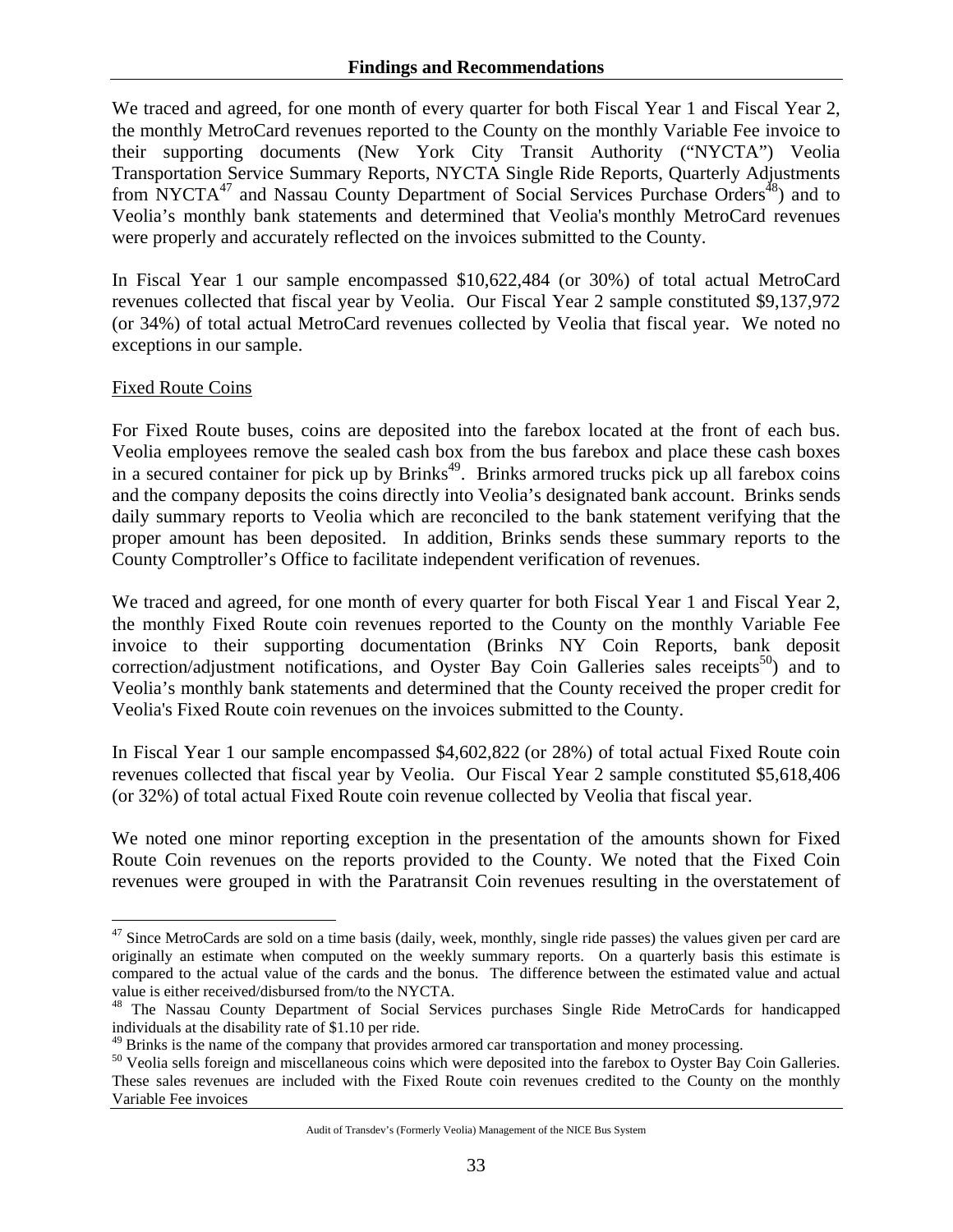Fixed Route coin revenues and understatement of Paratransit ("Able-Ride") revenues of \$89,903 and \$71,018 in Fiscal Years 1 and 2, respectively. This reporting of the coin revenues had no financial impact on the monthly claims and the overall revenues credited to the County.

Auditors brought this matter to Veolia's Director of Finance who stated the data was presented in this fashion since the total dollar amount can be readily traced to the Brinks independent report supplied to the Comptroller's Claims Office and to the total Coin deposit as shown in the bank statement.

#### Paratransit ("Able-Ride")

1

Paratransit ("Able-Ride") patrons can pay for services in a variety of ways. Able-Ride operators either collect a ticket from a prepaid Able-Ride Ticket Book or cash<sup>51</sup> (unlike Fixed Route transactions, both paper currency and coinage are acceptable forms of payment). Ticket books are recognized as revenue at the original time of purchase, not on an individual trip basis. A Pre-Paid Able-Ride Ticket Book consists of 20 tickets and cost \$75. Cash collected is double counted by Veolia personnel and reconciled to the scheduled trips for the day. It is then placed under locked storage for Brinks employees to pick up and deposit. Able-Ride coins are deposited along with the farebox coins, while paper bills are deposited separately. Able-Ride fare deposits are then reconciled to the bank statement verifying the proper amount has been deposited.

We traced and agreed, for one month of every quarter for both Fiscal Year 1 and Fiscal Year 2, monthly Able-Ride revenues reported to the County on the monthly Variable Fee invoice to the supporting Able-Ride revenues deposited by Brinks per various reports (the Brinks NY Coin Reports, currency deposits collected by Able-Ride vehicle operators, currency deposits collected by Super Shuttle<sup>52</sup> vehicle operators, prepaid ticket deposits, deposit correction notices, refund checks<sup>53</sup> and returned/bounced checks) and to Veolia's monthly bank statements and determined that the County received the proper credit for Veolia's Able-Ride revenues on the invoices submitted to the County.

In Fiscal Year 1, our sample encompassed \$426,998 (or 30%) of total actual Able-Ride revenues collected that fiscal year by Veolia. Our Fiscal Year 2 sample constituted \$343,866 (or 31%) of total Able-Ride revenues collected by Veolia that fiscal year. As stated in the Fixed Route coins section above, auditors noted that Paratransit Coin revenues were grouped in with the Fixed Coin revenues; however, it did not have any negative financial impact on the County.

<sup>&</sup>lt;sup>51</sup> At the time of our audit, single ride cash fare for Nice bus was \$2.25, Able-Ride was \$3.75 (cash or ticket), and half fare program rates for senior age 65 and older, disabled fare, Medicare card holder fare were \$1.10.<br><sup>52</sup> Beginning in Fiscal Year 2, Veolia started subcontracting paratransit routes to Super Shuttle, a shared-ride gr

transportation company, to fulfill the ever increasing demand for paratransit services and remain in FTA compliance.

<sup>&</sup>lt;sup>53</sup> Able-Ride ticket holders may submit a reimbursement for unused tickets if the passenger has passed away, moved locations, etc. A written letter explaining the situation and requesting a refund must be submitted to Veolia. A representative from Veolia will process the request and issue a refund if deemed appropriate.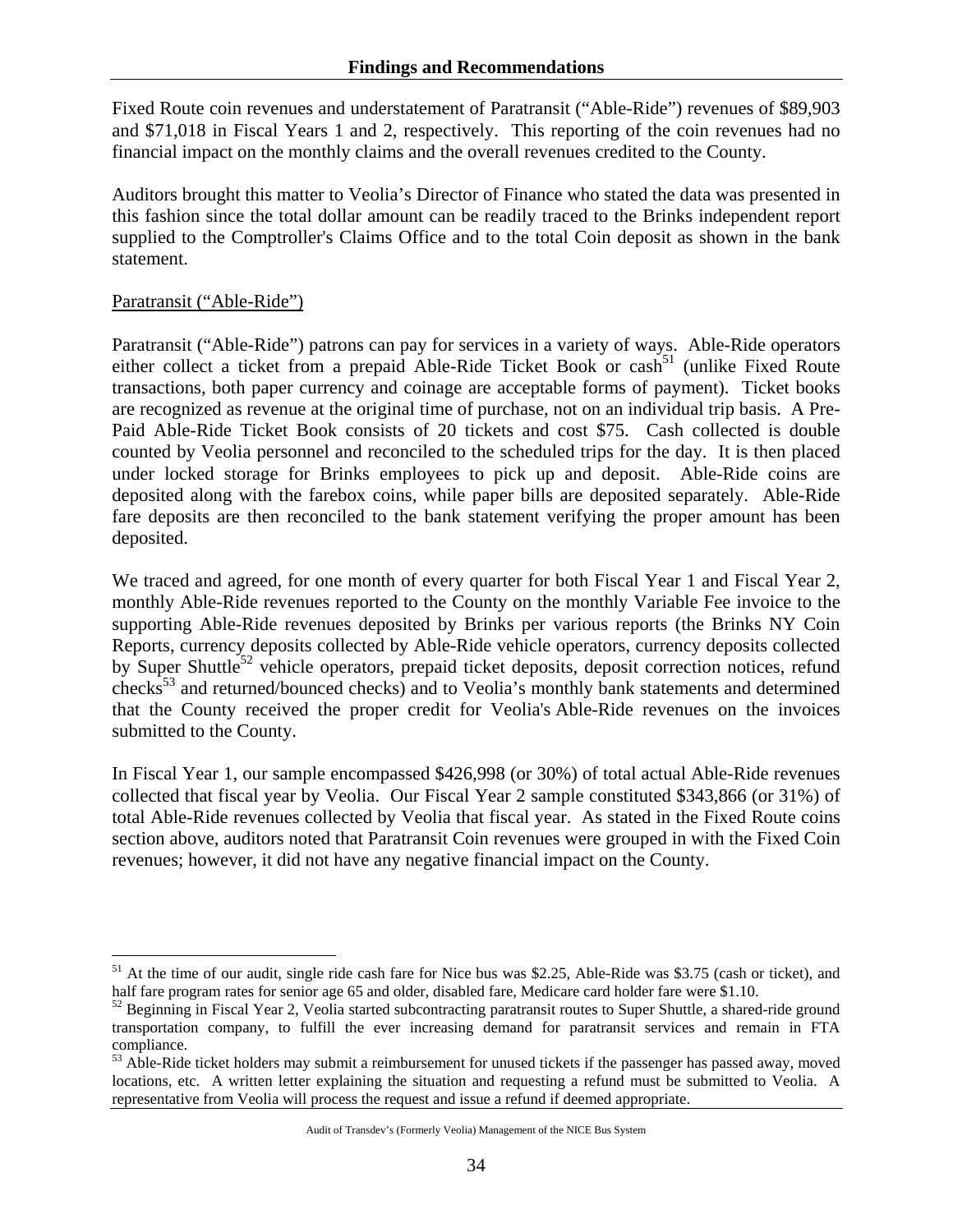## Uniticket

The Long Island Rail Road ("LIRR") sends Veolia and the County Comptroller's Office monthly Uniticket<sup>54</sup> sales reports of the Unitickets sold and Veolia's share of the revenues. Veolia reconciles these monthly Uniticket sales reports to their bank statements to verify that the proper amount was deposited.

We traced and agreed, for one month of every quarter for both Fiscal Year 1 and Fiscal Year 2, the monthly Uniticket revenues reported to the County on the monthly Variable Fee invoice to the supporting monthly LIRR NICE reports (Bus Uniticket Sales reports, LIRR NICE Bus: Jones Beach O/W (One Way) Ticket Sales reports and LIRR NICE Bus: Roosevelt Field Mall O/W Uniticket Sales reports) and Veolia's bank statements and determined that Veolia's Uniticket revenues were properly and accurately recorded on the invoices submitted to the County.

In Fiscal Year 1, our sample encompassed \$50,382 (or 44%) of total actual Uniticket revenues collected that fiscal year by Veolia. Our Fiscal Year 2 sample constituted \$34,373 (or 29%) of total actual Uniticket revenues collected by Veolia that fiscal year. We noted no exceptions in our sample.

#### Student MetroCard Passes

School Districts purchase Student MetroCard passes at a rate of \$4.00 per day for students needing transportation that cannot be supplied by the school itself. Veolia sends these districts monthly invoices for the MetroCard purchases. All invoices and payments are reconciled to the bank statements.

We traced and agreed, for one month of every quarter for both Fiscal Year 1 and Fiscal Year 2, the monthly Student MetroCard Pass revenues reported to the County on the monthly Variable Fee invoice to their supporting monthly Student MetroCard Pass Billing invoices and Veolia's monthly bank statements and determined that Veolia's Student MetroCard Pass revenues were properly and accurately reflected on the invoices submitted to the County.

In Fiscal Year 1, our sample encompassed \$7,242 (or 35%) of total actual Student MetroCard Pass revenues collected that fiscal year by Veolia. Our Fiscal Year 2 sample constituted \$22,154 (or 61%) of total actual Student MetroCard Pass revenues collected by Veolia that fiscal year. We noted no exceptions in our sample.

#### **Audit Recommendation(s):**

We recommend that Veolia report the Paratransit coin revenues separately from the Fixed Coin revenue on the reports that accompany the monthly bills submitted to the County.

 $\overline{a}$ <sup>54</sup> A Uniticket is the combination of a LIRR ticket and MetroCard.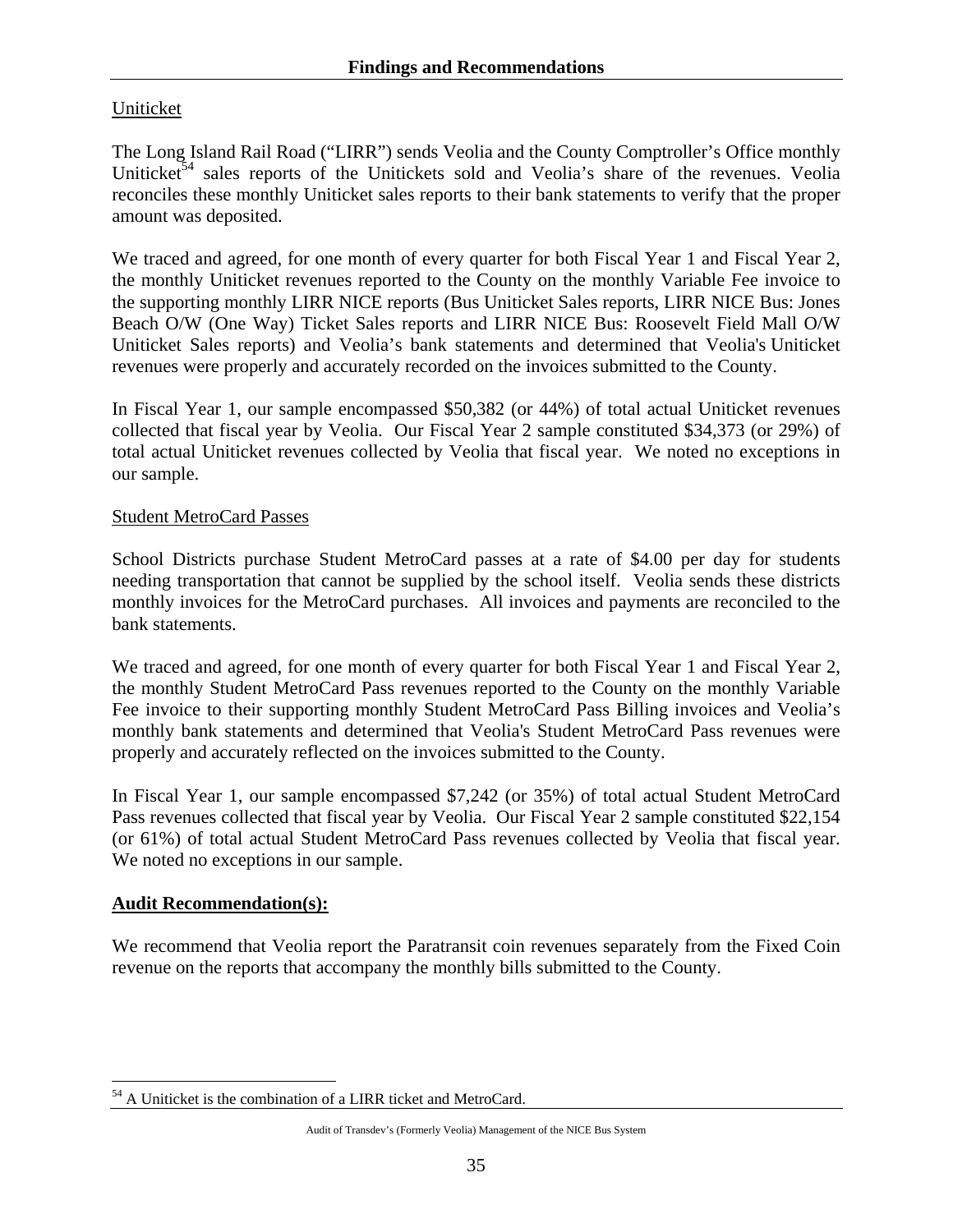## **Audit Finding:**

## **(14) Advertising/Miscellaneous Revenues Totaling \$1.3 Million Were Properly Accounted For By Veolia**

Our review of Veolia's controls and recordkeeping over Advertising and Miscellaneous revenue collections for Fiscal Years 1 and 2 found that the revenues were properly recorded in Veolia's records and the County received proper credit for these revenues on the monthly Variable Fee invoices.

As per the contract terms, Veolia remits Advertisement and other Miscellaneous revenues to the County on a monthly basis in the form of a credit against the monthly Variable fee. Actual revenues collected were credited to the County in Fiscal Year 1. Fiscal Year 2 established a budgetary maximum of the County receiving \$600,000 in Advertising and Miscellaneous revenues with the excess, if applicable, being subject to contract stipulations for any surplus or shortfall of farebox revenues as compared to the annual projected revenue. Depending on the circumstances, Veolia may be allowed to retain the excess.

Advertising and Miscellaneous revenues credited to the County for Fiscal Year 1 and Fiscal Year 2 were \$718,000 and \$600,000 respectively. Actual Advertising and Miscellaneous revenues totaled \$644,000 for Fiscal Year 2. However, due to the agreed upon contract terms, the County received credit for \$600,000 in combined Advertising and Miscellaneous revenue credits. The excess \$44,097 of actual revenue was retained by Veolia since the annual projected revenue was greater than budgeted and under the 5% surplus threshold in Fiscal Year 2. Exhibit XVII shows all Advertising and Miscellaneous revenues credited to the County for Fiscal Years 2012 and 2013.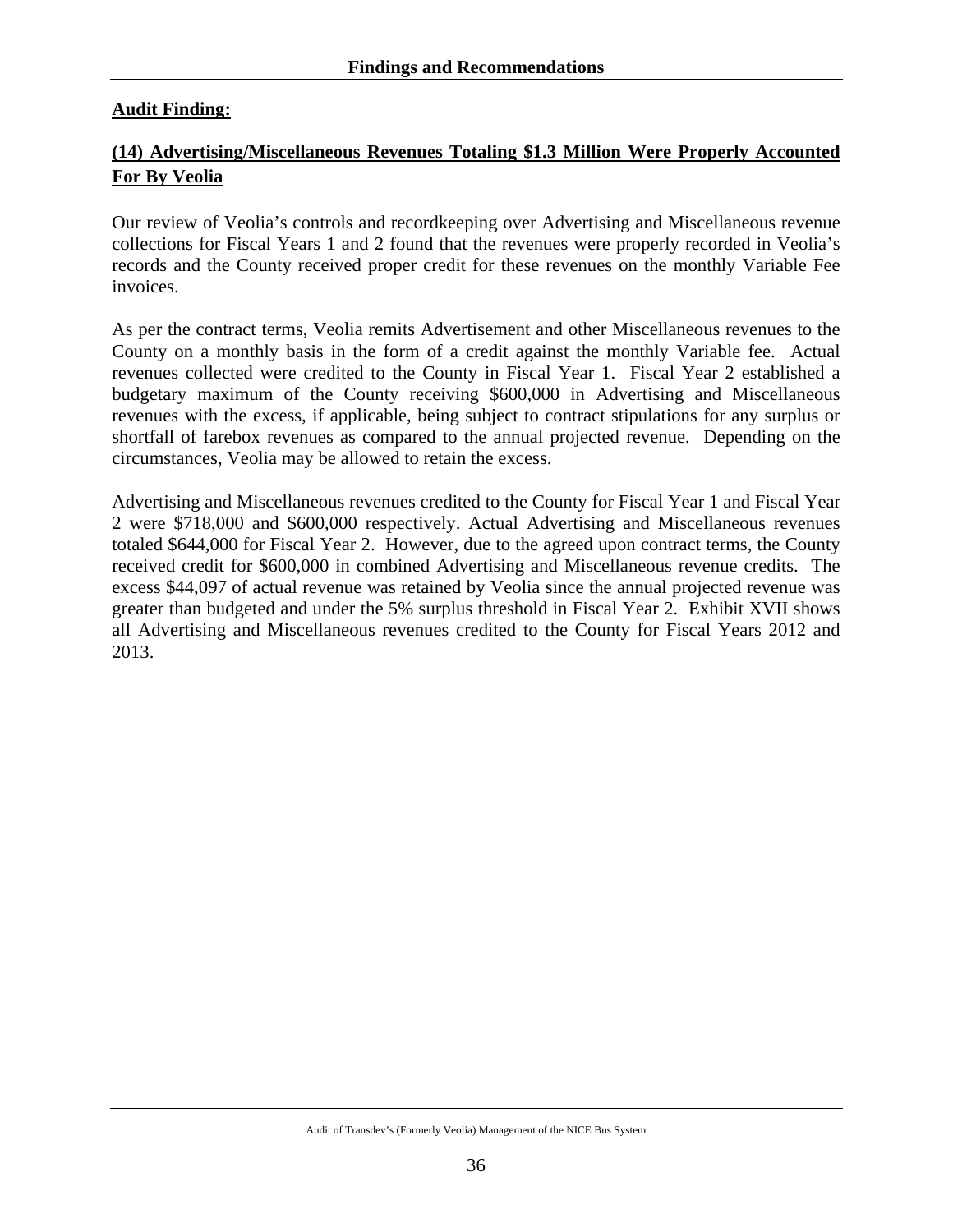## **Exhibit XVII**

|                      | In Thousands (000's)                      |               |      |                     |      |                       |                       |      |  |  |  |
|----------------------|-------------------------------------------|---------------|------|---------------------|------|-----------------------|-----------------------|------|--|--|--|
|                      |                                           |               | 2012 |                     | 2013 |                       |                       |      |  |  |  |
|                      | $1/1/12 - 12/31/12$<br>$1/1/12 - 3/31/13$ |               |      |                     |      | $4/1/13 - 3/31/14$    |                       |      |  |  |  |
|                      |                                           | <b>Actual</b> |      | <b>Actual</b>       |      | <b>Actual</b>         | <b>Credited</b>       |      |  |  |  |
| <b>Description</b>   | <b>Calendar Year</b>                      |               |      | <b>Fiscal Year*</b> |      | <b>Fiscal Year **</b> | <b>Fiscal Year **</b> |      |  |  |  |
| Advertising          | \$                                        | 496           | \$   | 616                 | \$   | 520                   |                       | $**$ |  |  |  |
| <b>Miscellaneous</b> |                                           | 56            |      | 102                 |      | 124                   |                       | $**$ |  |  |  |
| Total                | \$                                        | 552           | \$   | 718                 | \$   | 644                   | \$                    | 600  |  |  |  |

## **Actual Advertising and Miscellaneous Revenues Fiscal Years 2012 and 2013**

\* The 2012 Fiscal Year included 15 months (January 1, 2012 through March 31, 2013). The calendar year is shown for comparative purposes with the 2013 fiscal year.

\*\* Nassau County received the agreed upon budgetary amount of \$600,000 in credits.

Actual Advertising & Miscellaneous revenues were above the guaranteed budget. Veolia retained the surplus as per contract stipulations.

As described in more detail below, we verified the accuracy of advertising and miscellaneous revenues shown on the monthly invoices on a test basis by reviewing the supporting documentation, including bank statements.

## Advertising Revenues

Veolia contracts with CBS Outdoor Group Inc. ("CBS") to manage the sales, placement, safe removal and disposal of interior and exterior advertising on NICE buses. The contract allotted for the greater of a 60:40 split in annual gross advertising revenues between Veolia and CBS respectively or a guaranteed profit of \$300,000 annually. The County receives credit for Veolia's share on the monthly variable bills it submits to the County.

We traced and agreed, for one month of every quarter for both Fiscal Year 1 and Fiscal Year 2, monthly advertising revenues reported to the County on the monthly Variable Fee invoice to their supporting documents (monthly Net Billings Per Equity Accounting Sheets and Net Billings Per Transit Statements) and Veolia's monthly bank statements and determined that Veolia's advertising revenues were properly and accurately reflected on the invoices submitted to the County.

In Fiscal Year 1, our sample encompassed \$108,646 (or 18%) of total actual advertising revenues collected that fiscal year by Veolia. Our Fiscal Year 2 sample constituted \$201,684 (or 39%) of total actual advertising revenues collected by Veolia that fiscal year. We noted no exceptions in our sample.

Audit of Transdev's (Formerly Veolia) Management of the NICE Bus System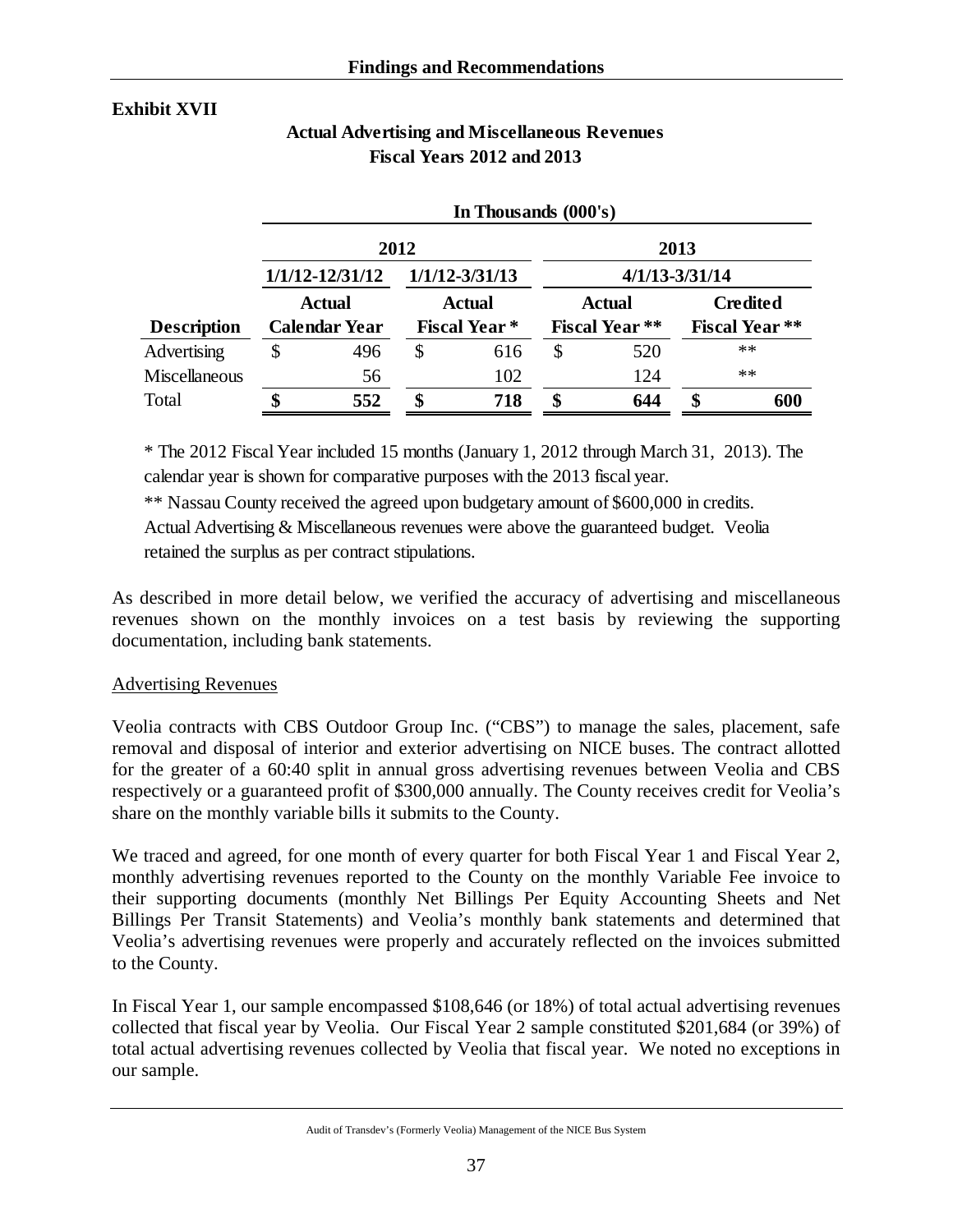#### Miscellaneous Revenues

There are three main types of miscellaneous revenues collected by Veolia which consist of the following: Cross Island News, Inc., a newspaper stand that pays rent for displaying and selling newspapers at the Rosa Parks Hempstead Transit Center; Planet Earth Recycling and Recovery, an organization which collects and pays an agreed upon fee for used motor oil from Veolia; and Dover Gourmet Corp., a food corporation which pays vending machine fees.

We traced and agreed, for one month of every quarter for both Fiscal Year 1 and Fiscal Year 2, the monthly miscellaneous revenues reported to the County on the monthly Variable Fee invoice to their supporting documents (copies of invoices and checks from Cross Island News Inc., Planet Earth Recycling and Recovery and Dover Gourmet Corp.) and to Veolia's monthly bank statements and determined that Veolia's Miscellaneous revenues were properly and accurately reflected on the invoices submitted to the County.

In Fiscal Year 1 our sample encompassed \$26,510 (or 26%) of total actual miscellaneous revenues collected that fiscal year by Veolia. Our Fiscal Year 2 sample constituted \$36,255 (or 29%) of total actual miscellaneous revenues collected by Veolia. that fiscal year. We noted no exceptions in our sample.

#### **Audit Commendation:**

We commend Veolia on the accuracy in accounting and reporting of advertising and miscellaneous revenues.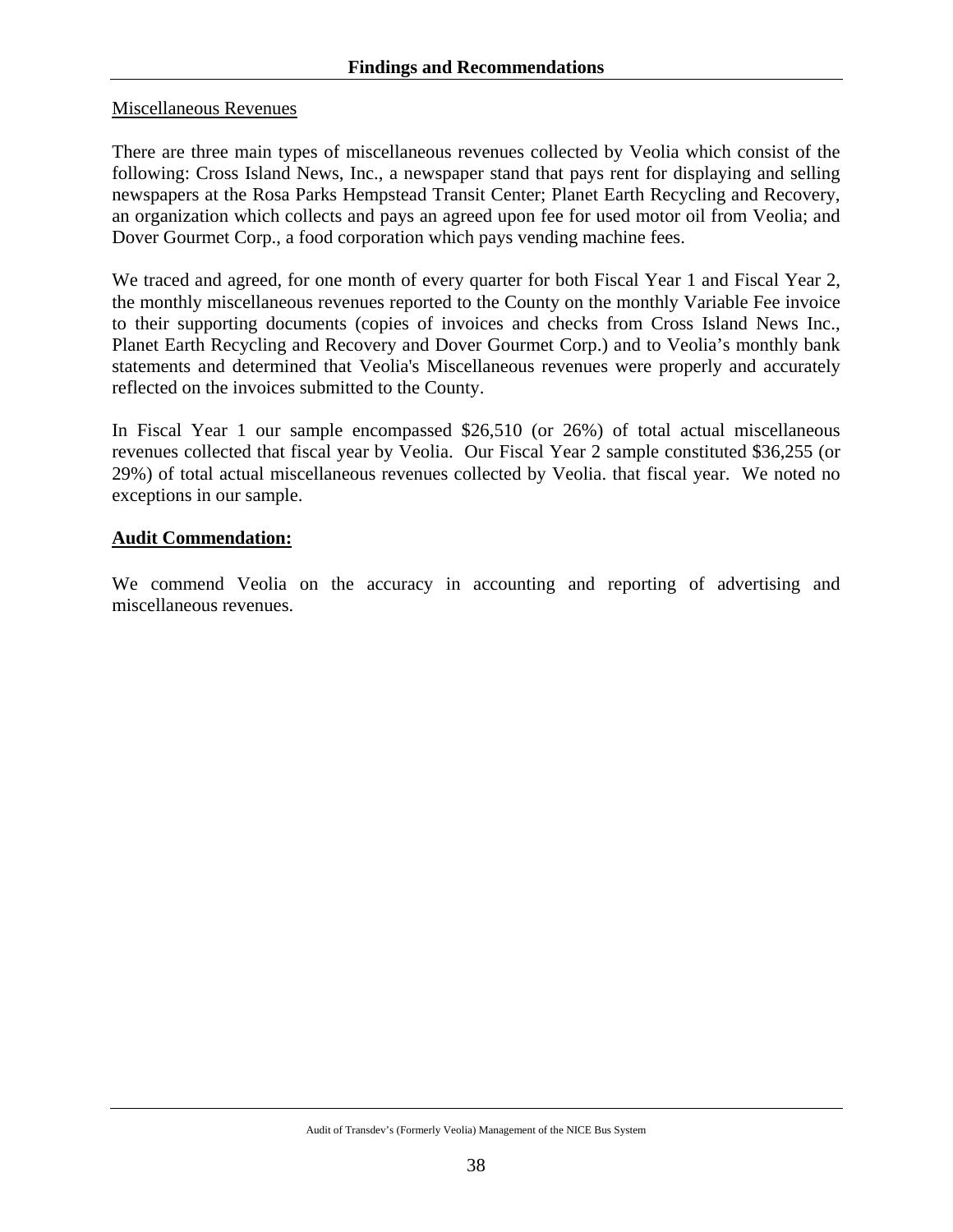#### **Appendix A**

#### **Key Performance Indicators Fixed Route Services Calendar Years 2012 and 2013**

|                                                  |     |               |               | <b>Year 2012</b> |              | <b>Year 2013</b> |           |                                                 |           |           |            |  |
|--------------------------------------------------|-----|---------------|---------------|------------------|--------------|------------------|-----------|-------------------------------------------------|-----------|-----------|------------|--|
|                                                  |     | 1st Quarter   | 2nd Quarter   | 3rd Quarter      | 4th Quarter  | <b>YTD</b>       |           | 1st Quarter 2nd Quarter 3rd Quarter 4th Quarter |           |           | <b>YTD</b> |  |
| <b>NICE Bus Fixed Route Services</b>             |     | 2012          | 2012          | 2012             | 2012         | 2012 ****        | 2013      | 2013                                            | 2013      | 2013      | 2013       |  |
| <b>Customer</b>                                  |     |               |               |                  |              |                  |           |                                                 |           |           |            |  |
| <b>Calls Answered Ratio</b>                      |     |               |               |                  |              |                  |           |                                                 |           |           |            |  |
| Calls Answered                                   |     | 22,062        | 26,789        | 26,348           | 27,373       | 102,572          | 21,060    | 20,932                                          | 21,690    | 19,258    | 82,940     |  |
| Calls Presented                                  |     | 23.845        | 31,115        | 29,485           | 33,052       | 117,497          | 24,069    | 24,487                                          | 24,424    | 20.627    | 93,607     |  |
| Calls Answered/Calls Presented                   |     | 93%           | 86%           | 89%              | 83%          | 87%              | 87%       | 85%                                             | 89%       | 93%       | 89%        |  |
| Pass-Ups                                         |     | N/A           | 530           | 442              | 539          | 1,511            | 950       | 861                                             | 632       | 615       | 3,058      |  |
| On-Time %*                                       |     |               |               |                  |              |                  |           |                                                 |           |           |            |  |
| Customer Satisfaction Score** - O4 2011          |     |               |               |                  |              |                  |           |                                                 |           |           |            |  |
| Net Promoter Score ***                           | N/A | $-27%$        | $-32%$        | $-44%$           | $-22%$       |                  | N/A       | N/A                                             | N/A       | N/A       |            |  |
| <b>Overall Satisfaction</b>                      | 33% | 47%           | 61%           | 52%              | 63%          |                  | 29%       | 29%                                             | 29%       | 31%       |            |  |
| <b>Bus Cleanliness</b>                           | 35% | 48%           | 55%           | $34\%$ (1)       | 49%          |                  | 18%       | 26%                                             | 31%       | 26%       |            |  |
| <b>Stop Cleanliness</b>                          | 37% | 49%           | 53%           | $39\%$ (2)       | 61%          |                  | 23%       | 24%                                             | 30%       | 26%       |            |  |
| <b>On-Time Perception</b>                        | 26% | 42%           | 55%           | $43%$ (3)        | 35%          |                  | 29%       | 24%                                             | 31%       | 31%       |            |  |
|                                                  |     |               |               |                  |              |                  |           |                                                 |           |           |            |  |
| <b>Ouality</b>                                   |     |               |               |                  |              |                  |           |                                                 |           |           |            |  |
| <b>Missed Trips</b>                              |     |               |               |                  |              |                  |           |                                                 |           |           |            |  |
| Trips not Dispatched within 10 minutes of        |     |               |               |                  |              |                  |           |                                                 |           |           |            |  |
| <b>Scheduled Time</b>                            |     | $\mathbf{1}$  | 121           | 57               | $\mathbf{1}$ | 180              | $\bf{0}$  | $\bf{0}$                                        | $\bf{0}$  | $\bf{0}$  | $\bf{0}$   |  |
| <b>Mechanical Breakdowns</b>                     |     |               |               |                  |              |                  |           |                                                 |           |           |            |  |
| Breakdowns disrupting service more than 5        |     |               |               |                  |              |                  |           |                                                 |           |           |            |  |
| minutes                                          |     | 531           | 494           | 560              | 354          | 1,939            | 334       | 419                                             | 484       | 547       | 1,784      |  |
| Number of Days                                   |     | 91            | 91            | 92               | 91(a)        | 365              | 90        | 91                                              | 92        | 92        | 365        |  |
| Average Number of Mechanical Failures<br>per day |     | 5.84          | 5.43          | 6.09             | 3.89         | 5.31             | 3.71      | 4.60                                            | 5.26      | 5.95      | 4.89       |  |
| Accidents/100,000 miles                          |     |               |               |                  |              |                  |           |                                                 |           |           |            |  |
| Accidents                                        |     | 31            | 30            | 47               | 44           | 152              | 42        | 42                                              | 41        | 30        | 155        |  |
| Service Miles                                    |     | 2,514,444 (4) | 2,388,152 (6) | 2,364,623        | 2,283,011    | 9,550,230        | 2,253,521 | 2,327,286                                       | 2,439,267 | 2,459,993 | 9,480,067  |  |
| # of chargeable/preventable accidents            |     |               |               |                  |              |                  |           |                                                 |           |           |            |  |
| occurring every 100,000 service miles            |     | 1.23(5)       | 1.26          | 1.99             | 1.93         | 1.59             | 1.86      | 1.80                                            | 1.68      | 1.22      | 1.64       |  |
| <b>Operating Days</b>                            |     |               |               |                  |              |                  |           |                                                 |           |           |            |  |
| Weekdays                                         |     | 63            | 64            | 63               | 63(a)        | 253              | 62        | 64                                              | 64        | 64        | 254        |  |
| Saturdays                                        |     | 14            | 13            | 13               | 13           | 53               | 14        | 13                                              | 13        | 13        | 53         |  |
| Sundays                                          |     | 14            | 14            | 16               | 15           | 59               | 14        | 14                                              | 15        | 15        | 58         |  |

\* Not Available - Automatic Vehicle Location (AVL) inoperable.

\*\* Results of respective survey questions; respondents rated answers 0-10; expressed as "top 4" box score, sum of respondents who rate item 7,8,9,10, expressed as a percent.

\*\*\* Results of Survey Question "Would you recommend this product?" Respondents rated answers 0-10; [(9s+10s)-(0s-6s)]/total respondents, expressed as a percent.

\*\*\*\* Note: Discrepancies (detailed below) have caused some totals to be different from original presentation to the BTC.

(**a**) Super Storm Sandy 10/28 thru 11/06 (missed 1 full day of service)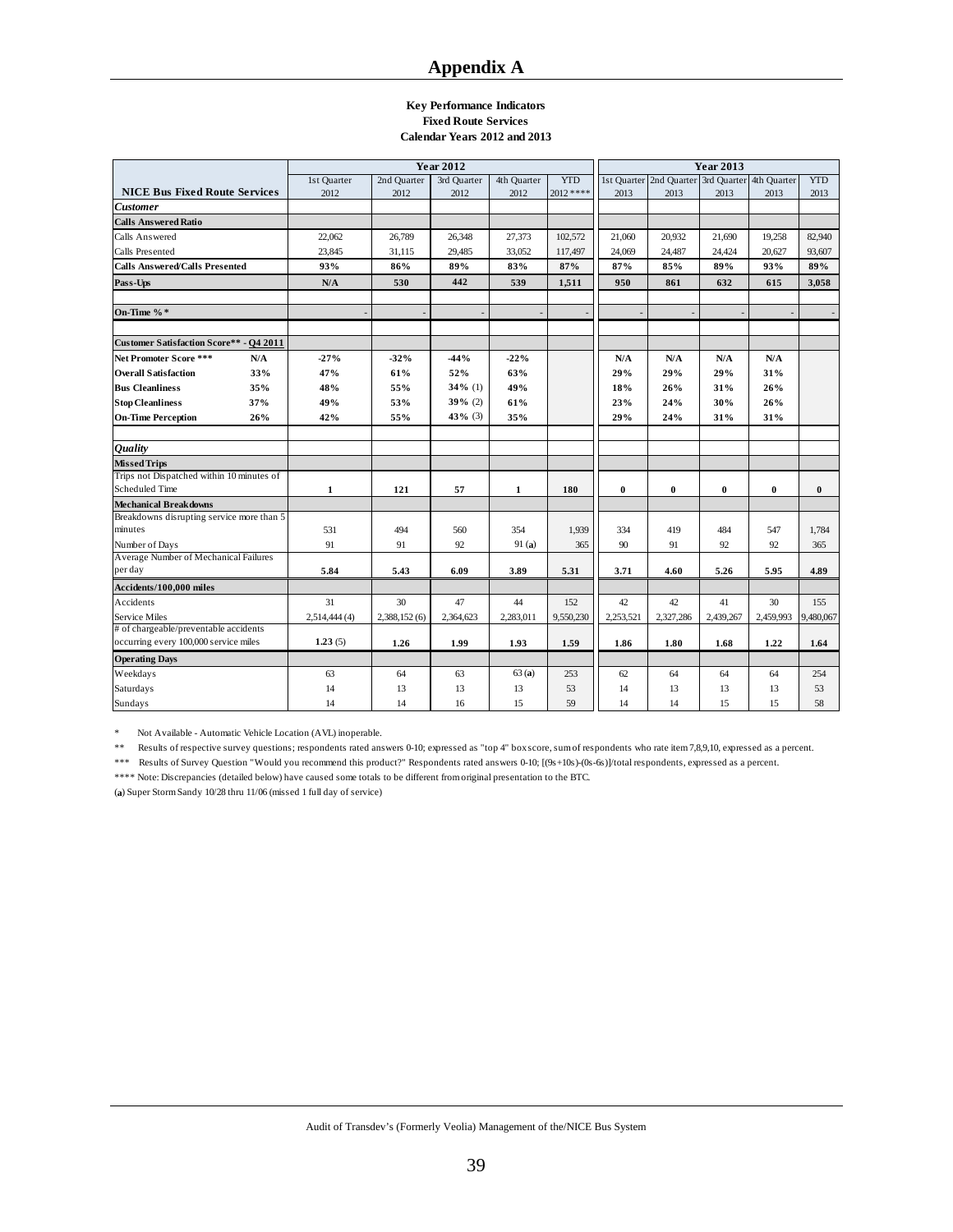| <b>Occurance</b> | Metric                                       | Period         | Reported in<br>2012 | Reported in 2013<br><b>Quarterly Comparative</b> | <b>Explanation Provided by Veolia</b>                                                                                                                                                                 |
|------------------|----------------------------------------------|----------------|---------------------|--------------------------------------------------|-------------------------------------------------------------------------------------------------------------------------------------------------------------------------------------------------------|
| (1)              | <b>Bus Cleanliness</b>                       | O <sub>3</sub> | 34%                 | 39%                                              | 34% is correct, the number was mistakenly swapped with<br>stop cleanliness.                                                                                                                           |
| (2)              | <b>Stop Cleanliness</b>                      | Q <sub>3</sub> | 39%                 | 43%                                              | 39% is correct, the number was mistakenly swapped with on-<br>time perception.                                                                                                                        |
| (3)              | On-Time Perception                           | O <sub>3</sub> | 43%                 | 34%                                              | 43% is correct, the number was mistakenly swapped with bus<br>cleanliness.                                                                                                                            |
| (4)              | <b>Service Miles</b>                         | Q1             | 2.514.444           | 2,481,354                                        | The miles traveled in $Q1 2012$ was 2,514,444 (based on 63<br>WDYs). Q1 2013 had 62 weekdays and in order to compare<br>the 2 first quarters, 2012 weekdays were recalculated to 62<br>and footnoted. |
| (5)              | # of Chargeable/<br>preventable<br>accidents | O <sub>1</sub> | 1.23                | 1.25                                             | Based on the normalized miles reported for Q1 '12 in the Q3<br>'13 scorecard, the accidents per 100K miles increased.                                                                                 |
| (6)              | Service Miles                                | Q <sub>2</sub> | 2,385,177           | 2,388,152                                        | The increase in miles was a revision to the miles traveled for<br>Jones Beach service.                                                                                                                |

#### **Fixed Route Noted Discrepancies Between Annual 2012 Scorecard Key Performance Indicators and Quarterly 2013 reports:**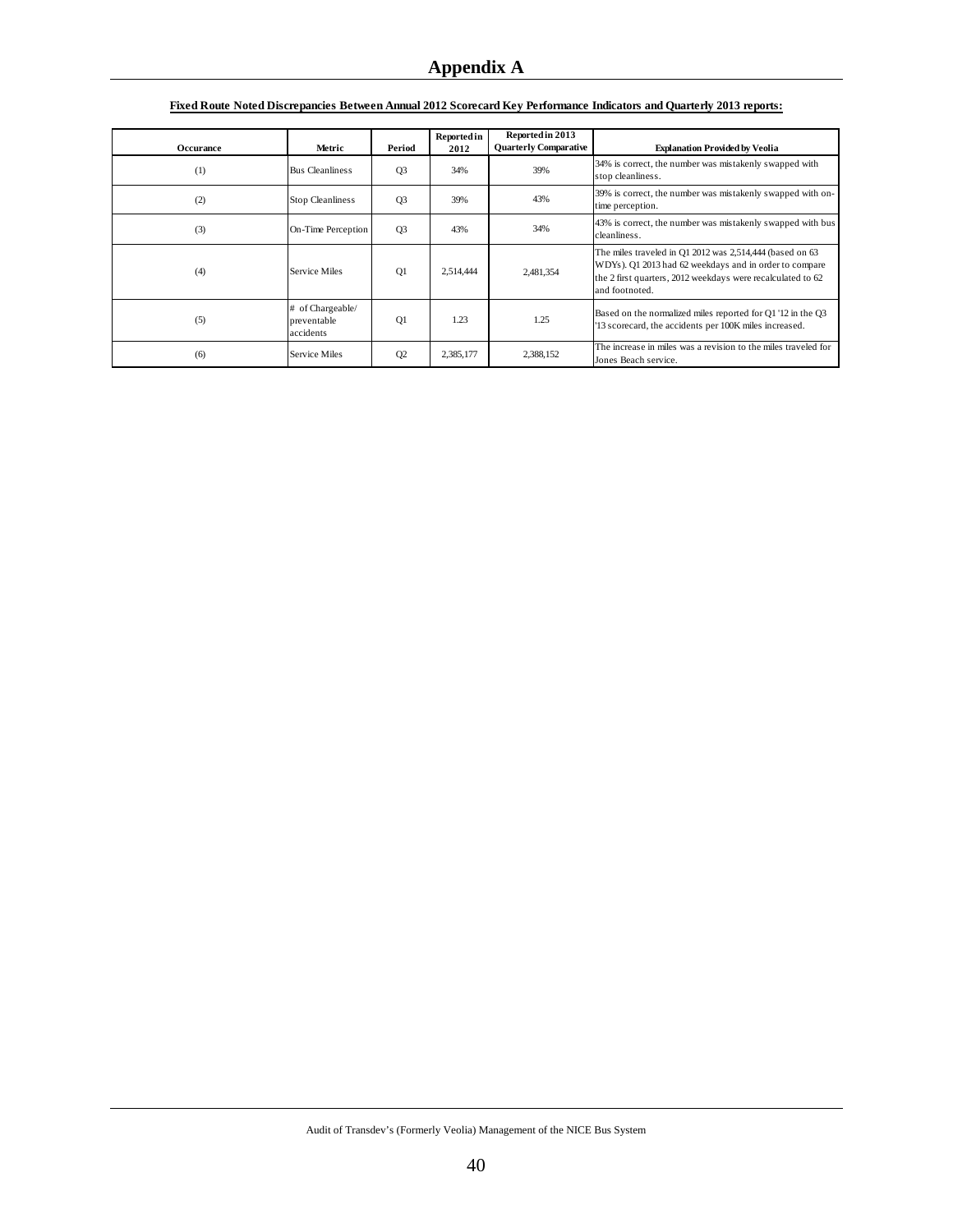#### **Key Performance Indicators Able-Ride Paratransit Services Calendar Years 2012 and 2013**

|                                           |             |             | <b>Year 2013</b> |             |            |         |                                     |                |             |            |
|-------------------------------------------|-------------|-------------|------------------|-------------|------------|---------|-------------------------------------|----------------|-------------|------------|
|                                           | 1st Quarter | 2nd Quarter | 3rd Quarter      | 4th Quarter | <b>YTD</b> |         | 1st Quarter 2nd Quarter 3rd Quarter |                | 4th Quarter | <b>YTD</b> |
| <b>Able-Ride Paratransit Services</b>     | 2012        | 2012        | 2012             | 2012        | 2012 ****  | 2013    | 2013                                | 2013           | 2013        | 2013       |
| Customer                                  |             |             |                  |             |            |         |                                     |                |             |            |
| <b>Calls Answered Ratio</b>               |             |             |                  |             |            |         |                                     |                |             |            |
| Calls Answered                            | 41,765      | 51,184      | 51,484           | 55,312      | 199,745    | 54,430  | 56,400                              | 59,944         | 68,694      | 239,468    |
| Calls Presented                           | 55,856      | 64,987      | 58,200           | 61,689      | 240,732    | 58,364  | 63,727                              | 64,915         | 88,838      | 275,844    |
| Calls Answered/Calls Presented            | 75%         | 79%         | 88%              | 90%         | 83%        | 93%     | 89%                                 | 92%            | 77%         | 87%        |
| On-Time %                                 |             |             |                  |             |            |         |                                     |                |             |            |
| Pick-ups on time                          | 62,756(1)   | 60,873(3)   | 58,888 (5)       | 46,318 (7)  | 228,835    | 59,980  | 68,067                              | 68,516         | 74,000      | 270,563    |
| <b>Total Pick-ups</b>                     | 77,325 (2)  | 75,103(4)   | 71,056(6)        | 68,041 (8)  | 291,525    | 73,418  | 80,056                              | 76,000         | 81,944      | 311,418    |
| On-Time Pick-ups/Total Pick-ups ****      | 81.16%      | 81.05%      | 82.88%           | 68.07%      | 78.50%     | 81.70%  | 85.02%                              | 90.15%         | 90.31%      | 86.88%     |
| <b>Customer Satisfaction Scores</b>       |             |             |                  |             |            |         |                                     |                |             |            |
| <b>Net Promoter Score</b>                 | 78%         | 54%         | 55%              | 52%         |            | 88%     | 20%                                 | N/A            | N/A         |            |
| <b>Bus Cleanliness</b>                    | $87\%$ (9)  | $92\%$ (11) | 84%              | 79% (14)    |            | 94%     | 76%                                 | 81%            | 91%         |            |
| <b>Driver Courtesy</b>                    | 94% (10)    | 94% (12)    | 88%              | 93% (15)    |            | 93%     | 76%                                 | 80%            | 91%         |            |
| <b>On-Time Perception</b>                 | 78%         | $61\%$ (13) | 68%              | 68% (16)    |            | 59%     | 63%                                 | 68%            | 67%         |            |
| Quality                                   |             |             |                  |             |            |         |                                     |                |             |            |
| <b>No-Shows</b>                           |             |             |                  |             |            |         |                                     |                |             |            |
| # no-shows                                | 1,752       | 1,887       | 1,715            | 2,551       | 7,905      | 2,557   | 2,828                               | 2,590          | 3,056       | 11,031     |
| <b>Total Trips</b>                        | 75,192      | 72,639      | 68.918           | 64.999      | 281,748    | 70,645  | 76,990                              | 73,168         | 78.623      | 299,426    |
| % No-Shows                                | 2.33%       | 2.60%       | 2.49%            | 3.92%       | 2.81%      | 3.62%   | 3.67%                               | 3.54%          | 3.89%       | 3.68%      |
| <b>Cancellations</b>                      |             |             |                  |             |            |         |                                     |                |             |            |
| # Cancellations                           | 3,582       | 4,124       | 2,836            | 2,877       | 13,419     | 2,348   | 1,977                               | 2,459          | 3,264       | 10,048     |
| <b>Total Trips</b>                        | 75.192      | 72,639 (17) | 68,918           | 64,999      | 281,748    | 70.645  | 76,990                              | 73,168         | 78.623      | 299,426    |
| % Cancellations                           | 4.76%       | 5.68%       | 4.12%            | 4.43%       | 4.76%      | 3.32%   | 2.57%                               | 3.36%          | 4.15%       | 3.36%      |
| <b>Mechanical Breakdowns</b>              |             |             |                  |             |            |         |                                     |                |             |            |
| Breakdowns disrupting service more than 5 |             |             |                  |             |            |         |                                     |                |             |            |
| minutes                                   | 15          | 44          | 59               | 44          | 162        | 64      | 47                                  | 56             | 43          | 210        |
| Number of Days                            | 91          | 91          | 92               | 91(a)       | 365(a)     | 90      | 91                                  | 92             | 92          | 365        |
| Mechanical Breakdowns/Day                 | 0.16        | 0.48        | 0.64             | 0.48        | 0.44       | 0.71    | 0.52                                | 0.61           | 0.47        | 0.58       |
| Accidents/100,000 miles                   |             |             |                  |             |            |         |                                     |                |             |            |
| Accidents                                 | 11          | 13          | 8                | $\tau$      | 39         | 3       | 6                                   | $\overline{4}$ | 3           | 16         |
| Service Miles                             | 713,915     | 655,894     | 645,856          | 595,271     | 2,610,936  | 685,725 | 606,928                             | 745,724        | 791,088     | 2,829,465  |
| # of chargeable/preventable accidents     |             |             |                  |             |            |         |                                     |                |             |            |
| occurring every 100,000 service miles     | 1.54        | 1.98        | 1.24             | 1.18        | 1.49       | 0.44    | 0.99                                | 0.54           | 0.38        | 0.57       |
| <b>Operating Days</b>                     |             |             |                  |             |            |         |                                     |                |             |            |
| Weekdays                                  | 63          | 64          | 63               | 63(a)       | 253        | 62      | 64                                  | 64             | 64          | 254        |
| Saturdays                                 | 14          | 13          | 13               | 13          | 53         | 14      | 13                                  | 13             | 13          | 53         |
| Sundays                                   | 14          | 14          | 16               | 15          | 59         | 14      | 14                                  | 15             | 15          | 58         |

\*\* Results of respective survey questions; respondents rated answers 0-10; expressed as "top 4" box score, sum of respondents who rate item 7,8,9,10, expressed as a percent.

\*\*\* Results of Survey Question "Would you recommend this product?" Respondents rated answers 0-10; [(9s+10s)-(0s-6s)]/total respondents, expressed as a percent.

\*\*\*\* Note: Discrepancies (detailed below) have caused some totals to be different from original presentation to the BTC.

(**a**) Super Storm Sandy 10/28 thru 11/06 (missed 1 full day of service)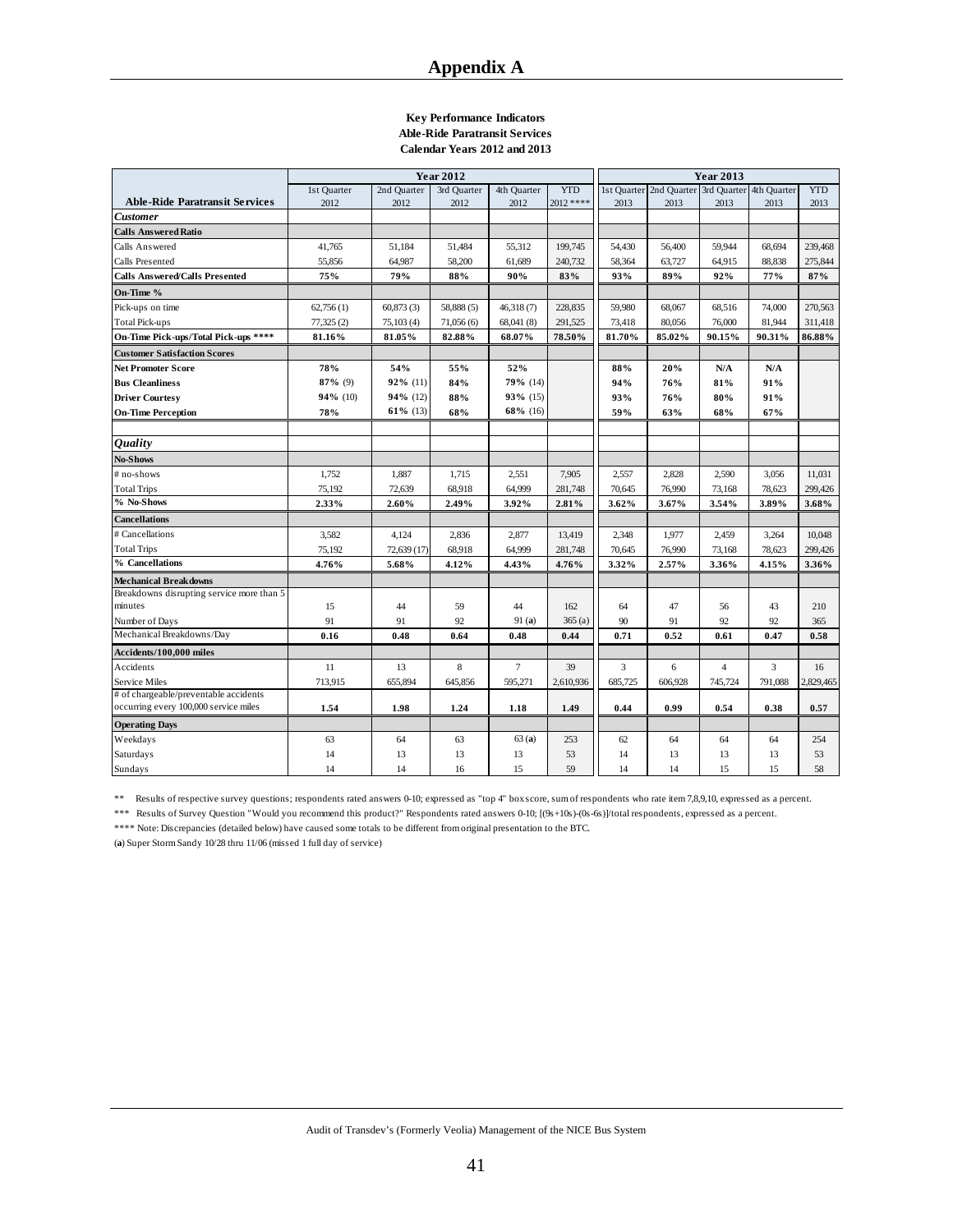|           |                        |                | Reported in | Reported in 2013             |                                                                                                                                                                                                                                                          |
|-----------|------------------------|----------------|-------------|------------------------------|----------------------------------------------------------------------------------------------------------------------------------------------------------------------------------------------------------------------------------------------------------|
| Occurance | Metric                 | Period         | 2012        | <b>Quarterly Comparative</b> | <b>Explanation Provided by Veolia</b>                                                                                                                                                                                                                    |
| (1)       | Pick-ups On-time       | Q1             | 65,133      | 62,756                       | The metric was revised in 2013 to only include scheduled<br>trips, less late trips. The 2012 figures included appointments<br>and early trips. For comparison, the 2012 numbers were<br>revised in 2013 to reflect the new definition of total pick-ups. |
| (2)       | Total Pick-Ups         | Q1             | 86,233      | 77,325                       | The metric was revised in 2013 to only include scheduled<br>trips, less late trips. The 2012 figures included appointments<br>and early trips. For comparison, the 2012 numbers were<br>revised in 2013 to reflect the new definition of total pick-ups. |
| (3)       | Pick-ups On-time       | Q2             | 70,381      | 60,873                       | The metric was revised in 2013 to only include scheduled<br>trips, less late trips. The 2012 figures included appointments<br>and early trips. For comparison, the 2012 numbers were<br>revised in 2013 to reflect the new definition of total pick-ups. |
| (4)       | <b>Total Pick-Ups</b>  | Q2             | 88,483      | 75,103                       | The metric was revised in 2013 to only include scheduled<br>trips, less late trips. The 2012 figures included appointments<br>and early trips. For comparison, the 2012 numbers were<br>revised in 2013 to reflect the new definition of total pick-ups. |
| (5)       | Pick-ups On-time       | Q <sub>3</sub> | 69,426      | 58,888                       | The metric was revised in 2013 to only include scheduled<br>trips, less late trips. The 2012 figures included appointments<br>and early trips. For comparison, the 2012 numbers were<br>revised in 2013 to reflect the new definition of total pick-ups. |
| (6)       | <b>Total Pick-Ups</b>  | O <sub>3</sub> | 80,755      | 71,056                       | The metric was revised in 2013 to only include scheduled<br>trips, less late trips. The 2012 figures included appointments<br>and early trips. For comparison, the 2012 numbers were<br>revised in 2013 to reflect the new definition of total pick-ups. |
| (7)       | Pick-ups On-time       | Q4             | 47,485      | 46,318                       | The metric was revised in 2013 to only include scheduled<br>trips, less late trips. The 2012 figures included appointments<br>and early trips. For comparison, the 2012 numbers were<br>revised in 2013 to reflect the new definition of total pick-ups. |
| (8)       | <b>Total Pick-Ups</b>  | <b>O4</b>      | 80,848      | 68,041                       | The metric was revised in 2013 to only include scheduled<br>trips, less late trips. The 2012 figures included appointments<br>and early trips. For comparison, the 2012 numbers were<br>revised in 2013 to reflect the new definition of total pick-ups. |
| (9)       | <b>Bus Cleanliness</b> | O1             | 86%         | 87%                          | The metrics in the 2013 quarterly report are an error. The<br>correct figures were reported in 2012.                                                                                                                                                     |
| (10)      | Driver Courtesy        | Q1             | 91%         | 94%                          | The metrics in the 2013 quarterly report are an error. The<br>correct figures were reported in 2012.                                                                                                                                                     |
| (11)      | <b>Bus Cleanliness</b> | Q2             | 84%         | 92%                          | The metrics in the 2013 quarterly report are an error. The<br>correct figures were reported in 2012.                                                                                                                                                     |
| (12)      | Driver Courtesy        | Q2             | 90%         | 94%                          | The metrics in the 2013 quarterly report are an error. The<br>correct figures were reported in 2012.                                                                                                                                                     |
| (13)      | On-Time Perception     | O <sub>2</sub> | 63%         | 61%                          | The metrics in the 2013 quarterly report are an error. The<br>correct figures were reported in 2012.                                                                                                                                                     |
| (14)      | <b>Bus Cleanliness</b> | <b>O4</b>      | 79%         | 96%                          | The metrics in the 2013 quarterly report are an error. The<br>correct figures were reported in 2012.                                                                                                                                                     |
| (15)      | Driver Courtesy        | Q4             | 93%         | 99%                          | The metrics in the 2013 quarterly report are an error. The<br>correct figures were reported in 2012.                                                                                                                                                     |
| (16)      | On-Time Perception     | Q4             | 68%         | 74%                          | The metrics in the 2013 quarterly report are an error. The<br>correct figures were reported in 2012.                                                                                                                                                     |
| (17)      | <b>Total Trips</b>     | Q2             | 72,642      | 72,642                       | The figure recorded in the 2012 annual report and 2013<br>quarterly report is an error. The correct number is 72,639. A<br>typo was made in 2012 which followed through into 2013.                                                                       |

#### **Able-Ride Paratransit Noted Discrepancies Between Annual 2012 Scorecard Key Performance Indicators and Quarterly 2013 reports:**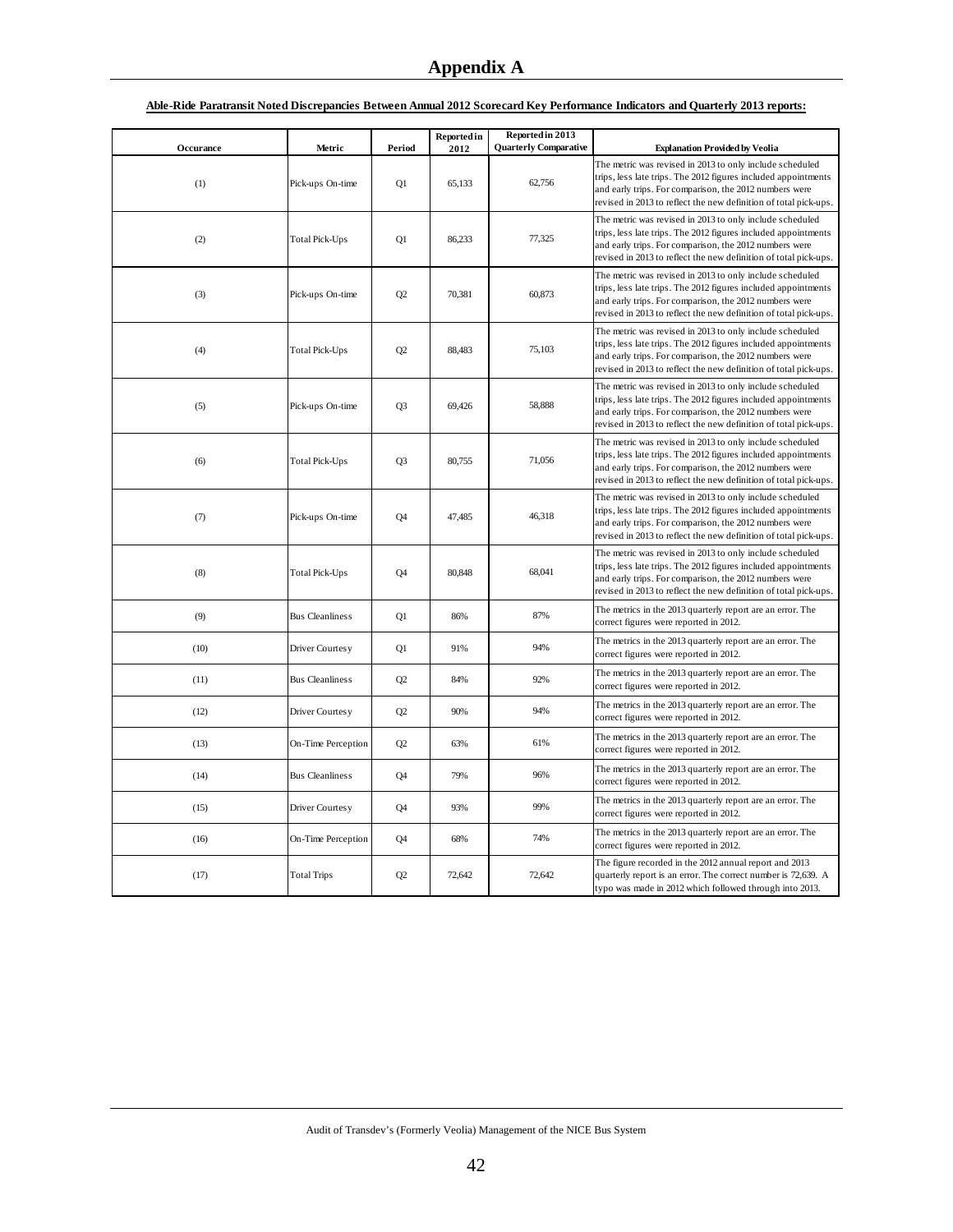

April 14, 2015

Ms. JoAnn F. Greene, Director of Field Audit Office of the Comptroller 240 Old Country Road Mineola, New York 11501

Re: DRAFT - Audit of Transdev's (Formerly Veolia) Management of the NICE Bus System

Dear Ms. Greene,

Please find enclosed Transdev's responses to the draft audit report of Transdev's management of the NICE bus system.

It was a pleasure working with your office throughout the audit process. Thank you for the valuable insight that will help shape NICE's operating procedures.

Sincerely,

July 18 8-

Michael Setzer **CEO - NICE Bus** 

Attachment

CC: Samuel Littman, Deputy County Attorney, Nassau County Arnaud Gouachon, Legal Counsel, Transdev Sharon Persaud, Nassau County Transit Division Lowell Wolf, Nassau County Transit Division

700 Commercial Ave // Garden City, New York 11530 // 516-542-0010 // www.nicebus.com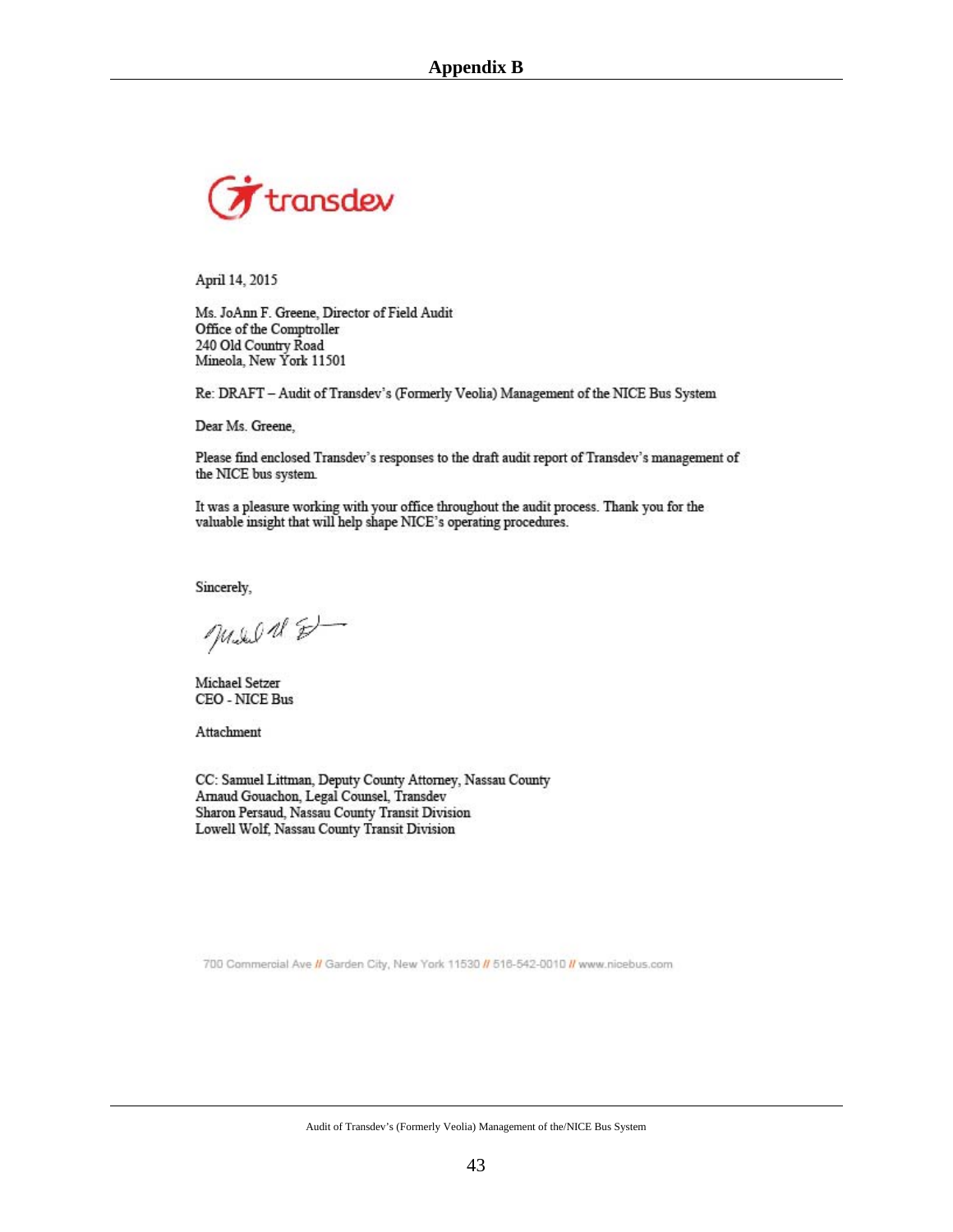## **Appendix B**

|    | <b>Audit Finding</b>                                                                                                | Recommendation                                                                                                                                                                                                                                                                                                  | Response                                                                                                                                                                                                                                                                                                                                                                                                                                                                                                                                                                                                                                                                                                |
|----|---------------------------------------------------------------------------------------------------------------------|-----------------------------------------------------------------------------------------------------------------------------------------------------------------------------------------------------------------------------------------------------------------------------------------------------------------|---------------------------------------------------------------------------------------------------------------------------------------------------------------------------------------------------------------------------------------------------------------------------------------------------------------------------------------------------------------------------------------------------------------------------------------------------------------------------------------------------------------------------------------------------------------------------------------------------------------------------------------------------------------------------------------------------------|
| 1. | On-time performance was not<br>maintained for fixed route                                                           | Transdev should take immediate<br>action to implement a system for the                                                                                                                                                                                                                                          | Beginning in late 2012, Transdev (dba NICE) began the process for a large<br>system-wide upgrade of interactive bus technology which includes the ability                                                                                                                                                                                                                                                                                                                                                                                                                                                                                                                                               |
|    | service; Pass-Ups increased by<br>nearly 40% and overall<br>customer satisfaction declined<br>by 50%                | analysis and monitoring of fleet wide<br>fixed route on-time performance as<br>well as improve all fixed route<br>performance metrics, especially passups                                                                                                                                                       | to monitor on-time performance. The new system will be fully operational<br>before the end of 2015.<br>Pass-ups are, in most cases, a symptom of demand exceeding capacity where                                                                                                                                                                                                                                                                                                                                                                                                                                                                                                                        |
|    |                                                                                                                     | and customer satisfaction scores                                                                                                                                                                                                                                                                                | an individual bus is unable to accommodate any more passengers safely.<br>Pass-ups become an issue on the top routes where peak demand exceeds<br>capacity. Although some customers experience pass-ups, it is worth noting<br>that in most cases this means that they simply must wait additional time to<br>board the next available bus. As part of the new interactive bus technology, a<br>new Automatic Passenger system will be on every bus. This system will<br>provide valuable data as to where we are experiencing overloads; the<br>information will be used to mitigate some of the overload issues through day<br>to day operational procedure changes and in future scheduling changes. |
| 2. | Able-Ride Key Performance<br>Indicators Generally Improved                                                          | Transdev should continue to monitor<br>and improve all Able-Ride<br>performance metrics, especially<br>customer satisfaction                                                                                                                                                                                    | In March 2015, the telecommunication system at the Paratransit facility was<br>upgraded to allow customers to access their current scheduled trips and<br>delete future trips. In addition, customers will be able to check the status of<br>their trip which should improve the perception of on time performance.                                                                                                                                                                                                                                                                                                                                                                                     |
| 3. | Fixed Route yearly bus<br>ridership declined by 5% over<br>the last four years; Able-Ride                           | DPW, the Bus Transit Committee and<br>Transdev should continue to monitor<br>ridership levels and explore                                                                                                                                                                                                       | The Department of Public Works, the Bus Transit Committee, and Transdev<br>will continue the monitoring process.                                                                                                                                                                                                                                                                                                                                                                                                                                                                                                                                                                                        |
|    | experienced small fluctuations<br>campaigns to increase ridership for<br>both fixed route and Able-Ride<br>services |                                                                                                                                                                                                                                                                                                                 | Transdev will continue to look for ways to maximize the efficiencies of the<br>system and deploy assets where growth is possible. It is also worth noting<br>that NICE has one of the highest farebox recoveries in the nation, which<br>shows an efficient use of resources.                                                                                                                                                                                                                                                                                                                                                                                                                           |
|    |                                                                                                                     |                                                                                                                                                                                                                                                                                                                 | Ridership fluctuations can be tied to many difference factors including fare<br>increases, reductions in service, difficult winters and hurricanes such as super<br>storm Sandy (which displaced many residents for prolonged periods of time).                                                                                                                                                                                                                                                                                                                                                                                                                                                         |
|    |                                                                                                                     |                                                                                                                                                                                                                                                                                                                 | Additionally, current service levels (capacity) does not allow for additional<br>ridership growth on many routes. Growth, with the current level of funding,<br>may actually add to rider frustration by increasing pass-ups, and crowded<br>buses on the fixed route, and buses that run behind scheduled trips on the<br>Able-Ride service.                                                                                                                                                                                                                                                                                                                                                           |
| 4. | NYSDOT inspection failures<br>have decreased under<br>Transdev's management but<br>vehicle breakdown rates          | Continue monitoring of: a) bus<br>inspections by DPW; b) bus<br>mechanical breakdowns that disrupt<br>service through the quarterly                                                                                                                                                                             | The Department of Public Works and the Bus Transit Committee will continue<br>the monitoring process.<br>Transdev understands the need for a dependent fleet. Unfortunately, the age                                                                                                                                                                                                                                                                                                                                                                                                                                                                                                                    |
|    | fluctuated throughout 2012                                                                                          | scorecards of performance indicators<br>by the BTC; and c) how mechanical<br>breakdowns are affecting fixed route<br>service and ridership perceptions                                                                                                                                                          | of the NICE buses, high ridership and tight resources creates issues that are<br>sometimes beyond control. NICE will take delivery of 52 new buses by the<br>end of 2015 which will greatly improve system performance. In addition,<br>NICE has begun allocating more resources to vehicle maintenance.                                                                                                                                                                                                                                                                                                                                                                                                |
| 5. | Transdev did not have written<br>corrective action plans to<br>address declining rider survey<br>response           | Transdev should develop formal<br>corrective action plans to validate and<br>follow up on customer survey results                                                                                                                                                                                               | Although survey results are only one way that NICE evaluates performance,<br>the management team will put plans in place to have regular meetings to<br>review performance and align action plans with desired results in order to<br>improve overall customer satisfaction.                                                                                                                                                                                                                                                                                                                                                                                                                            |
| 6. | MTA comparative analysis<br>required by contract was not<br>performed                                               | Transdev should start providing<br>comparable performance metrics, as<br>required by its contract, possibly with<br>other well run transit systems                                                                                                                                                              | In partnership with the Department of Public Works, NICE will begin the<br>process of identifying peer groups that closely align with our service<br>characteristics in order to measure and compare key benchmarks.                                                                                                                                                                                                                                                                                                                                                                                                                                                                                    |
| 7. | Discrepancies and errors were<br>found in Transdev's<br>performance scorecard data                                  | Transdev should explicitly present any<br>differences in comparable data, and<br>the reason for these differences, on<br>the performance<br>scorecards. Transdev should submit<br>amended performance scorecards to<br>the BTC if errors have been noted<br>after presentation of the data to the<br><b>BTC</b> | NICE will ensure that any future differences are fully explained and new,<br>amended performance scorecards are submitted to the Bus Transit<br>Committee with changes clearly noted.                                                                                                                                                                                                                                                                                                                                                                                                                                                                                                                   |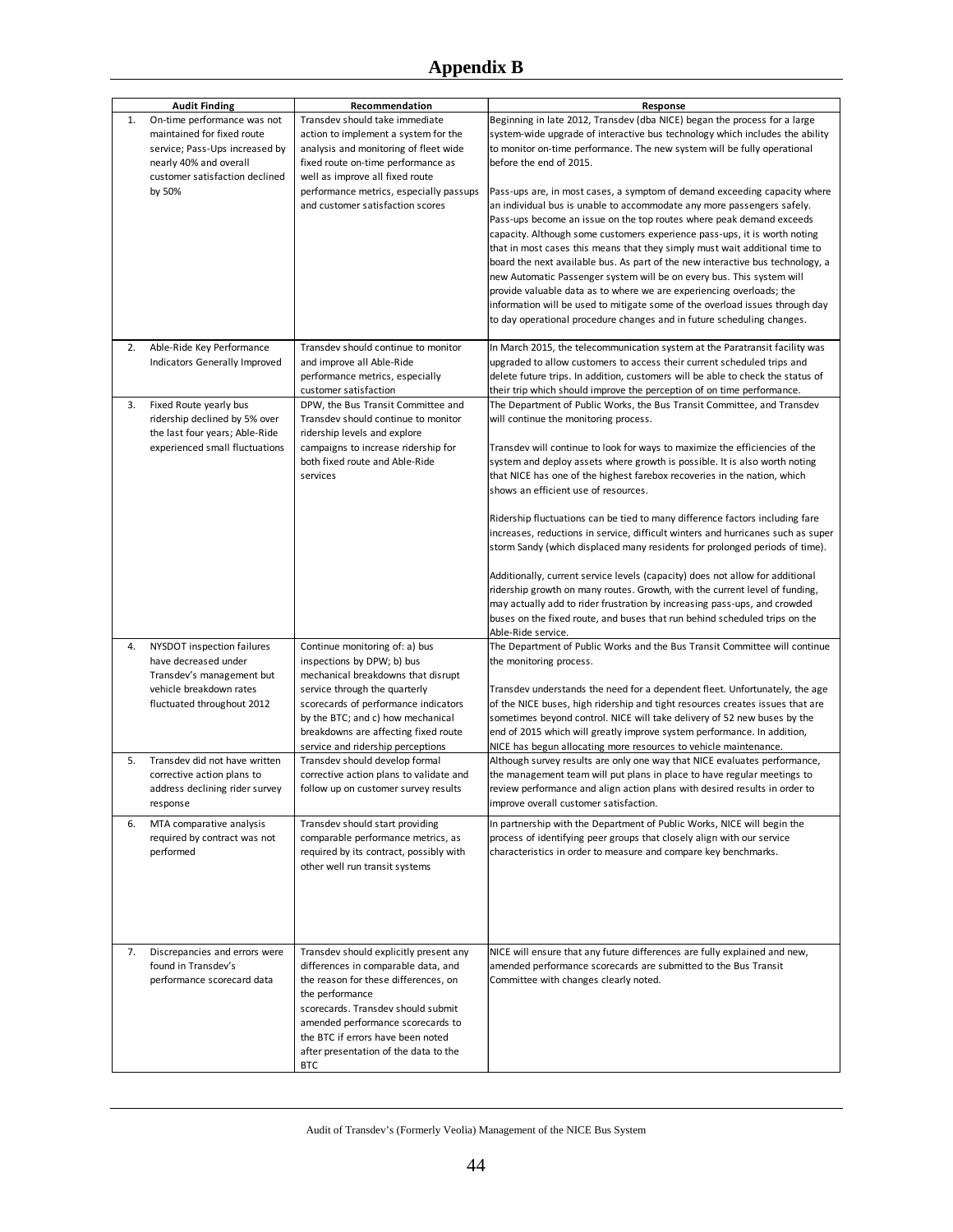|     | <b>Audit Finding</b><br>Recommendation |                                          | Response                                                                      |
|-----|----------------------------------------|------------------------------------------|-------------------------------------------------------------------------------|
| 8.  | DPW is not adequately                  | DPW should resume the level of           | The Department of Public Works will fully document and retain a complete      |
|     | reviewing revenues and                 | review of fixed route platform hours     | record of reviews performed, including discrepancies and subsequent           |
|     | variable fees after 2012               | that was done prior to 2013; and fully   | resolution.                                                                   |
|     |                                        | document and retain a complete           |                                                                               |
|     |                                        | record of these reviews performed,       |                                                                               |
|     |                                        | including the discrepancies noted and    |                                                                               |
|     |                                        | how they were resolved                   |                                                                               |
| 9.  | FTA Review determined that             | Transdev should continue accident        | Transdev will continue NICE's accident prevention training.                   |
|     | Transdev's System Safety               | prevention training in an effort to      |                                                                               |
|     | Program Plan was in                    | maintain low accident levels             |                                                                               |
|     | compliance with FTA                    |                                          |                                                                               |
|     | requirements                           |                                          |                                                                               |
| 10. | Nassau County's Oversight Plan         | DPW should continue this level of        | The Department of Public Works will continue the level of oversight.          |
|     | was compliant with the Federal         | oversight                                |                                                                               |
|     | <b>Transit Administration Section</b>  |                                          |                                                                               |
|     | 5307 Program Management                |                                          |                                                                               |
|     | Plan                                   |                                          |                                                                               |
| 11. | The County and Transdev have           | DPW should continue to monitor           | The Department of Public Works will continue the level of oversight.          |
|     | properly addressed all Federal         | County compliance with Federal and       |                                                                               |
|     | and State audit deficiencies           | State requirements                       |                                                                               |
| 12. | Fixed and variable fee billings        | Commend Transdev on the accuracy         | Transdev has designated a storage area at Paratransit and filed all manifests |
|     | of \$26.4M in the first two Fiscal     | in the Accounting of their fixed and     | chronologically. In addition, beginning in 2014 the manifests are stamped and |
|     | years were properly accounted          | variable fees; however, a note of one    | signed by a Coordinator to evidence review.                                   |
|     | for by Transdev                        | minor issue over Paratransit route       |                                                                               |
|     |                                        | manifests, Transdev should improve       |                                                                               |
|     |                                        | its internal controls to ensure that the |                                                                               |
|     |                                        | daily Paratransit route manifests are    |                                                                               |
|     |                                        | signed by the Paratransit Coordinator    |                                                                               |
|     |                                        | and properly filed and locatable upon    |                                                                               |
|     |                                        | request                                  |                                                                               |
| 13. | Farebox revenues totaling              | Transdev should report the               | Transdev adopted and implemented this practice in 2014.                       |
|     | \$99M were properly accounted          | Paratransit coin revenues separately     |                                                                               |
|     | for by Transdev                        | from the Fixed Coin revenue on the       |                                                                               |
|     |                                        | reports that accompany the monthly       |                                                                               |
|     |                                        | bills submitted to the County            |                                                                               |
| 14. | Advertising/Miscellaneous              | Commend Transdev on the accuracy         | N/A                                                                           |
|     | revenues totaling \$1.3M were          | in accounting and reporting of           |                                                                               |
|     | properly accounted for by              | advertising and miscellaneous            |                                                                               |
|     | Transdev                               |                                          |                                                                               |